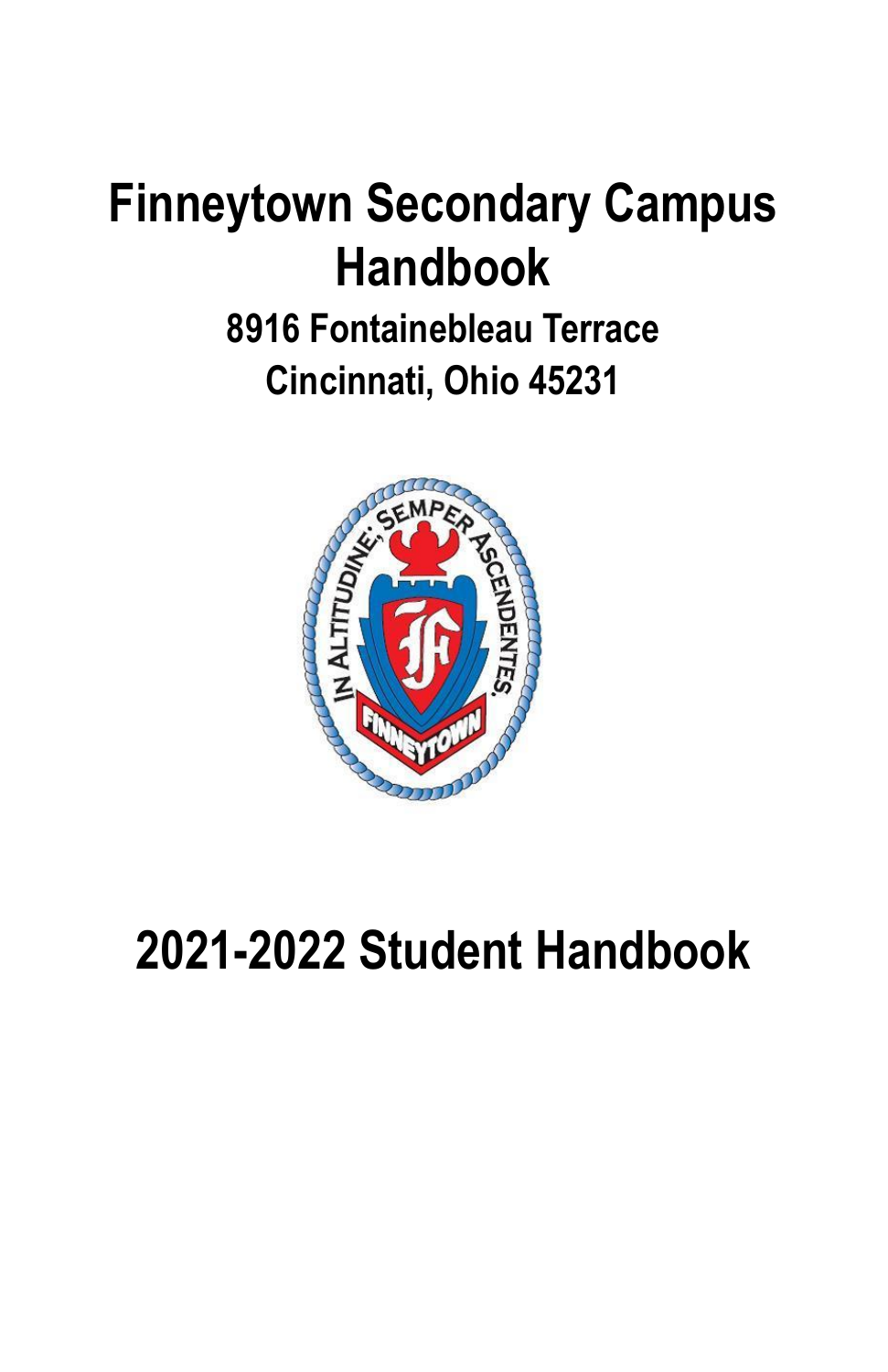# FINNEYTOWN LOCAL SCHOOL DISTRICT SECONDARY CAMPUS HANDBOOK- Grades 6 - 12 2021 - 2022

The following pages reference many of the significant board policies for Finneytown Secondary Campus. For a complete listing of the policies, visit our school district website.

This handbook is designed to provide some important information regarding Finneytown Secondary Campus. Please take time to read and review the information contained in this publication.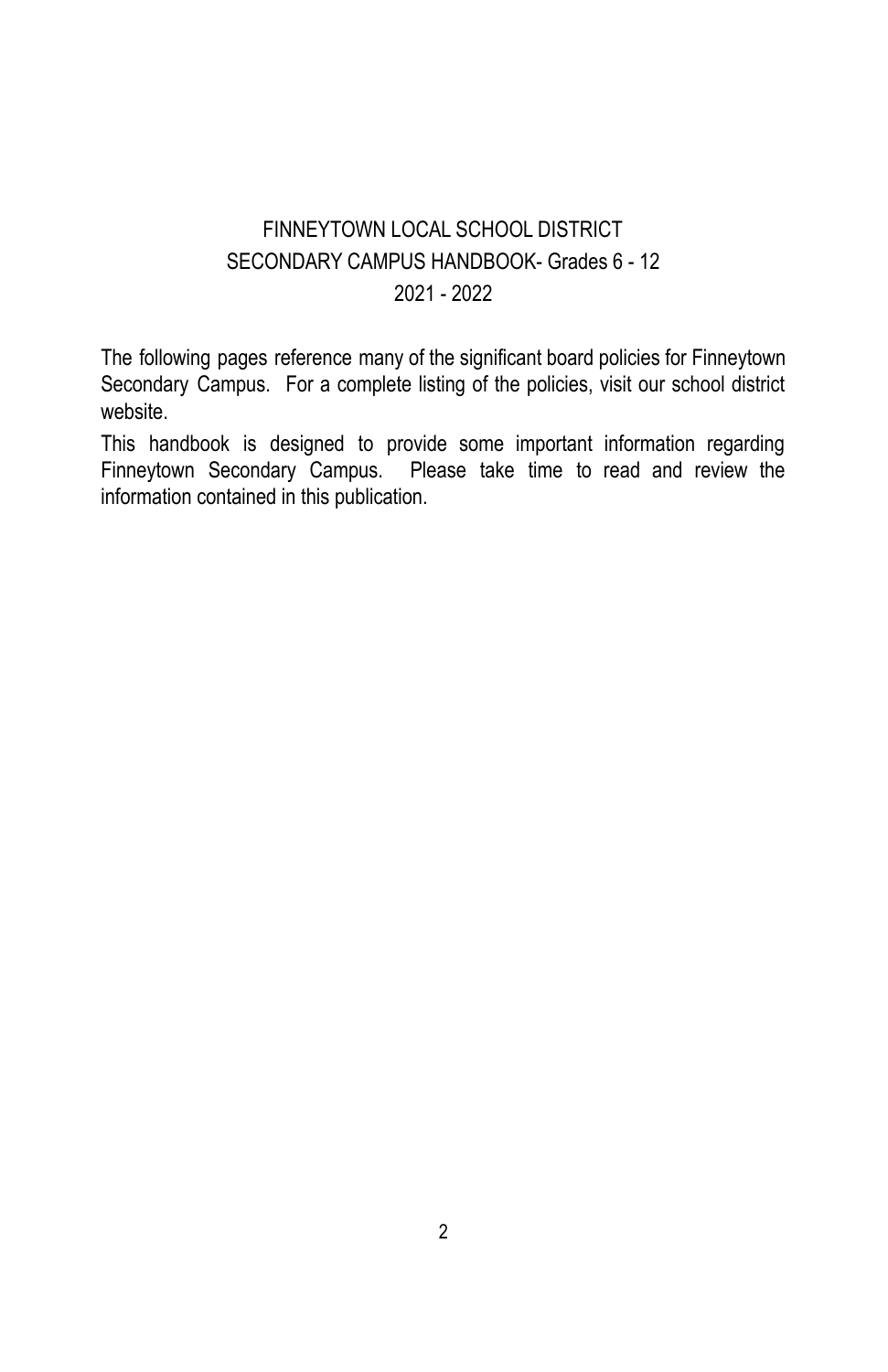# **School Contacts**

| Receptionist and Attendance                           | Main Line<br>ATTENDANCE            | 931-0712<br>728-3709 |
|-------------------------------------------------------|------------------------------------|----------------------|
| Principal                                             | Ms. Carol Miller                   | 728-3718             |
| Principal's Secretary                                 | Mrs. Lisa Turner                   | 728-3706             |
| Assistant Principal(Clark, Pringle, Telford)          | Ms. Lisa Samuel                    | 728-3706             |
| Assistant Principal(Ebenezer, Kopke, PEM)             | Mr. Anton Walker                   | 728-3706             |
| <b>RP</b> Facilitator                                 | Ms. Tammy Dietz                    | 728-3706             |
| <b>Athletic Secretary</b>                             | Mrs. Sandy Haskin                  | 728-7223             |
| <b>Athletic Director</b>                              | Mr. Gerald Warmack                 | 728-7223             |
| <b>Guidance Counselor Secretary</b>                   | Mrs. Yvonne Allen-Smith            | 728-3711             |
| Counselor grades 6-7                                  | Ms. Emily Styles                   | 728-3711             |
| Counselor, grades 8-12(Clark/Pringle)                 | Ms. Cathy Counts                   | 728-3711             |
| Counselor, grades 8-12(Ebenezer/Kopke) Ms. Emma Brown | 728-3711                           |                      |
| Counselor, grades 8-12(Telford/PEM)                   | Ms. Stephanie Belschner            | 728-3711             |
| School Resource Officer                               | <b>SRO Emily Smith</b>             | 728-3723             |
| <b>Board of Education</b><br>Superintendent           | Dr. Laurie Banks                   | 728-3700             |
| Assistant Superintendent                              | Dr. Jen Dinan                      | 728-3700             |
| <b>Central Enrollment</b>                             | Mrs. Patti Schnur                  | 728-3702             |
| Transportation                                        | Mr. Steve Swanson                  | 728-7220             |
| Treasurer                                             | Mr. David Oliverio                 | 728-3705             |
| Compliance/Title IX Officers                          | Dr. Jen Dinan<br>Mr. Eric Muchmore | 728-3700<br>728-3700 |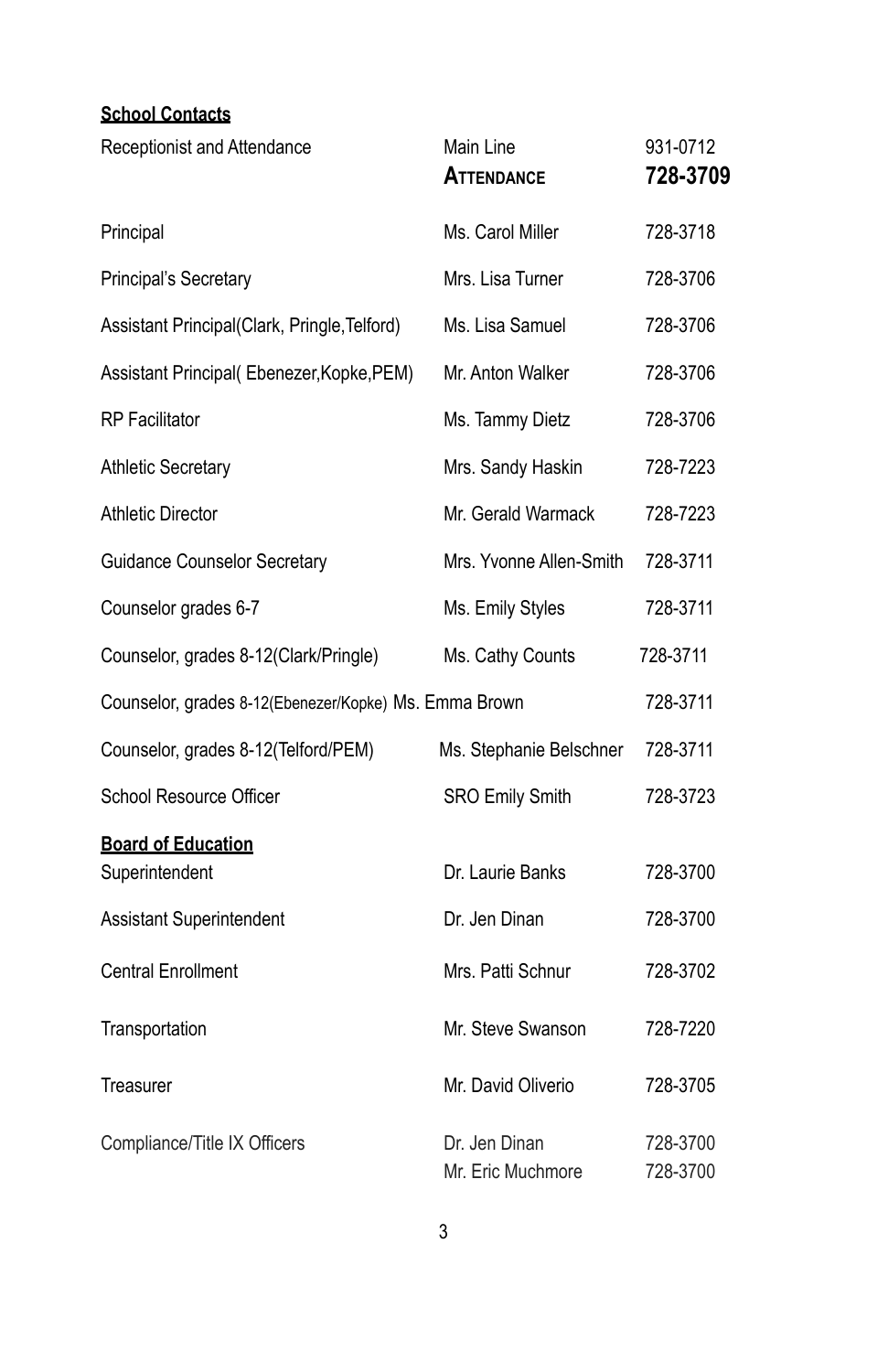Welcome to the 2021-2022 school year!

This student handbook is distributed annually to students in grades 6-12 at Finneytown Secondary Campus. Its purpose is to summarize school procedures relating to student academics, attendance, discipline, and Board of Education policy.

We believe this student handbook can be a useful resource for parents, students, and staff as we all work together to attain the educational goals of all members of our learning community.

Finneytown Secondary Campus is committed to establishing an environment in which each student has the opportunity to develop his/her potential academically, vocationally, socially, and personally. To achieve this, our vision is as follows:

# *To empower students to think critically, grow intellectually, and live with integrity.*

The 2021-2022 Secondary Campus goals are to: continue to focus on high academic standards and performance; create a safe and efficient learning environment through consistent, fair, and progressive discipline procedures; continue to develop school climate and staff morale through student and staff recognition programs, social events, high levels of communication, and collaborative approaches; facilitate acceptance and respect for all persons through study and program development in the areas of diversity and alternative programming for socially and academically needy students.

Finneytown School District's Continuous Improvement Plan (CIP) goals are consistent with our campus vision.

- 1. Continue to improve student academic achievement, and promote participation in the arts, athletics, and service opportunities.
- 2. Provide safe, orderly schools.
- 3. Operate with a plan of fiscal responsibility
- 4. Maximize family and community involvement.
- 5. Maintain frequent, high quality communication and inclusive decision-making.
- 6. Maintain inviting, comfortable facilities.

We look forward to a great year at Finneytown Secondary Campus. Please call us with your questions and/or suggestions.

Sincerely,

Carol Miller *Principal*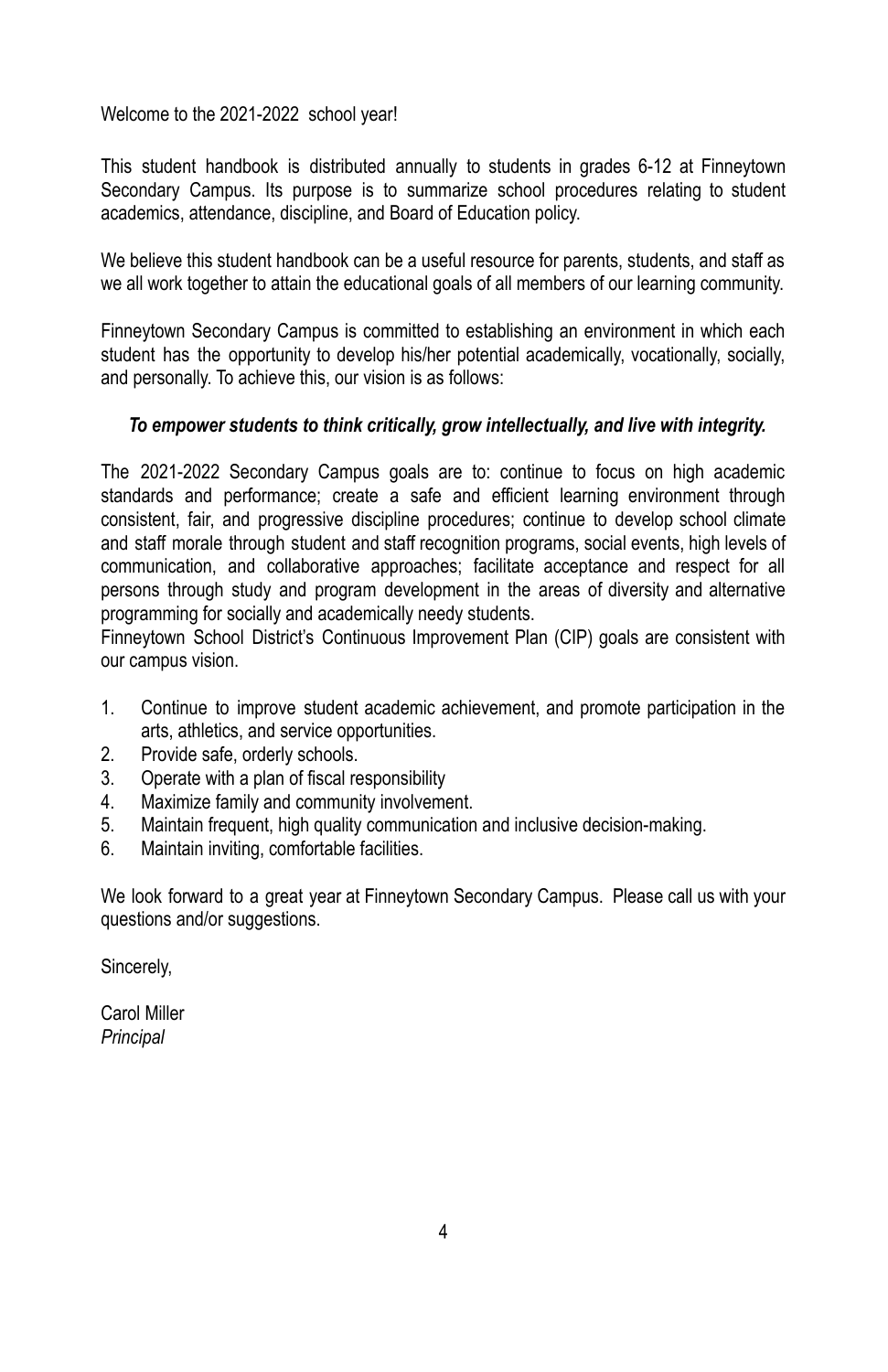# **Alma Mater**

**All Hail to happy school days, hail To golden hours now flying. Good times, good friends, good learning, hail, To memories undying. We'll raise one song for Finneytown, The echo soft replying, Be ever true to red and blue, Oh Finneytown, all hail to you.**

# **Fight Song**

**We who are always loyal, We who are always true, Fight for the name of Finneytown Our Red and Blue. Giving their best to help us, Raise our banner high, Fight for the name of Finneytown Will be our cry.**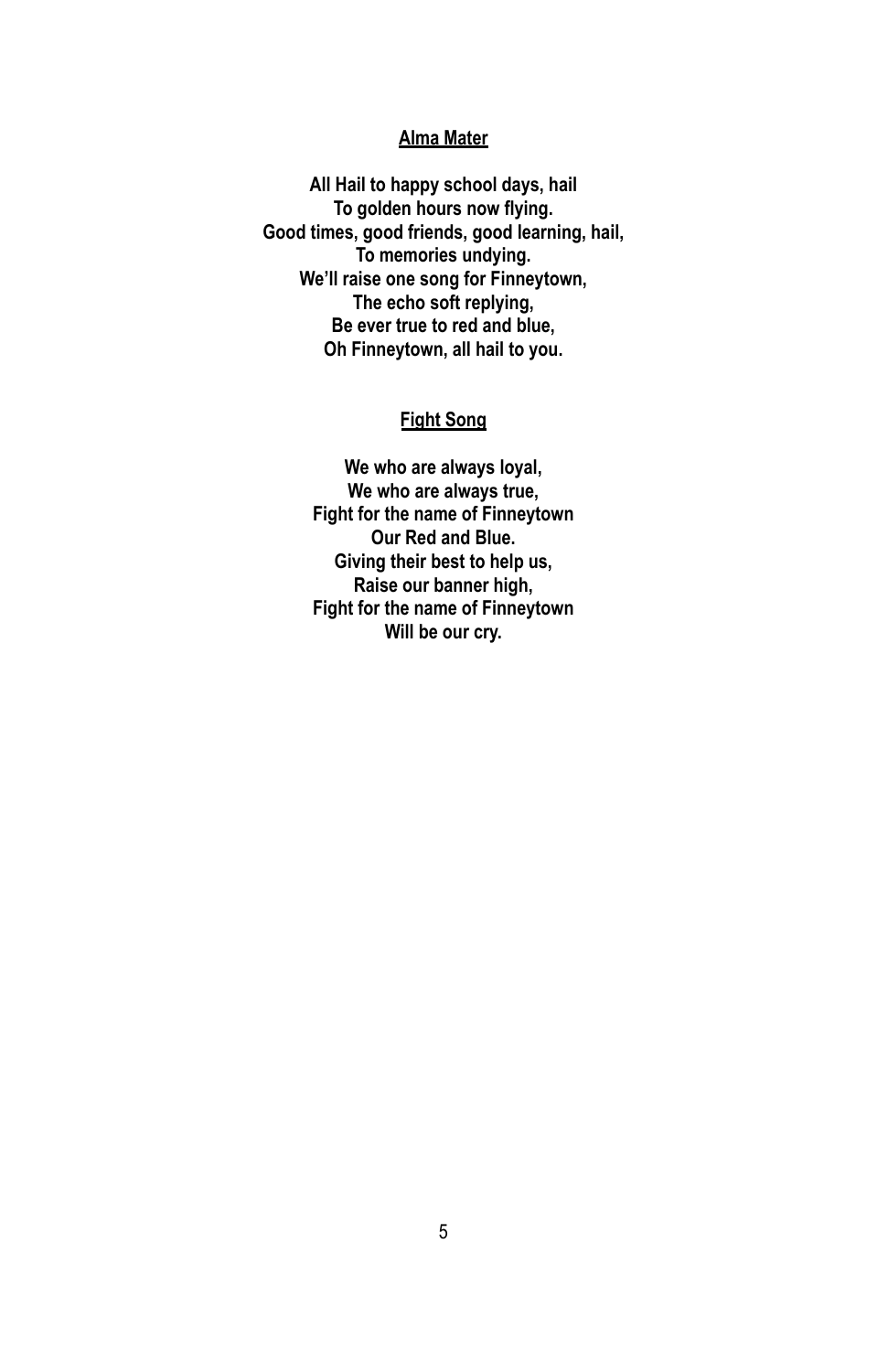# **Table of Contents**

**Page**

|    | Section I - Student Records                                                              | 9  |
|----|------------------------------------------------------------------------------------------|----|
|    | Section II - General Information                                                         |    |
| А. | Appointments with Staff Members                                                          | 12 |
| В. | <b>Building/Campus Use</b>                                                               | 12 |
| С. | <b>Bus Regulations</b>                                                                   | 12 |
| D. | <b>Computer Usage Regulations</b>                                                        | 12 |
| Е. | Dances and Other School Activities                                                       | 12 |
| F. | District Emergency/Safety Plans                                                          | 13 |
| G. | Dress Code                                                                               | 13 |
| Η. | Electronic Devices - Cell Phones, iPods, and other devices                               | 13 |
| I. | <b>Emergency Medical Authorization Form</b>                                              | 13 |
| J. | 13<br><b>Emergency Situations and Procedures</b>                                         |    |
| Κ. | <b>Fire Drills</b>                                                                       | 14 |
| L. | Halls and Hall Passes                                                                    | 14 |
| М. | <b>Health Services</b>                                                                   | 14 |
| N. | Inoculation of Students                                                                  | 14 |
| 0. | Lockers                                                                                  | 15 |
| Р. | Lunchroom Procedures                                                                     | 15 |
| Q. | Media Center                                                                             | 15 |
| R. | Money-Making Projects and Sales in the Building                                          | 16 |
| S. |                                                                                          | 16 |
| T. | Parking on Campus                                                                        | 16 |
|    | School Tuberculosis Screening                                                            |    |
| U. | <b>Student Fees</b>                                                                      | 16 |
| V. | Title IX                                                                                 | 16 |
| W. | <b>Visitor Policy</b>                                                                    | 16 |
|    | Section III - Attendance Procedures/Guidelines                                           |    |
| А. | General Information                                                                      | 18 |
|    | Make Up Work                                                                             | 19 |
|    | Parent out of Town or Unavailable<br>$\bullet$                                           | 19 |
|    | Vacations During the School Year<br>$\bullet$                                            | 19 |
|    | <b>College Visitations</b><br>$\bullet$                                                  | 19 |
|    | Tardy to School<br>$\bullet$                                                             | 19 |
|    |                                                                                          |    |
|    | <b>Section IV - Student Discipline</b><br>Positive Behavior/Intervention Supports (PBIS) | 21 |
| А. | Discipline Referral to the Office                                                        | 21 |
| В. | Student Code of Conduct-General Code                                                     | 21 |
|    |                                                                                          |    |
| C. | <b>Prohibited Conduct</b>                                                                | 22 |
|    | D. RP Room                                                                               | 24 |
| Е. | After School Program (ASP)                                                               | 24 |
| F. | <b>Emergency Removal</b>                                                                 | 24 |
|    |                                                                                          |    |

6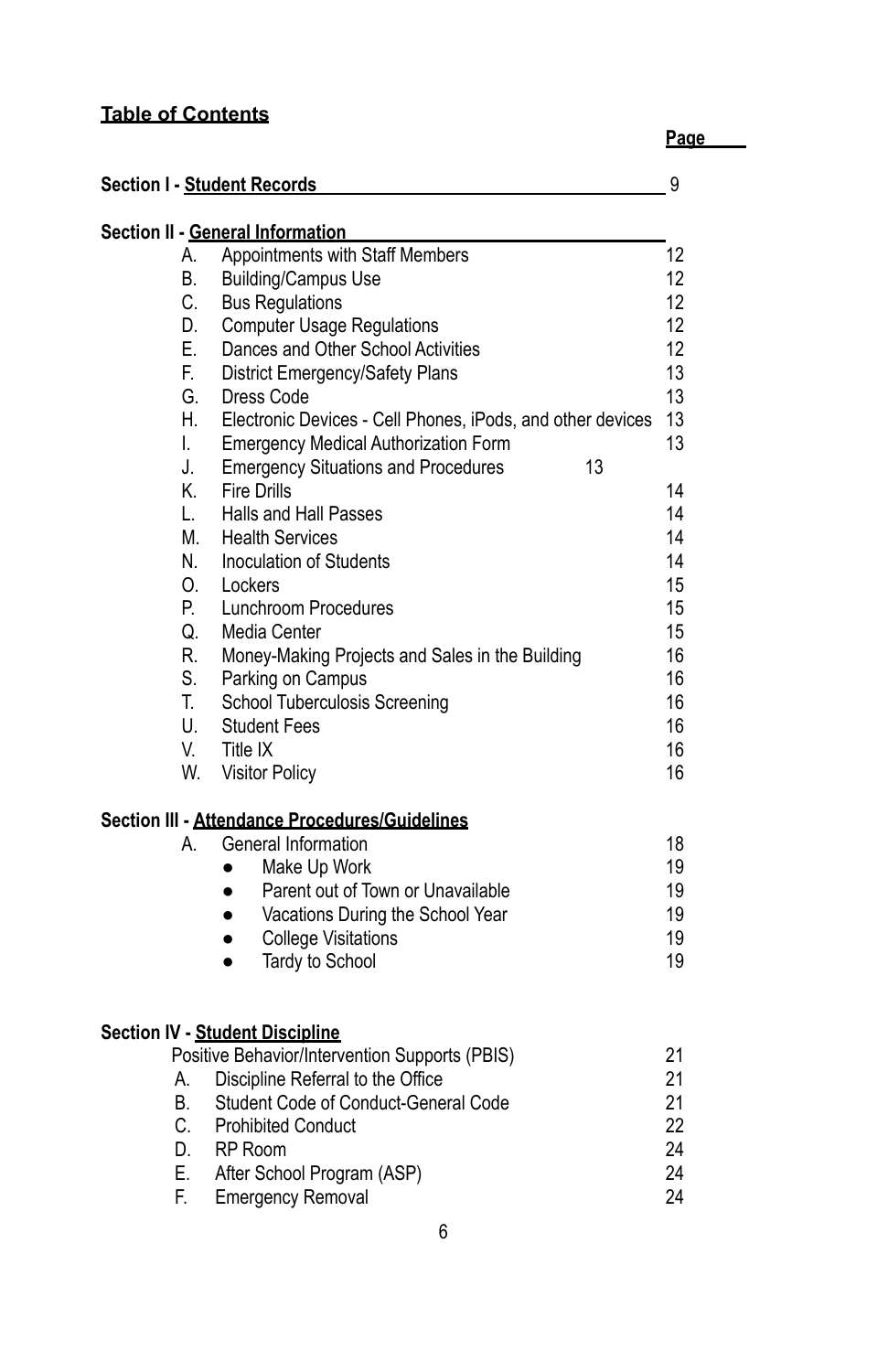| G.<br>Н. | Out of School Suspension (OSS)<br>Search and Seizure Policy | 24<br>25 |
|----------|-------------------------------------------------------------|----------|
|          | Section V - Student Extracurricular Activities              |          |
| А.       | <b>Attendance Policy</b>                                    | 27       |
| В.       | <b>Extracurricular Activities: Guidelines</b>               | 27       |
| C.       | Grades and Student Athletic Eligibility                     | 27       |
|          | Section VI - <u>Harassment and Bullving</u>                 |          |
|          | Anti-Harassment                                             | 29       |
|          | Bullying and Aggressive Behavior                            | 41       |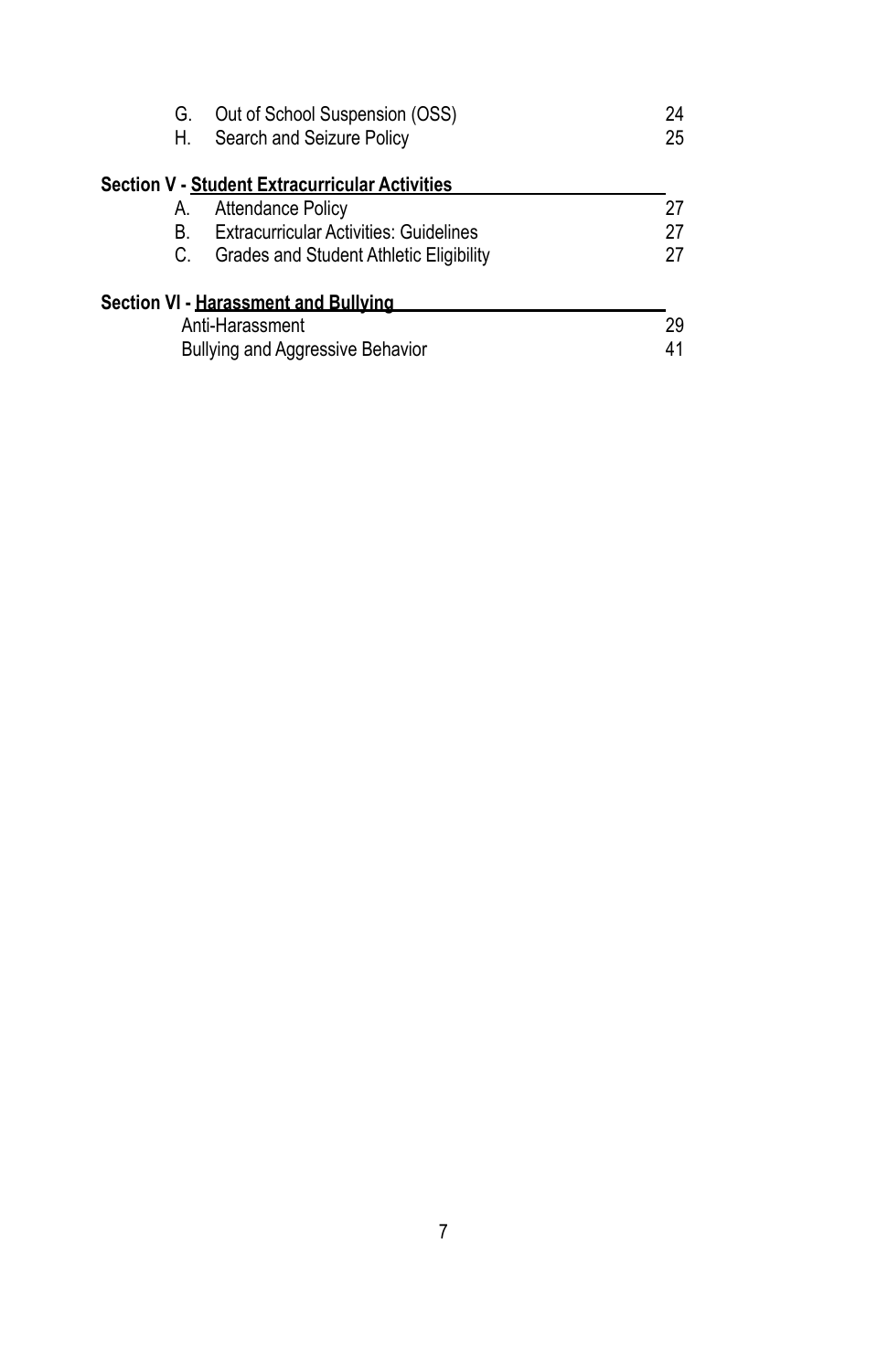# **I Student Records**

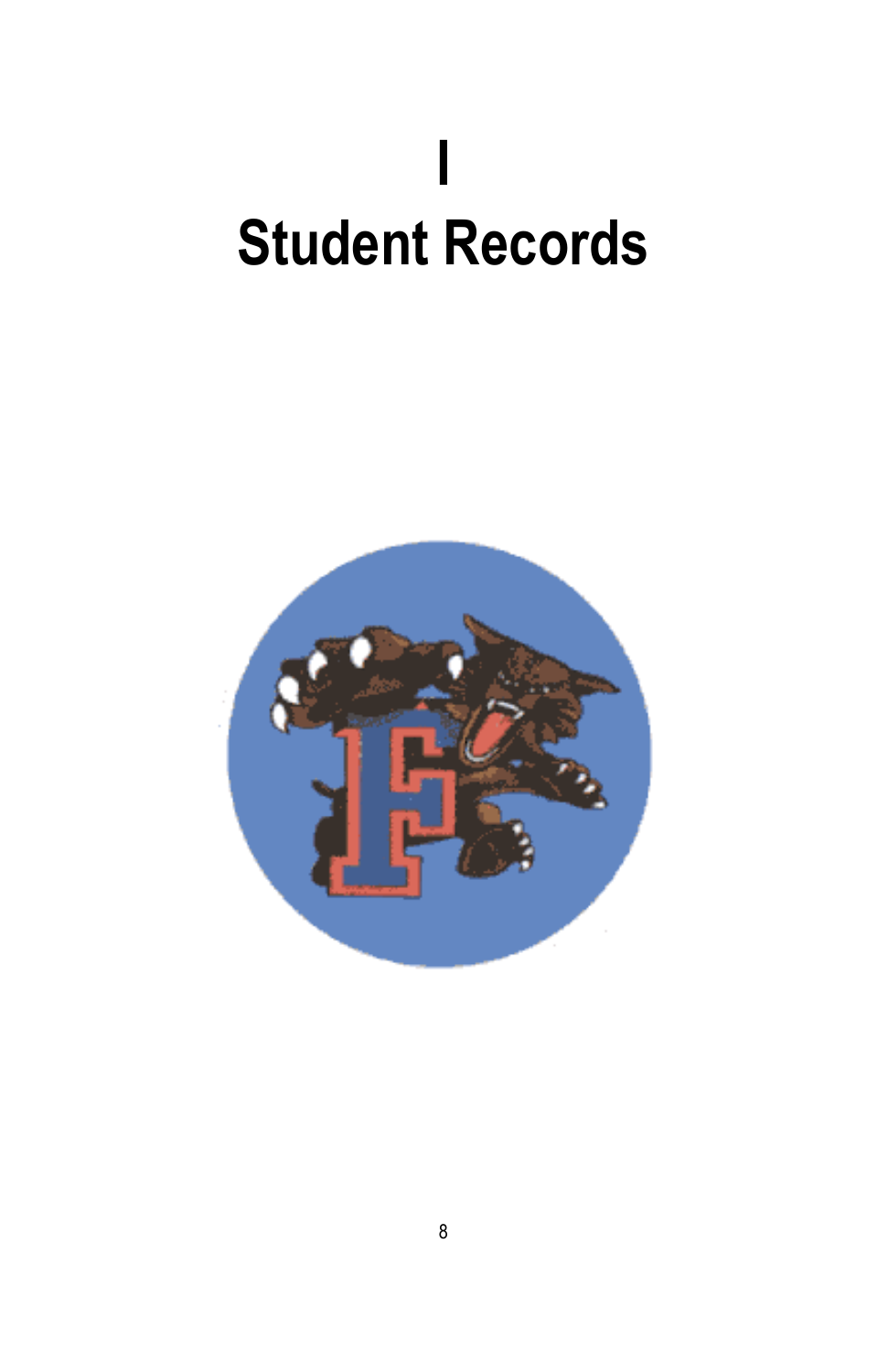# **Student Records**

Parents and students who are eighteen (18) years of age or attending an institution of post-secondary education are permitted to inspect and review the education records of the student by contacting the appropriate building administration.

Parents or eligible students are permitted to seek the correction of inaccurate records through a request to amend the records or a hearing. They are also permitted to place a statement in the educational record of the student as a result of such a hearing if they wish to comment upon the information.

Under the "Family Education and Privacy Act of 1974," 18 year-old students have the right to review their school records. The following guidelines apply to record review:

- *1. Individuals must make the request in writing to their guidance counselor. The request will become part of the records.*
- *2. A school official must be present at the review of the records.*
- *3. A copy of any records can be made. (A fee will be charged.)*
- *4. Individuals have the right to ask for correction or deletion of any information in the records.*
- *5. Individuals must give written permission for the school to release information to outside individuals or institutions.*

The school district follows the guidelines of the Family Educational Rights and Privacy Act (FERPA) regarding all student records. Only "directory information" regarding a student may be released to any person or party, other than the student or his/her parent, without the written consent of the parent, or, if the student is an eligible student, without the written consent of the student, except to those persons or parties stipulated by the Board's policy and administrative guidelines and/or those specified in the law. Directory information is defined below.

Directory information, which is information that is generally not considered harmful or an invasion of privacy if released, can also be disclosed to outside organizations without a parent's prior written consent. Outside organizations include, but are not limited to, companies that manufacture class rings or publish yearbooks. In addition, two federal laws require local educational agencies (LEAs) receiving assistance under the Elementary and Secondary Education Act of 1965 (ESEA) to provide military recruiters, upon request, with three directory information categories - names, addresses and telephone listings - unless parents have advised the LEA that they do not want their student's information disclosed without their prior written consent.

If you do not want Finneytown Local Schools to disclose directory information from your child's education records without your prior written consent, you must notify the District in writing by thirty days from receipt of the district's annual FERPA notice, which will be sent to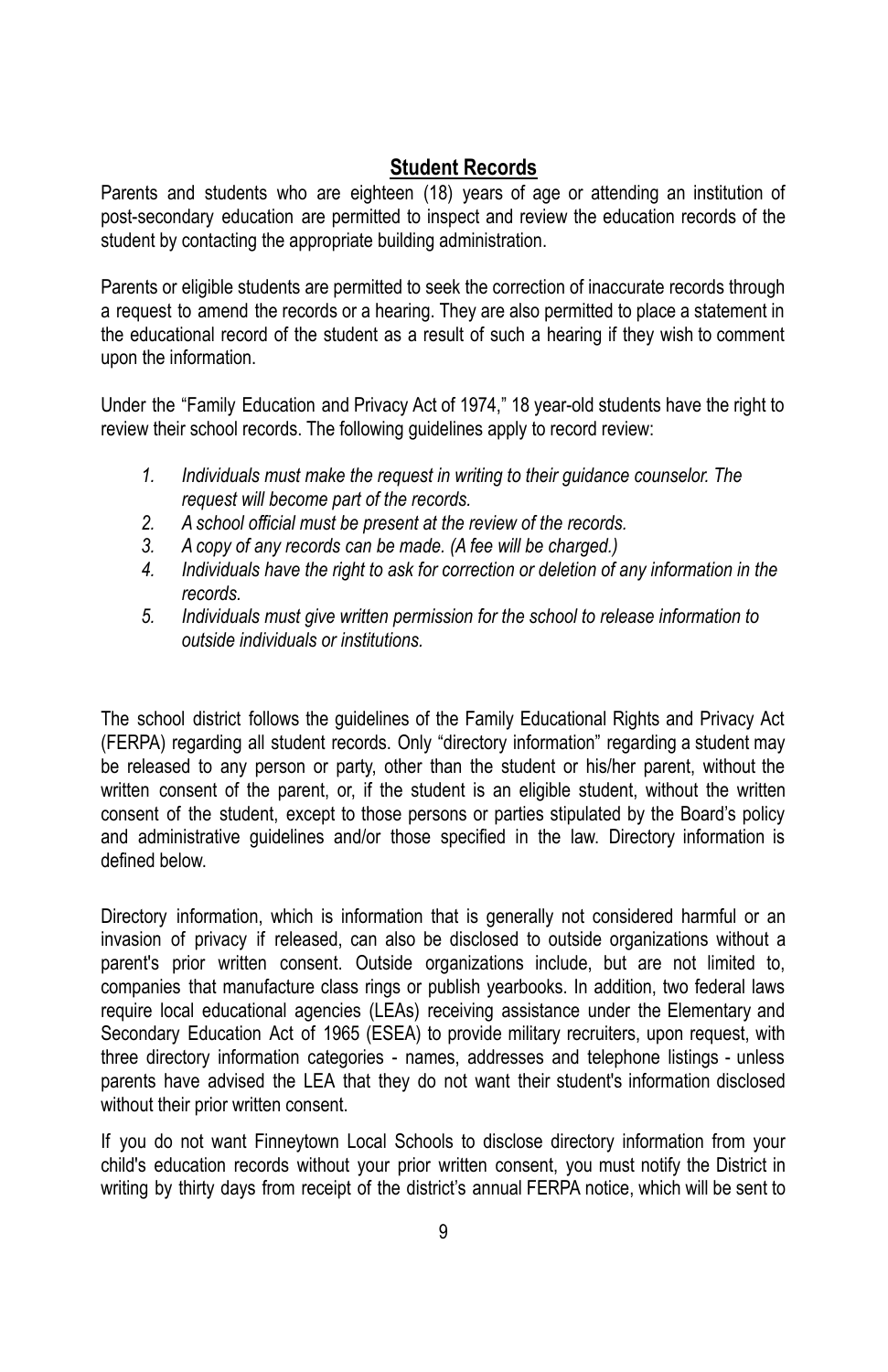you each year. The notice will contain the date by which you must let Finneytown Local Schools know you do not wish for directory information concerning your child to be released.

Finneytown Local School District has designated the following information as directory information:

- Student's name
- Participation in officially recognized activities and sports
- Address
- **•** Telephone listing
- Weight and height of members of athletic teams
- Photograph
- Awards received
- Press releases
- Dates of attendance, date of graduation

If a parent does not return the annual FERPA notice within thirty days, it will be assumed the parent(s) do not object to directory information being released.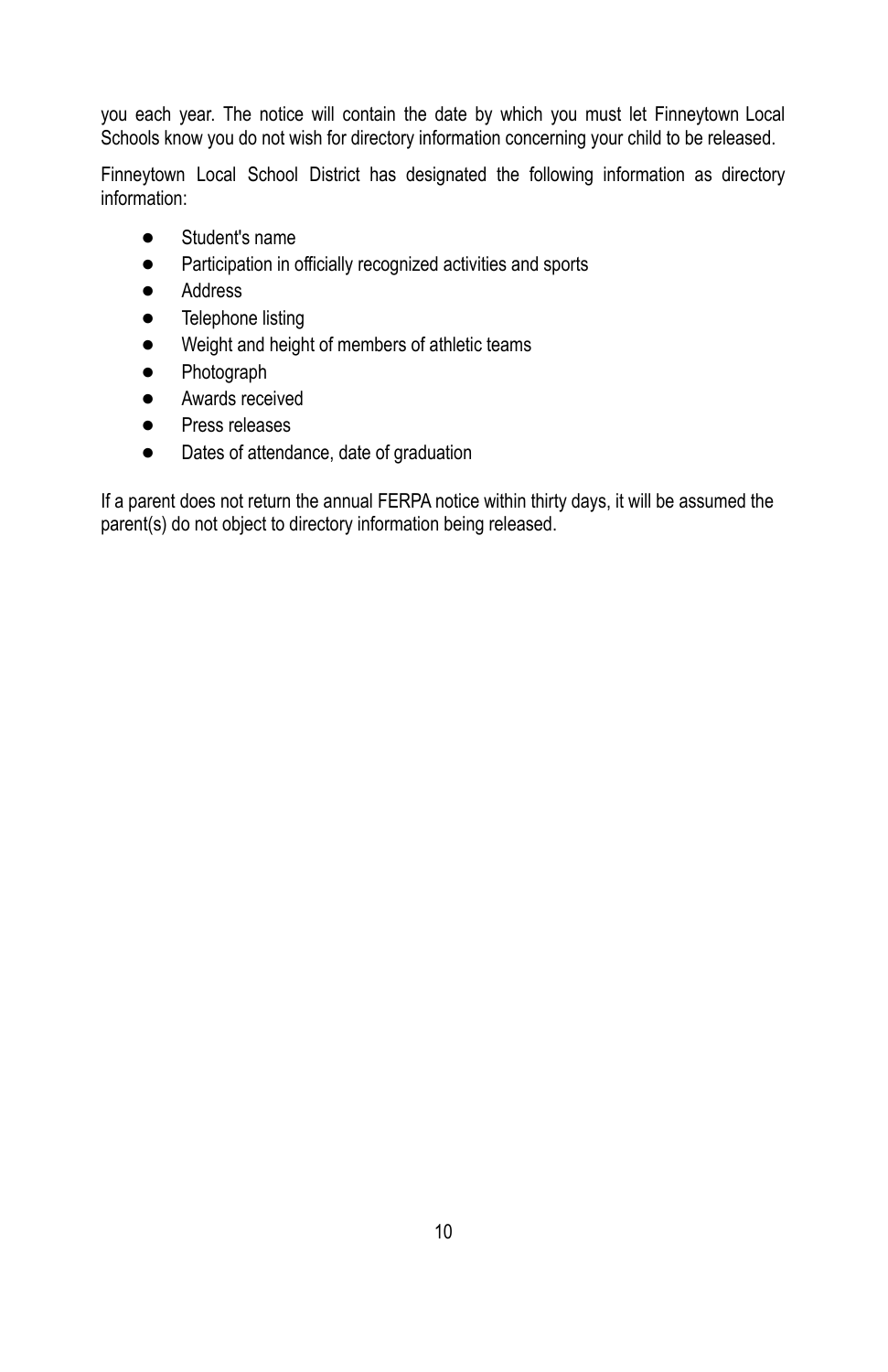# **II General Information**

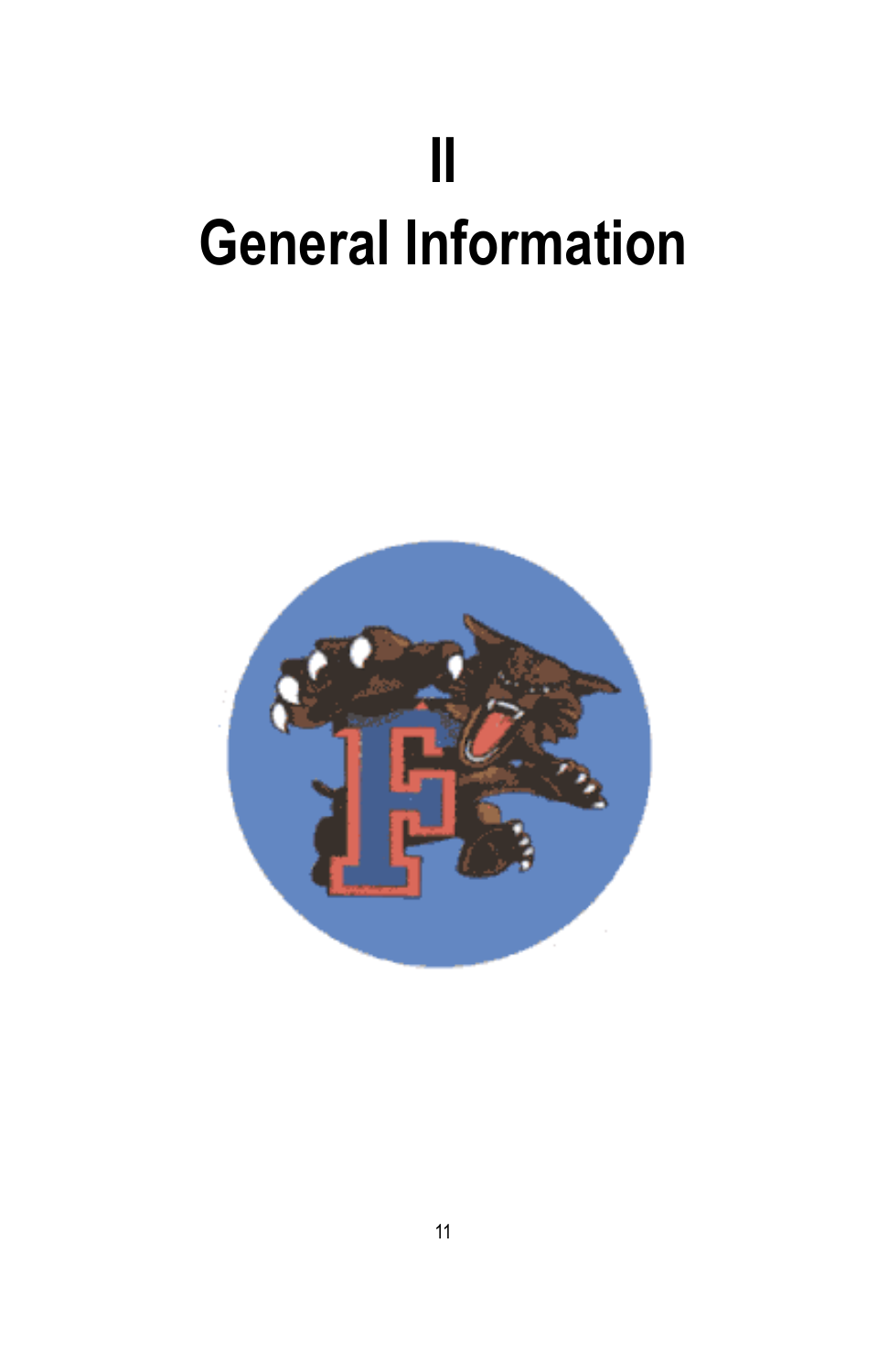# **A. Appointments with Staff Members**

Appointments with staff members need to be scheduled at least 24 hours in advance.

# **B. Building /Campus Use**

The Secondary Campus is open from 7:45 a.m. – 3:15 p.m. on school days. Students arriving prior to 7:45 a.m. are to report to the cafeteria. Students who are involved in extracurricular activities after school must be under the supervision of a member of the professional staff. Any students not under adult supervision must be off campus by 3:15. Please arrange transportation accordingly.

# **C. Bus Regulations**

Buses may be equipped with video monitoring systems.

# **1. Private Transportation**

- a. If students are being picked up for early release by someone other than the parent/guardian, the parent/guardian must notify the school.
- b. Any person picking up a student must be on that student's "Missing Child Act" form or the student will not be released.
- c. When a student is being picked up for early release, the parent/guardian or other authorized person must come in to sign the student out with the attendance office. **When signing out a student, a valid photo ID will be required for the parent/guardian or other authorized person or the student will not be released.**

# **D. Computer Usage Rules**

Any student using a computer must have a signed Acceptable Use Policy (AUP) on file. In the absence of adult supervision, the computer lab will be closed to ALL students.

# **E. Dances and other School Activities**

School dances and other school activities are provided for your enjoyment and social growth. The Code of Student Conduct applies to all school events. Only students enrolled in grades 6-12 are invited to school dances; any other attendees must be a guest of a Finneytown School Student and approved by school administration. High school students are permitted to bring one guest to a dance. Middle school students are not permitted to attend high school dances and vice versa.

- 1. Students must have attended school the day of the event or the Friday preceding a Saturday event in order to attend.
- 2. Students must be picked up by the end of any evening event.
- 3. Only juniors and seniors are eligible to buy prom tickets.
- 4. All student fees must be paid to attend the homecoming dance and prom.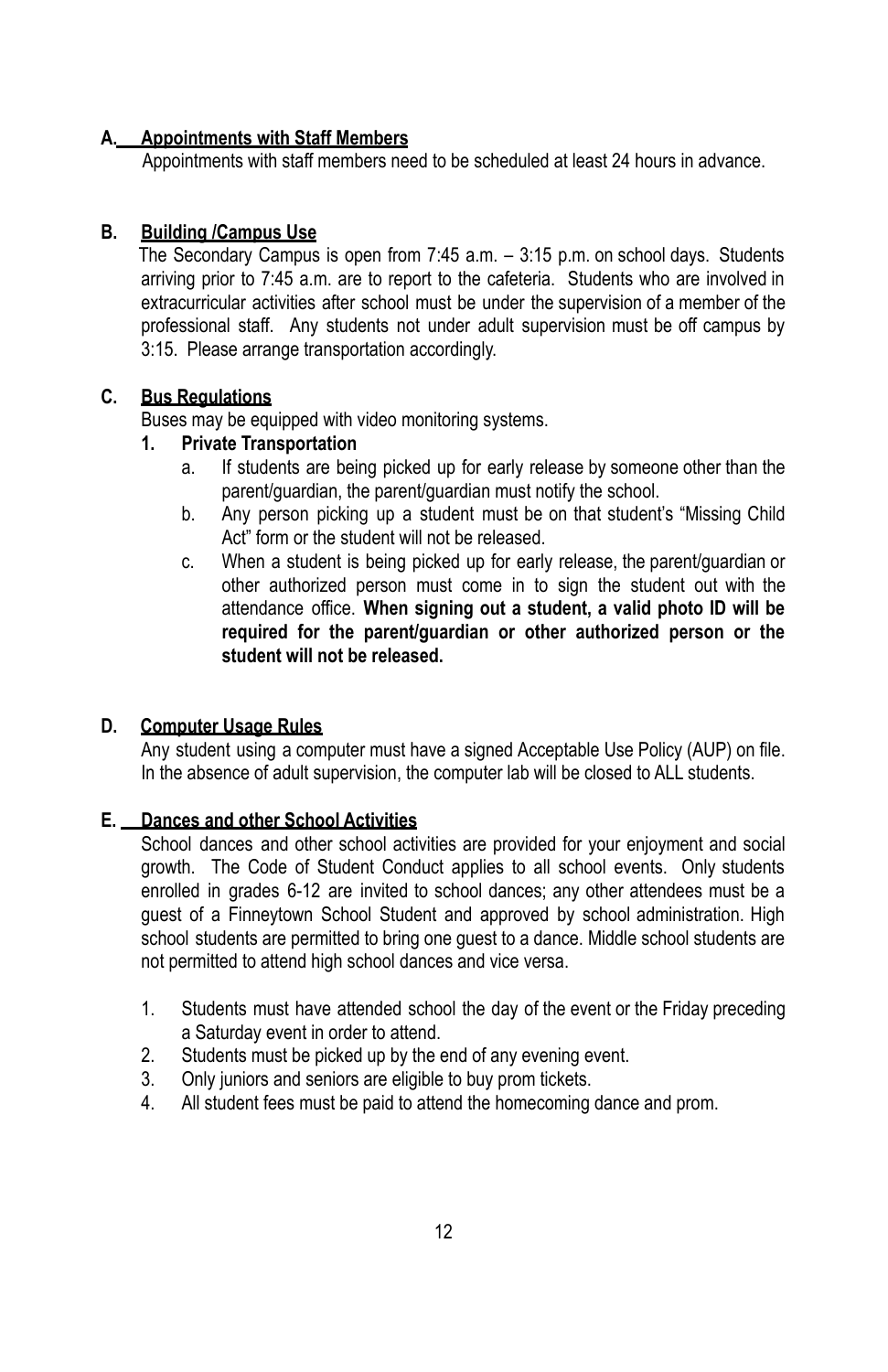# **F. District Emergency/Safety Plans**

All drills are conducted as part of the District Emergency and Safety procedures (specifically Board Policy 8400 and 8420). For more information, contact building administration.

# **G. Dress Code**

Consistent with Board of Education policy, the Finneytown Secondary Campus dress code is based on the following:

Dress deemed unacceptable will be addressed in a restorative manner. Students may be required to change clothes. If necessary, a student's parent/guardian may be contacted.

# **H. Electronic Devices – Cell Phones, iPods and other devices**

The Finneytown Local School District's technology plan advocates "Digital Citizenship." Digital Citizenship is defined as "The safe, legal, and ethical use of digital information and technology, including respect for copyright, intellectual property, and the appropriate documentation of sources" (District Technology Plan May, 2009).

Electronic devices may be used in classrooms for instructional purposes and in the hallways/lunch too. If the phone is used in violation of school policies, the following

may happen: confiscation of the phone, parent contact, or any other school discipline depending on the severity of the act.

At no time will it be appropriate to use electronic devices in violation of school policies (For bullying, photos or videos, or to violate student confidentiality or disrupt the educational process. This is not an exhaustive list). If a student uses a device in violation of school policy, staff may confiscate the device and a parent or guardian will be notified to retrieve it. Additional instances may result in further discipline. Any suspicion of illegal activity will be referred to law enforcement.

**The school is not liable for lost or stolen electronic devices. Administrators will not spend time looking for lost or stolen cell phones or electronic devices.**

# **I. Emergency Medical Authorization Forms**

Parent/guardian(s) of students are required by Ohio law to provide an Emergency Medical Authorization Form at the start of each school year. The school must have emergency phone contacts on file where the parent/guardian(s) can be reached during school hours. Any changes in contact information (phone numbers, email, etc.) should be reported to the school office when they occur. EMA's etc. will all be completed through Final Forms.

<https://www.finalforms.com/>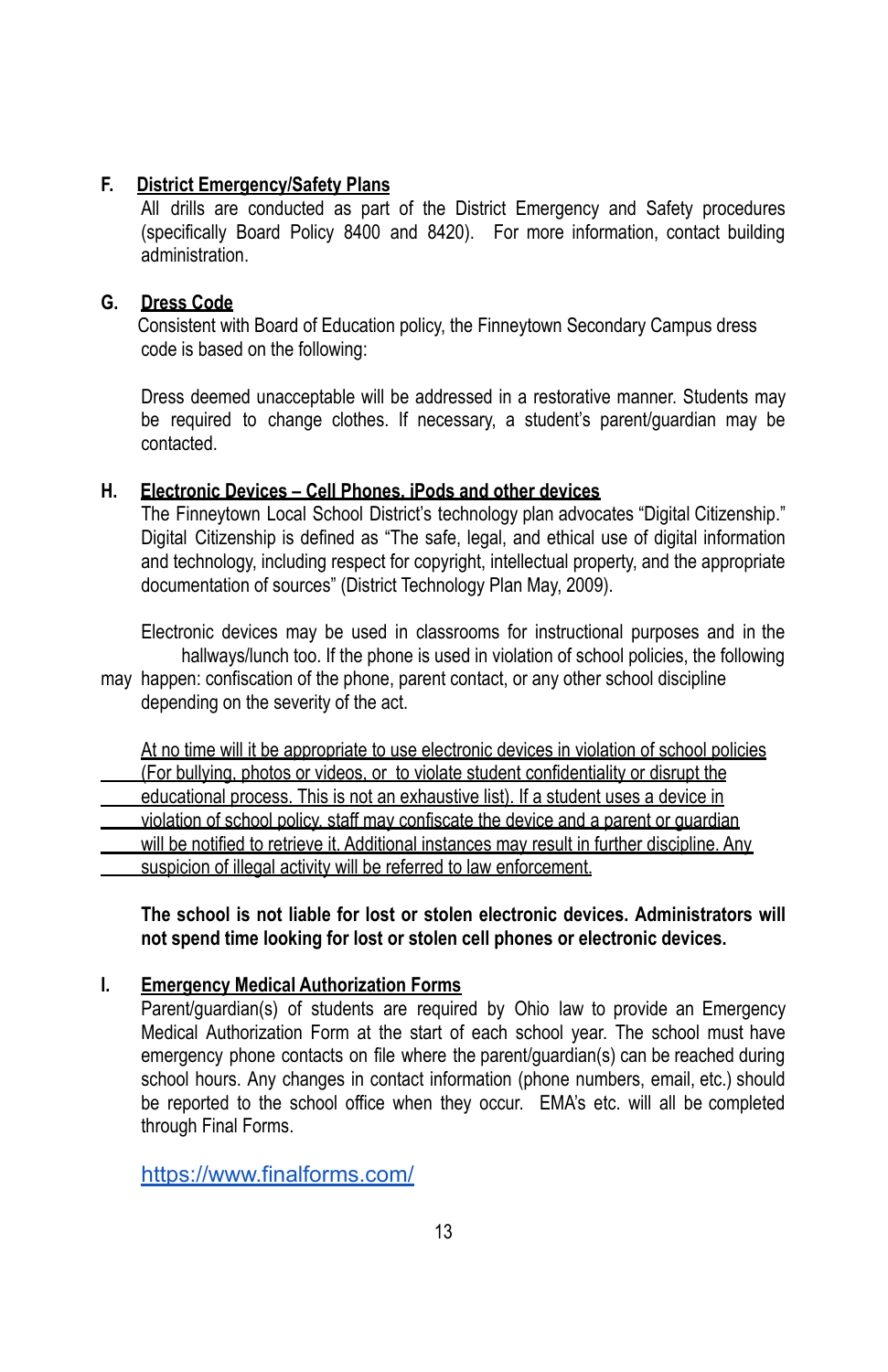#### **J. Emergency Situations and Procedures**

In the event of an emergency situation during the school day or during a school-sponsored activity, students are instructed to closely follow faculty instructions.

Safety procedures are practiced periodically throughout the year in accordance with state law. Evacuation procedures/fire drills are practiced monthly. Shelter-in-place procedures/tornado drills are practiced in the spring. Occasionally, there will also be ALICE/lockdown drills conducted throughout the year.

# **K. Fire Drills**

Monthly fire drills are required by law and are an important safety precaution. It is essential that when the first signal is given, everyone obeys orders promptly and clears the building by the prescribed route as quickly as possible. The teacher in each classroom will give the students instructions. It is important that students be kept clear of the building during emergency evacuation in order to facilitate movement of emergency vehicles and equipment.

Students and staff are not to re-enter the building unless directed to do so by one of the administrators. Under no circumstances do students or staff remain in the building during an emergency evacuation.

Any student found pulling a false alarm may be recommended for expulsion from school and may be prosecuted to the full extent of the law.

# **L. Halls and Hall Passes**

Since four minutes passing time between classes is allotted, it is expected that necessities such as restroom visits, etc. can be adequately attended to during these four-minute periods.

**1. No passes will be granted during the first and last ten minutes of class.**

#### **2. No student will be excused from class without a lanyard.**

During lunch periods, the following areas are open for student use: the Multi-purpose building (MP) and the Media Center. During the lunch period, students are not permitted to enter any other buildings or other areas without special permission and a hall pass. Students who wish to use the Media Center after eating lunch in the MP need to have obtained a lunch pass from the Media Center staff prior to eating lunch. At no time during the school day should students be in the parking lots, the football stadium, or fields around the back of the campus.

Our campus utilizes a swipe card security system. The doors will automatically lock and unlock with the bell system. Students late to class must enter at the front door.

#### **M. Health Services**

If a student becomes ill in school, he/she should report to his/her teacher for a pass to see the nurse (or go to the Main Office if the district nurse is not in the building).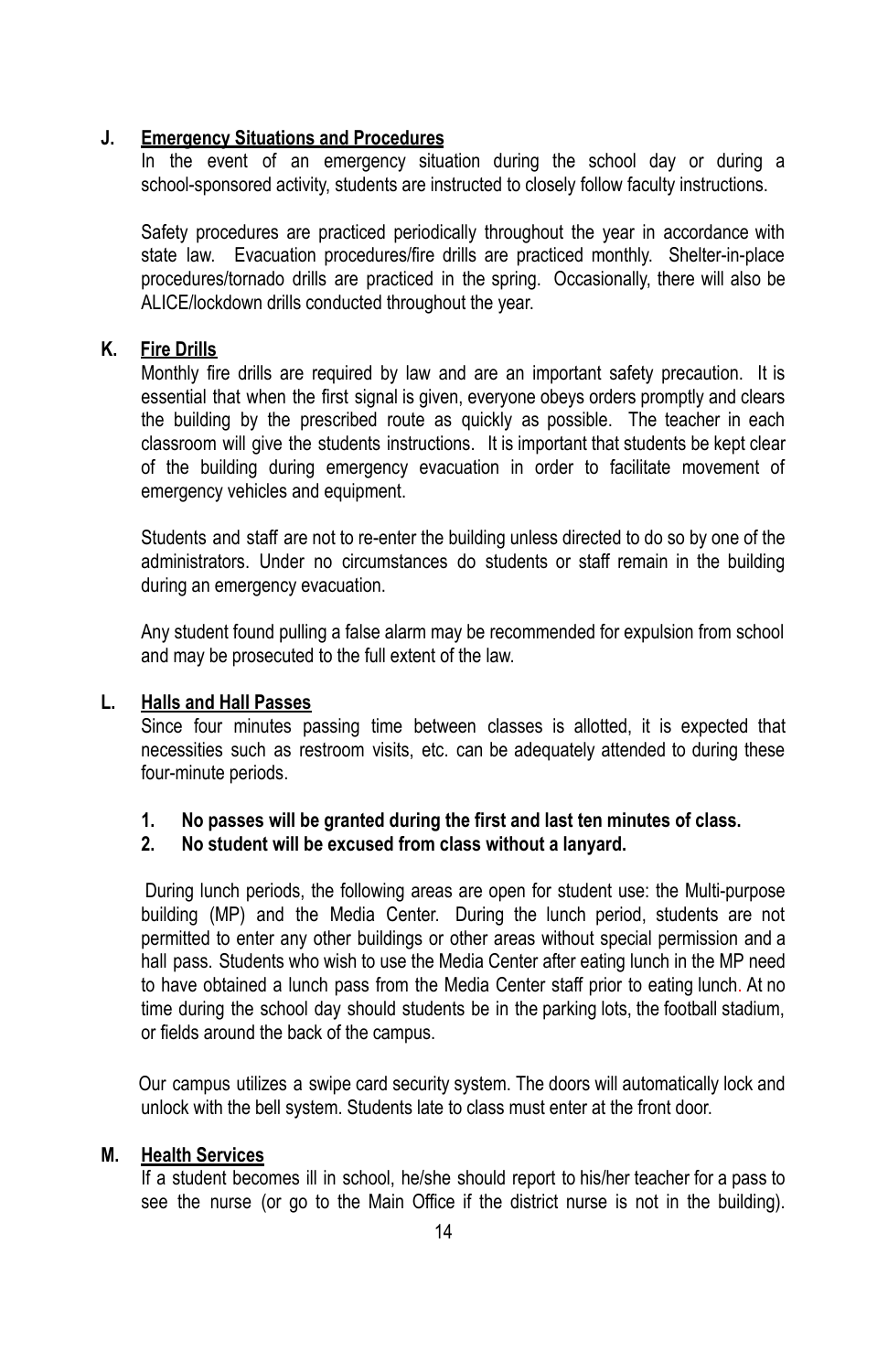Students must have a pass to enter the nurse's office. All medications, prescription and/or over the counter, *must* have authorization forms on file in the nurse's office. Inhalers and epinephrine auto injectors (Epi-pens) may be carried by students, but proper authorization must be on file with the nurse. All medication forms are available from the school nurse or on the Finneytown website (Health section) and through FInal Forms..

# **N. Inoculation of Students**

The Board of Education has the right to exclude children who have not been vaccinated according to state regulations. Health records must be presented when the student enrolls.

#### **O. Lockers**

Lockers are available this year on an as needed basis. If you need a locker, please see Sandy Haskin. Lockers should only be used before and after school as well as before and after lunch. If you need a locker for an extracurricular activity, please see Sandy Haskin or Gerald Warmack in the Athletic Office.

Locks are loaned to you by the school. Failure to return the lock at the conclusion of the school year will result in a \$5 fee being assessed to your account.

Please do not bring valuable items to school. **The District will not be responsible for lost or stolen personal items.**

In order to protect the safety of all students, school administrators may conduct random locker searches. Lockers are the property of the school district. Consequently, administrators may open lockers and examine the contents contained therein without prior notice to the student.

# **P. Lunchroom Procedures.**

Students will report to the lunchroom in a timely manner and leave the lunchroom how it was when they arrived. If a student wishes to have a visitor eat lunch with them, this should be approved by administration in advance.

# **Q. Media Center Hours: 7:30 a.m. to 4:00 p.m.**

The Library Media Center is a calm place for studying, researching, and reading. Students may go to the Library Media Center with their scheduled classes, on a pass from Study Hall, or on a pass from a teacher. All students with passes will sign into the attendance laptop near the circulation desk when they arrive and sign out when they leave.Students are asked to leave their food and drinks on tables by the door.

Students are encouraged to access the Secondary Campus Library website regularly [\(fsclibrary.weebly.com/\)](https://fsclibrary.weebly.com/) for research assistance, resources for class projects, the online library catalog, reading recommendations, Book Club, and much more. Those interested in reading eBooks (including graphic novels) or listening to eAudiobooks should click on the eBooks & eAudiobooks tab on the Secondary Campus Library website. Students can join the Secondary Campus Library Google Classroom (fpnp7wc)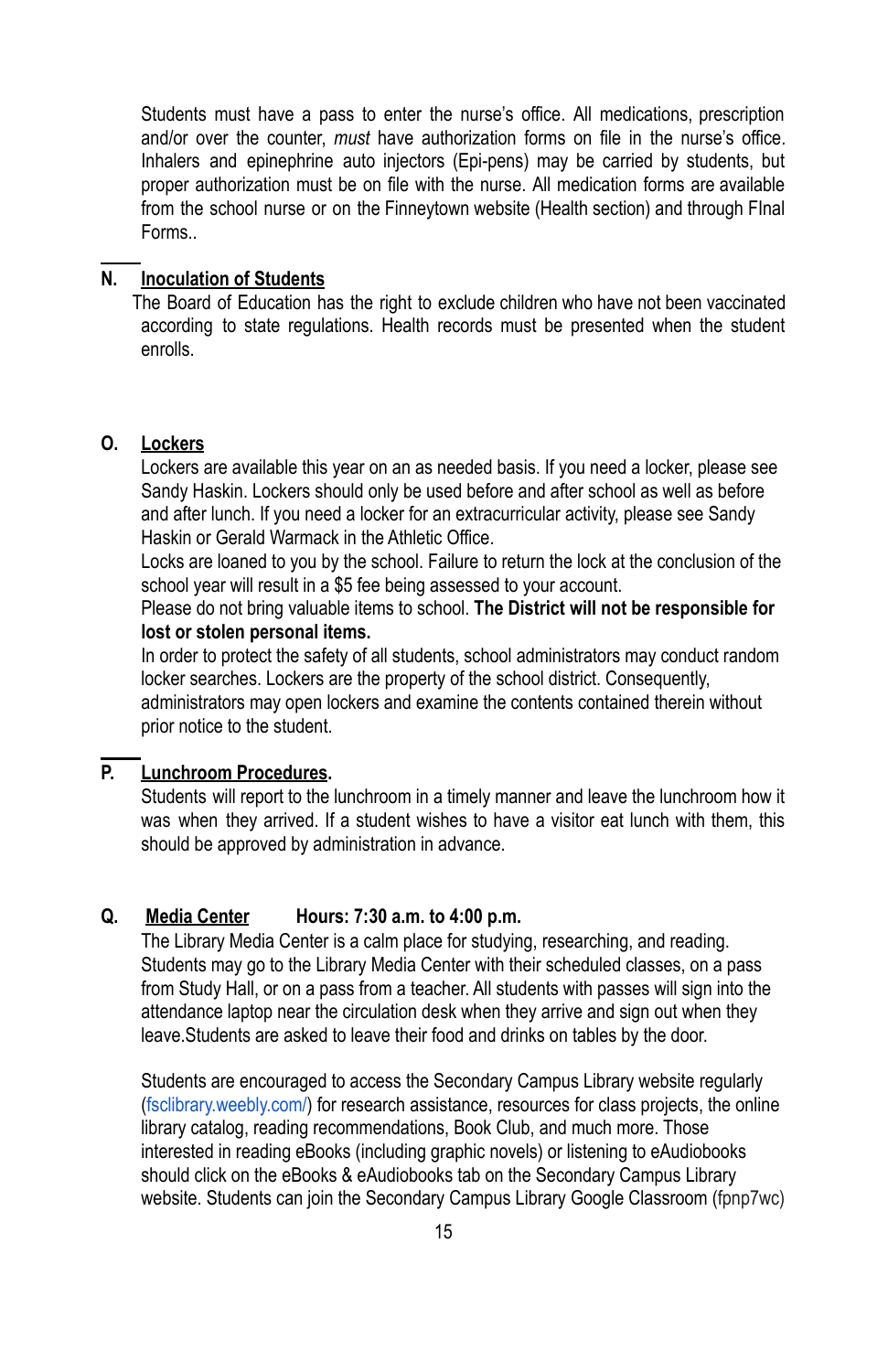for information and announcements.

Library books and magazines are checked out for three weeks and they may be renewed three times. Textbooks and calculators are checked out for the entire school year. Library materials that are more than 2 months overdue will be declared lost and students will be asked to either replace the items or pay for them. Students may renew their books in person or through the online library catalog link on the Secondary Campus Library website.

During the summer months, the Library Media Center is open every Monday from 8:00 a.m. to 3:00 p.m. for Media Center Mondays.

# **R. Money-Making Projects and Sales in the Building**

Students may, on occasion, participate in fundraising opportunities. All projects are approved in advance and parents/students sign an agreement. Students will be held accountable for unreturned items and outstanding monies.

#### **S. Parking on Campus (Grades 10-12 Only)**

Students may request the opportunity to purchase a parking permit. A space will be assigned for each permit issued with seniors getting priority. Parking permits are \$55.

#### **T. School Tuberculosis Screening Policy for Students**

All foreign-born, newly enrolled students who have been in the United States for 5 years or less are required to provide documentation of a negative TB test within 90 days of enrollment. In addition, any currently enrolled student who travels *at any time* to a high risk country, as defined by the World Health Organization Global TB Control, in a non-tourist capacity, must provide documented evidence of having a negative skin test or blood test in no less than 60 days but no more than 90 days after their return from travel. Contact the school nurse for a complete up-to-date list of high risk countries, or for information about tuberculosis testing locations.

# **U. Student Fees**

Fees may be assessed for textbooks that are lost or damaged. Students will be expected to return the same textbook that was issued to them at the beginning of the school year. Damaged books will require a fee to be paid before school dismisses or withdrawal is approved. Fees will also be assessed for library overdue materials or lost materials and supplies. These fees can be paid on-line at [www.schoolpay.com](http://www.schoolpay.com/) or by contacting the treasurer's office at 728-3705.

#### **SchoolPay Directions:**

Accounts were transferred from Payschools to SchoolPay. On the SchoolPay webpage, click Find My Account (it is the binocular icon) Type in your email that was associated with the previous account and click find If it cannot find your email, DO NOT PANIC!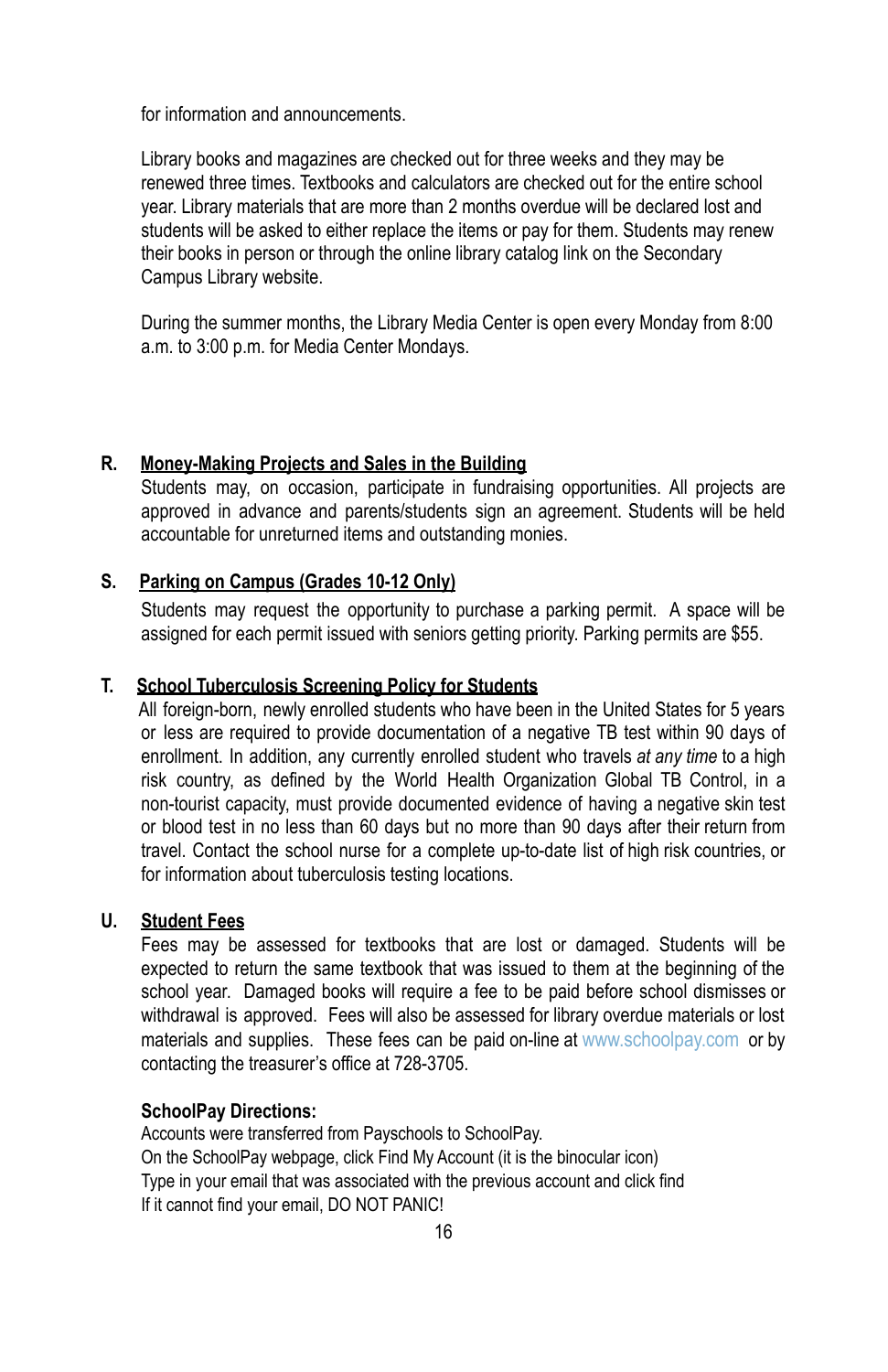Just click create a new account – you will need an email address and your child's school ID number from DASL to create a new account. You will also create a password.

# **V. Title IX**

Pursuant to Title IX of the Education Act of 1972, the Finneytown Local School District does not discriminate on the basis of sex in employment or the educational programs and activities which it operates including admission thereto.

# **W. Visitor Policy**

Any visitor to the school building must check in at the Attendance Office and obtain a visitor's pass.

# **III Attendance**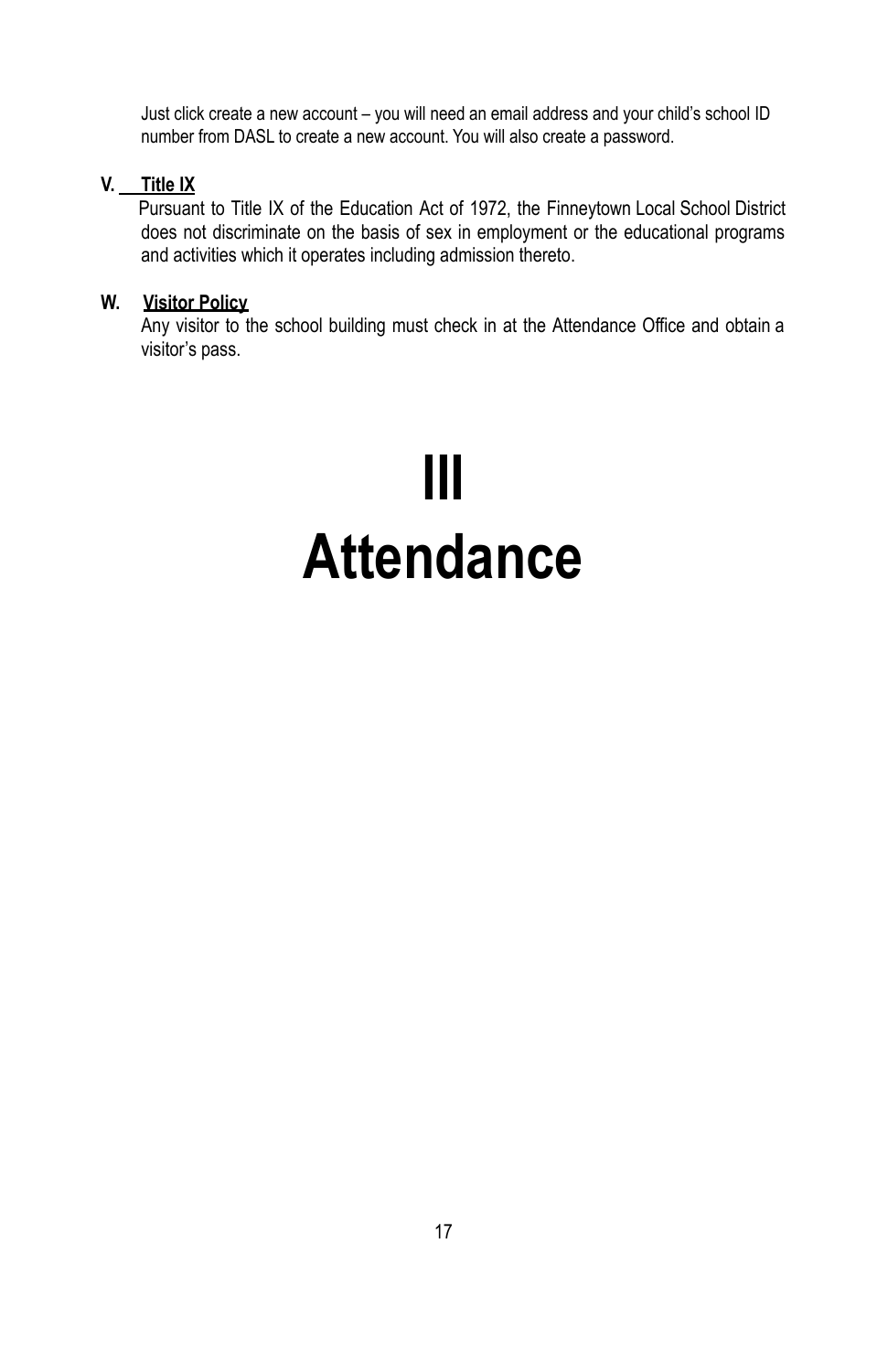

Parents/guardians are required to notify their child's school when they will miss any portion of the school day**. A parent/guardian must call the attendance office (728-3709) by 9:00 a.m. if their student is going to be absent. If no call is received the student will be marked as an unexcused absence.**

# 1. **The Board considers the following factors to be reasonable excuses for time missed at school:**

- A. Illness of the child;
- B. Illness in the family necessitating the presence of the child;
- C. Quarantine of the home;
- D. Death of a relative;
- E. Medical or dental appointment;
- F. Observance of religious holidays;
- G. College visitation;
- H. Absences due to the student's homeless status;
- I. Absences due to a student's placement in foster care or change in foster care placement of any court proceedings related to the student's foster care status;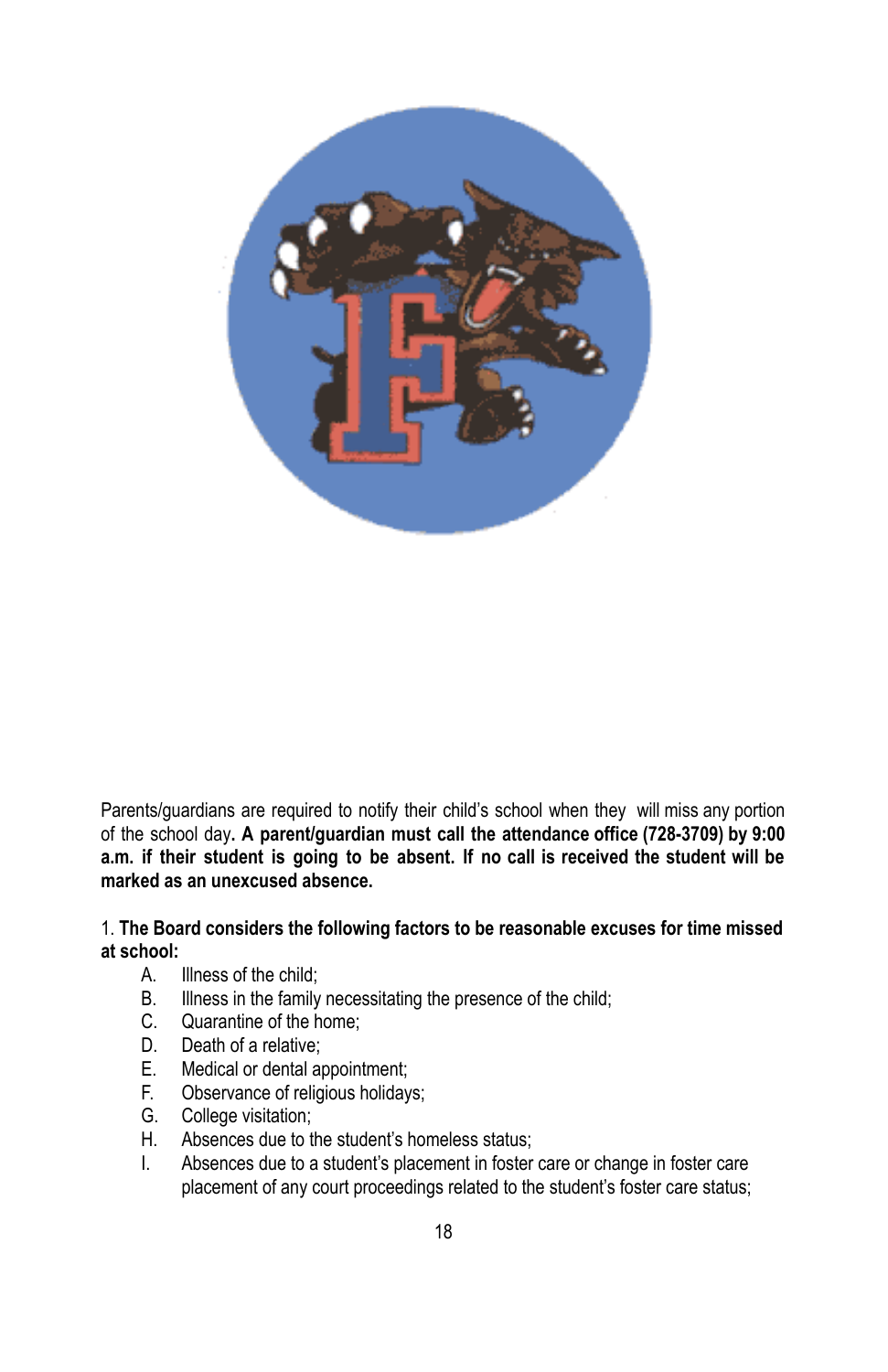J. Emergency or other set of circumstances in which the judgement of the superintendent constitutes good and sufficient cause for absence from school.

# **2. To participate in extracurricular activities, a student must be in attendance at school for at least 3 hours on the day of the activity.**

3. House Bill 410 was passed by the Ohio legislature in December 2016 to encourage and support a preventative approach to excessive absences and truancy. State law now requires reporting student attendance by hours instead of days (which means **student absence accumulates minute by minute**). Therefore, any school time missed by a student (ex. late to school or early dismissal) is tracked as part of his/her attendance record. Parents/Guardians need to call the school to excuse absences. **(728-3709)**

The law requires every school district to contact parents in writing whose children are absent from school (excused or unexcused) for **38 hours** in one school month or **65 hours** in a school year. **Physician notes will be required to excuse excessive absences.**

A student is considered **habitually truant** If he or she is absent from school without a legitimate excuse for any of the following:

- 30 or more consecutive hours
- 42 or more hours in a month
- 72 or more hours in a year

If a child is **habitually truant** the district is obligated to intervene in an effort to improve attendance as required by Ohio law. An Absence Intervention Team (AIT) will meet to create an Absence Intervention Plan (AIP). The parent/guardian and student will be asked to participate in a plan to improve the student's attendance. The district is required to refer the family to the court system if the parent and/or student do not comply with the plan.

# 4. **Make-Up Work:**

- a. If a student's absence is excused, he/she is entitled to make up work missed. Upon his/her return, it is the student's responsibility to work with the teacher to see that the missing work is assigned and the due date is set.
- b. Students under suspension also have the right to make up missed assignments without immediate penalty. The number of days that the student was suspended will equal the number of days that the student has to complete missing work without penalty upon his or her return.

5. **Parent Out of Town or Unavailable:** When it is necessary for parents to be away from home for extended periods, it is the responsibility of the parents to notify the **school office** in writing, prior to departure, giving the name of the adult to be contacted in their absence.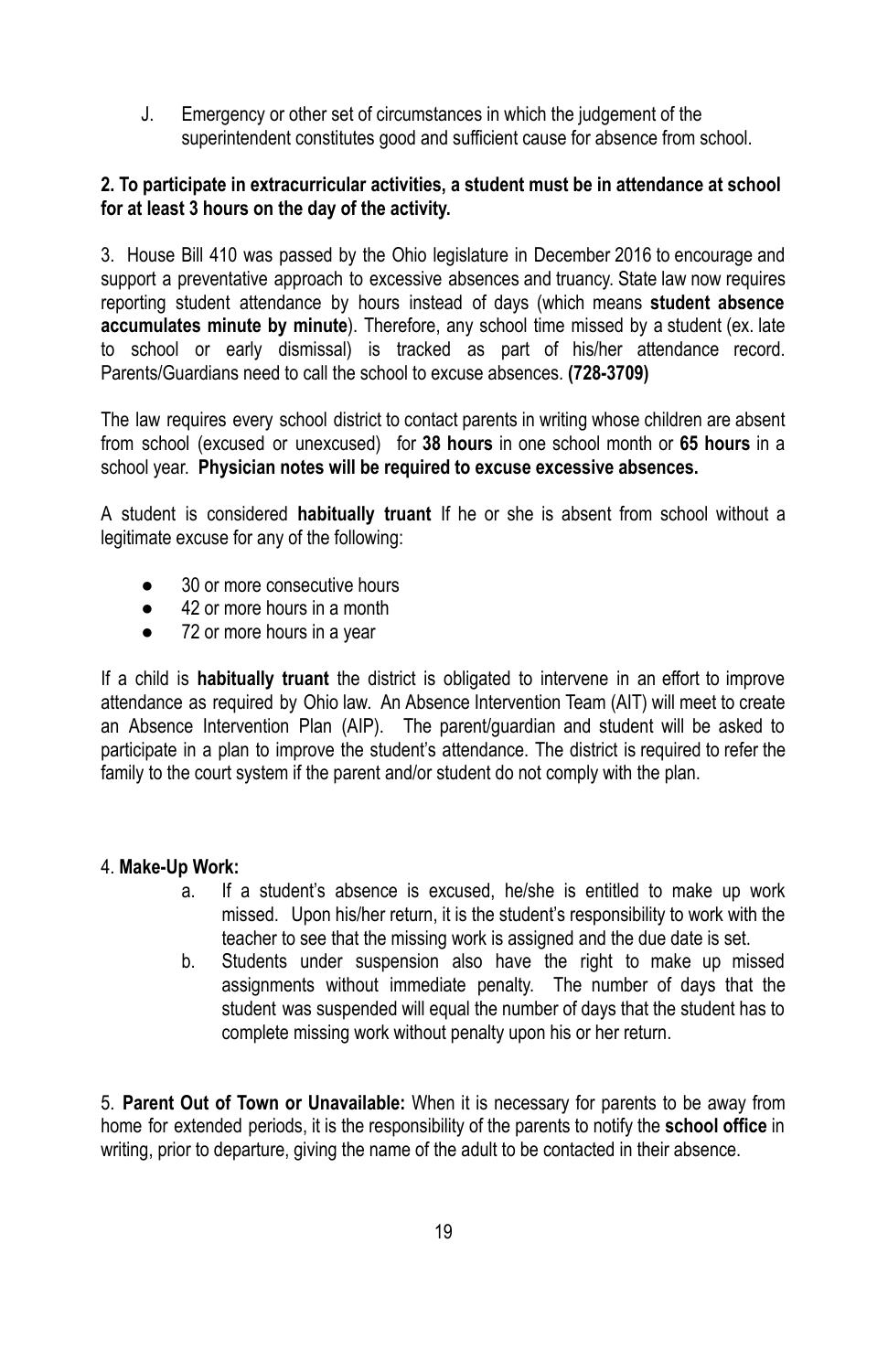6. **Student Vacations during the School Year:** School days missed by a student for family vacations will be UNEXCUSED absences due to changes in state law. These days/hours missed will count towards a student's truancy.

7. **College Visitation:** Students who wish to leave school to visit a technical school or college must do the following IN ADVANCE to receive an excused absence:

- a. Student must bring a note from parent or guardian giving permission for the college visit to their counselor at least two (2) days before the visit.
- b. Student must bring from the Admissions Office a dated letter confirming the visit. Take this letter to the Attendance Office to receive your excused absence.
- c. Students are allowed a maximum of five (5) days for college visits per school year (junior AND senior years).

8. **Tardiness to School:** Tardiness to school is defined as not being in the student's assigned classroom when the bell rings at 8:00 a.m.

a. Students who arrive to school tardy (after 8:00 a.m.) **MUST** report to the Attendance Office and receive a pass to class from the attendance secretary.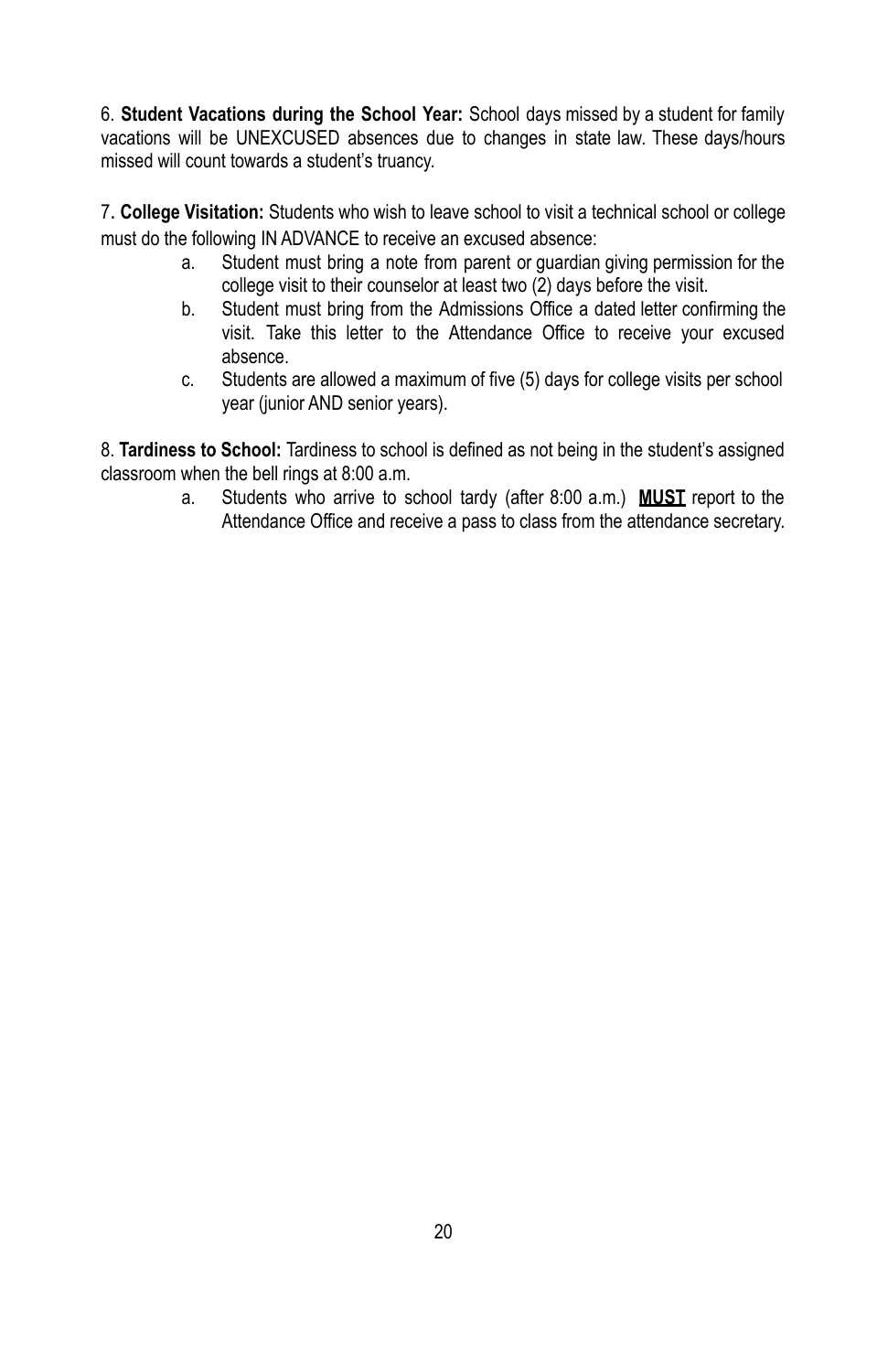# **IV Discipline**

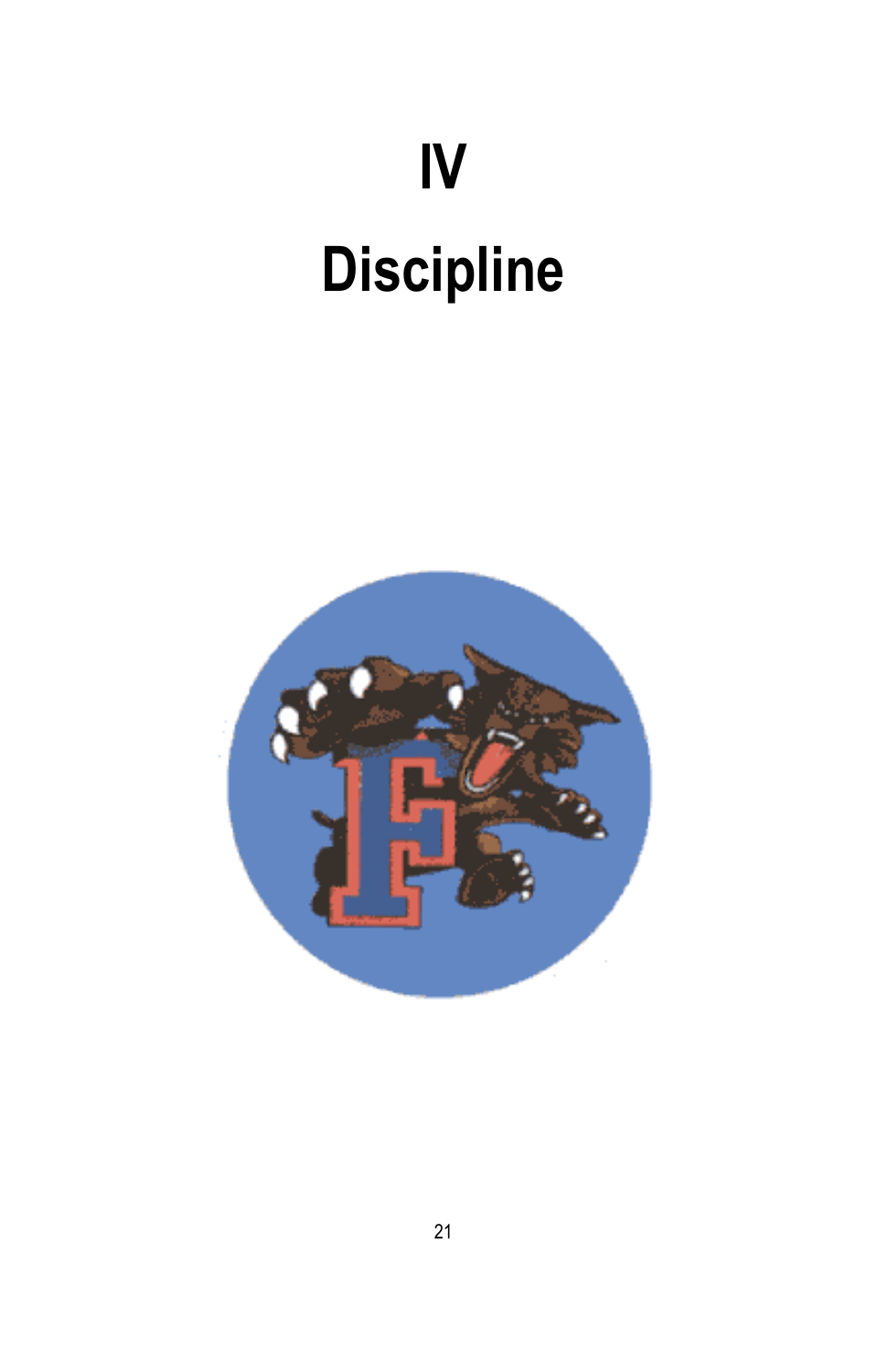# **Positive Behavior/Intervention Supports (PBIS)**

The Finneytown Secondary Campus strives to provide a positive, safe, and nurturing learning environment. PBIS is a model to assist in these efforts. PBIS is a positive, proactive approach to dealing with behavior. The PBIS model addresses negative behavior outcomes systematically with school-wide consistency, while teaching and modeling a positive replacement behavior.

# **A. Discipline Referral to the Office**

Students referred to the office are subject to possible school disciplinary actions. Students may be referred to the office when other classroom disciplinary measures have failed to correct student behavior. Examples of classroom measures may include: warnings, conferences with students, parent communication, detentions, removal from class, etc. Students also may be referred immediately when behaviors are extremely disruptive or pose a danger to self and others. The administration of Finneytown Secondary Campus reserves the right to be flexible with disciplinary decisions based on the details regarding the specific incidences of each individual case. A disciplinary record will be kept on each individual student in the Main Office.

# **B. Student Code of Conduct: General Code**

Students attend Finneytown Local Schools under the direction of state law and with full benefits of constitutional protection for their rights as citizens. They therefore, can act, speak, or behave as young citizens within a large scope of options. The rules of this code have been written and adopted by the Board of Education, in accordance with Ohio Revised Code 3313.661, which specifies the school's expectations. Pupils have a right to reasonable treatment from the school and its employees. The school and its employees, in turn, have a right to expect reasonable behavior from students.

Violation on the part of a student of any of the following rules may result in disciplinary action, including detention, in-school detention, suspension, emergency removal from class or school, and/or expulsion. This is not meant to be all-inclusive, since a building administrator may use other options and interventions.

Students who have violated the Student Code of Conduct should not expect to receive a warning when referred to an administrator. We encourage parents/guardians and students to read through and discuss this handbook.

General Statements:

The types of conduct prohibited by this Code of Regulations are as follows:

- Chronic misbehavior that disrupts or interferes with any school activity.
- Insubordination to a teacher or other school authority.
- Disregarding reasonable directions or commands by school authorities.
- Disruptions or interferences of school activities.
- Willfully aiding another person to violate school regulations.
- Failure to report the actions or plans of another person to an administrator or teacher where these actions or plans of another person, if carried out, could result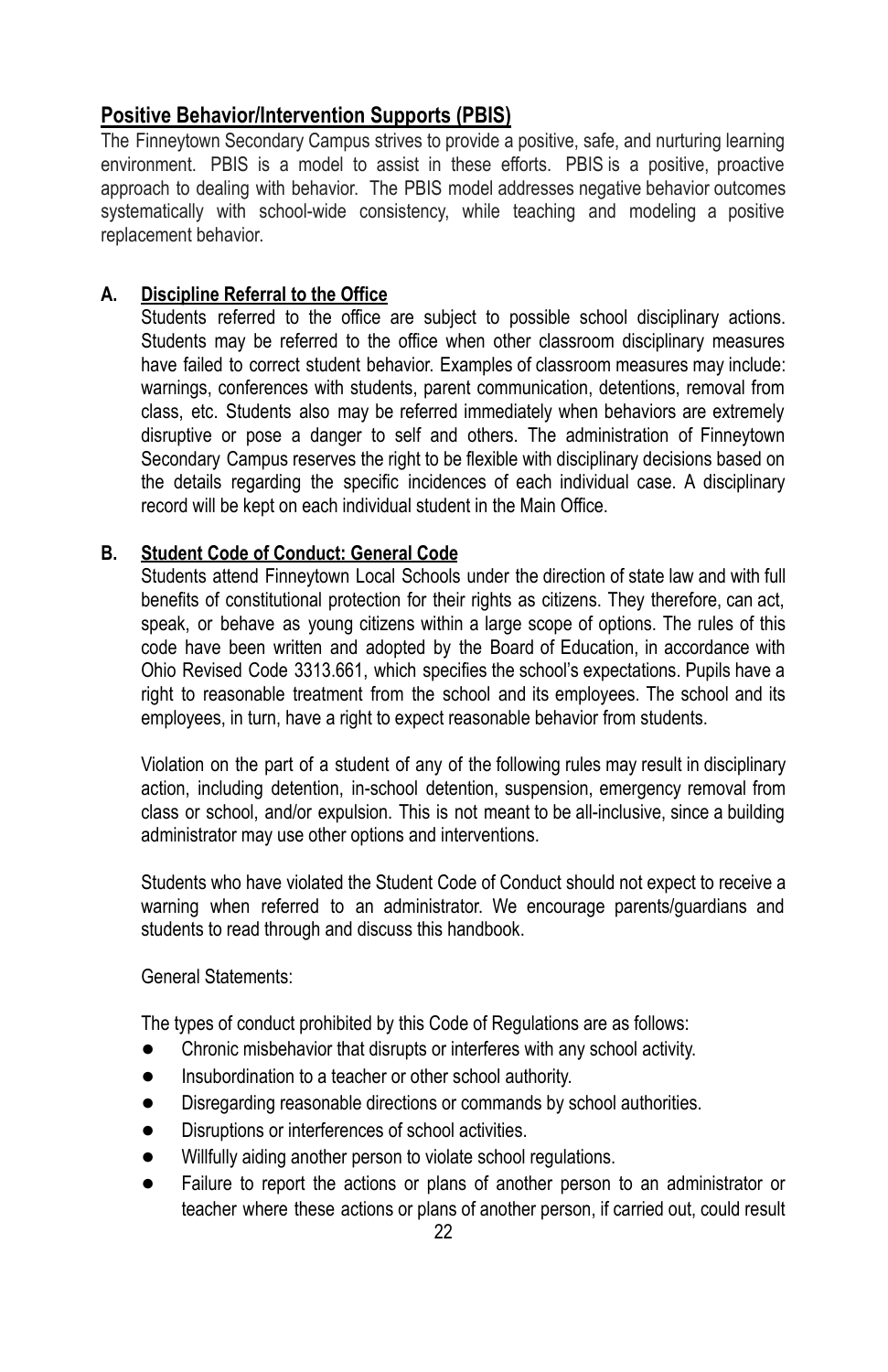in harm to another person or persons or damage property, when the student has information about such actions or plans.

# **C. Prohibited Conduct**

- 1. **Truancy and Tardiness**: Tardy to class is defined as a student reporting to his/her classroom after the bell rings.
	- 1. 1st Tardy- Teacher will have a restorative conversation with the student.
	- 2. 2nd Tardy- Student will complete a reflection form when they enter and give it to the teacher. The staff member will have a brief follow-up conversation with that student, as quickly as possible when time allows.
	- 3. 3rd/4th Tardy- Teacher/staff member contacts home (this could be a phone call, email or text).
	- 4. 5th Tardy & Beyond- Teacher discretion

If a tardy exceeds five minutes, it is considered a class cut. This includes absences from study hall, class, or any other properly assigned activity.

- 2. **Disruption to School**: A student may not, by use of violence, force, coerce, threaten, haze, harass, submit a false alarm, act insubordinate or commit repeated acts of misbehavior, cause disruption or obstruction to the educational process, including all curricular and extracurricular activities. This may also include bullying, harassment, or violence that takes place within a dating relationship.
- 3. **Profanity and/or Obscenity – Written, Verbal Gesture, or Other Means**: A student shall not perform any act of a lewd or obscene nature or by written, verbal, gestures or other means, violate, annoy or humiliate others or disrupt the educational process. The possession of pornography, including any on multimedia tools such as computers, cell phones, or other electronic devices, on any school property or at any event is strictly prohibited. Illegal acts will be reported to law enforcement.
- 4. **Fighting, Assault and/or Threat Thereof**: A student shall not physically attack or threaten to attack any person on school property, or while in attendance at any school activity, function or event off school grounds, including District owned vehicles. This also includes assault on school employees. This can also include threats via social media provided these threats have the potential to cause disruption to the educational process.
- 5. **Destruction of Property: (School or Private)**: A student shall not cause or attempt to cause willful destruction or defacement of school or private property, including District owned vehicles, either on school grounds or at any school activity, function, or event off school grounds.
- 6. **Theft**: A student shall not take or attempt to take into possession the public property or equipment of the school district or the personal property of another. This may include receiving stolen property.
- 7. **Dangerous Weapons, Instruments and Objects**: A student shall not possess, handle, transmit, or conceal any object that might be considered a dangerous weapon or instrument capable of harming another person. Weapons or look-alike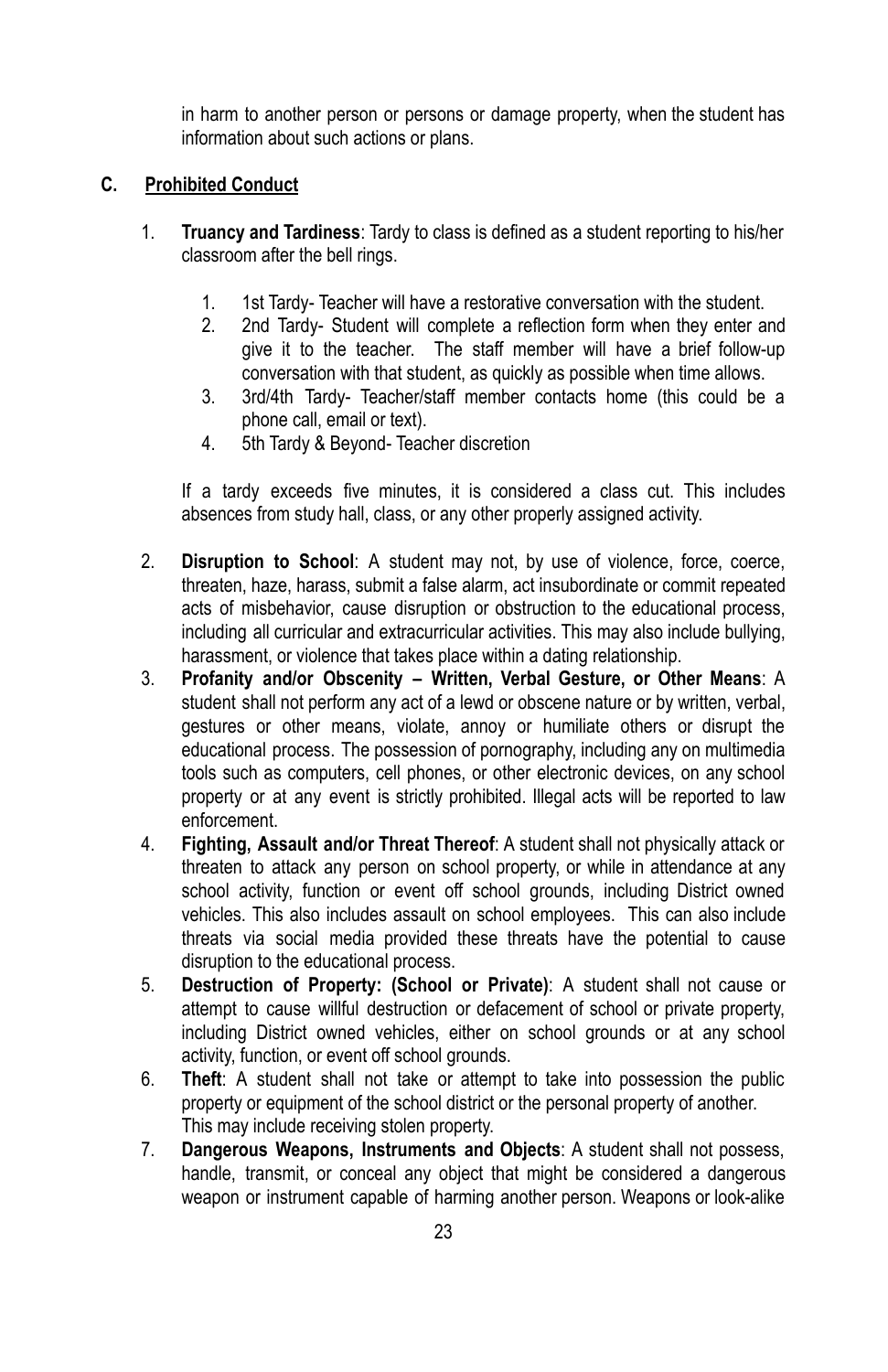weapons are not permitted on school property. Violations of the Code of Conduct involving weapons or look- alike weapons are subject to expulsion for one school year. Students shall not bring look-alike weapons to school even for educational activities.

- 8. **Use/possession of any explosive, incendiary or poison gas or the misuse/possession of chemical sprays:** This is strictly prohibited.
- 9. **Trespass and/or Loitering/Out of Location**: A student shall not be present in a school building or on school grounds at unauthorized times, which may cause disruption to an activity, function, or the educational process. Loitering in halls, restrooms, and stairwells, is unacceptable, since these are high traffic areas.
- 10. **Tobacco**: A student shall not smoke, use, or possess any substance containing tobacco, including, but not limited to: cigarettes, cigars, pipes, clove cigarettes, Vapor eCigs, and chewing tobacco; or use tobacco in any other form. As provided in 3313.751, Ohio Revised Code, it shall be a violation of this rule to use or possess tobacco in any form at any time anywhere on school premises and/or at any school activity regardless of its location. Lighters and matches are also prohibited.
- 11. **Narcotics and Drugs**: A student shall not possess, use, transmit, conceal, traffic or consume prior to or be under the influence of any dangerous drug (prescription or illegal), narcotic, paraphernalia, or any substance that causes physical or mental change.
- 12. **Look-Alike Drugs**: A student shall not make, possess, use, transmit, traffic, sell or offer to sell counterfeit controlled substances (prescriptions), narcotics (illegal drugs), or paraphernalia.
- 13. **Alcoholic Beverages**: A student shall not possess, use, transmit, conceal, consume prior to or be under the influence of any alcoholic beverage or any substance that causes physical or mental change.
- 14. **False I. D**.: A student shall not use or attempt to use false identification to mislead school personnel.
- 15. **Extortion**: A student shall not obtain or attempt to obtain another person's property, either by implied or expressed threat.
- 16. **Forgery**: A student shall not falsify, in writing, the name of another person, times, dates, grades, addresses, or other data on school forms, or correspondence directed to the school.
- 17. **Breaking and Entering**: A student shall not break and enter, or attempt to break and enter, school or private property either on school grounds or at any school activity, function, or event off school grounds.
- 18. **Plagiarism**: A student shall not use the ideas, theories, opinions, or works of another person without giving credit to that other person.
- 19. **Unauthorized Assistance**: A student shall not use the ideas, theories, opinions, or works of another person without giving credit to that other person.
- 20. **Lying/Tampering**: A Student shall not falsify information to school authorities who are in the legitimate pursuit of their jobs.
- 21. **Theft/Stealing**: A student shall not take, view, keep, or possess the personal property or academic work of another in an unauthorized manner.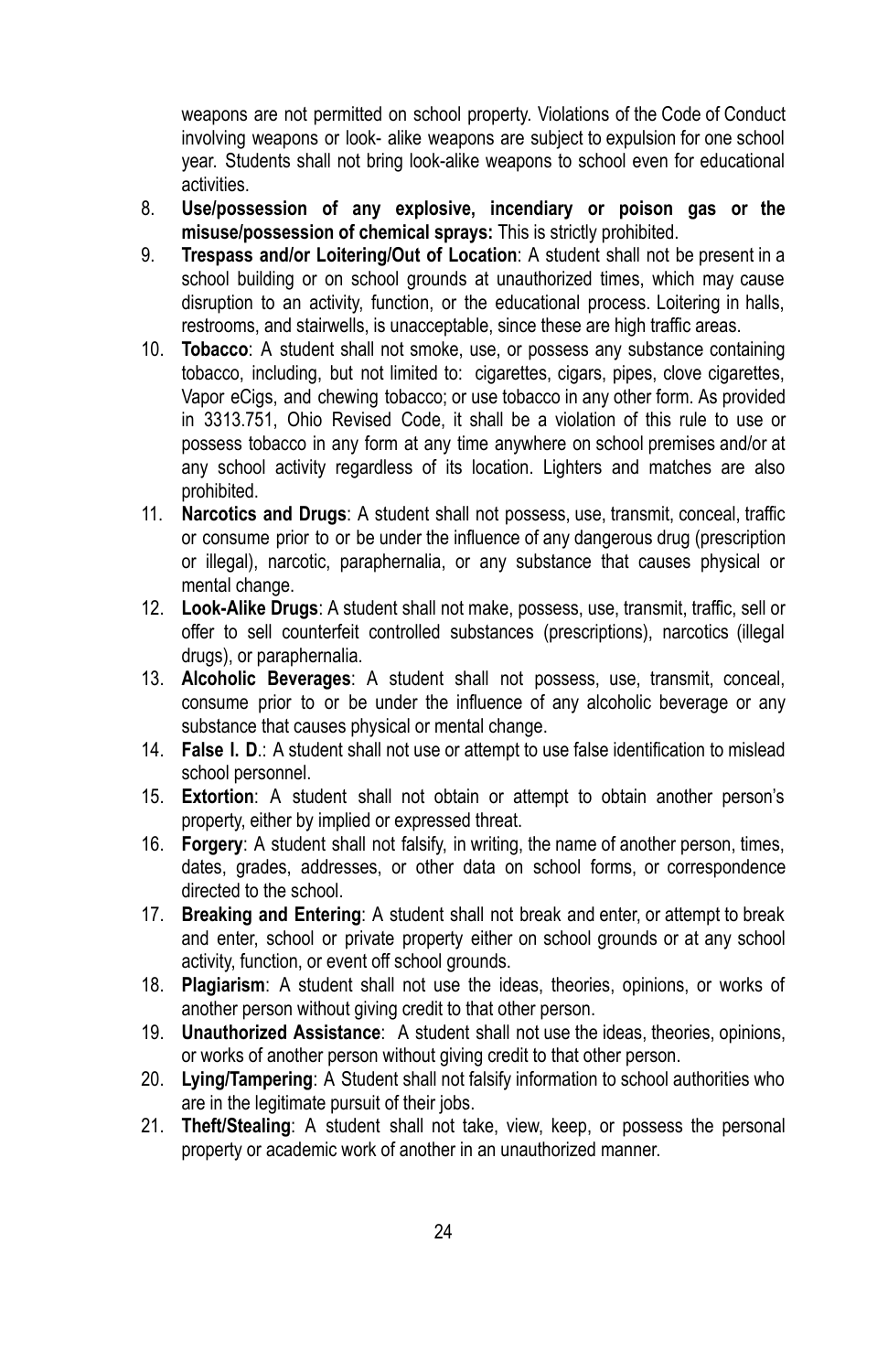22. **Technology Violations**: Violation of the district's technology policy, misuse of district technology, resources and violations to the Acceptable Use Policy are violations that are subject to disciplinary action.

This student code of conduct applies to all Finneytown Secondary Campus students:

- During the school day.
- At school functions. Activities such as Homecoming, Prom, field trips and other specified activities.
- At any school site in the Finneytown School District.

**Students may be subject to discipline for violation of the Student Code of Conduct that occurs while a student is in the custody or control of the school, on school grounds, while at a school sponsored function or activity or on school-owned or provided transportation vehicles.**

# **D. RP Room- An Open Space**

**Mission/Purpose**: An open space that provides the possibility for students and staff to self-reflect, to learn, and to grow through Restorative Practices.

# **Objectives**:

- To support our students by providing them with an alternative to punishment.
- To restore situations in order to get students back in the classroom.
- To provide restorative skills for our students to decrease repetitive disruptive behaviors.
- To support staff by providing timely feedback with the applied restoration.
- To create a community with the on-going co-creators of the space.
- To share information with the counseling office and the administration.
- To document each student who has been provided with any type of support.

# **E. After School Program (ASP)**

After School Program is a detention period for 1 hour in length from 3:05 to 4:05 Monday through Thursday. Students failing to serve their assigned 1 hour ASP will then be required to serve a 1 hour principal's ASP on Friday from 3:05 to 4:05.

# **F. Emergency Removal**

Whenever a student's presence poses a continuing danger to persons or property or an ongoing threat of disrupting the academic process within the classroom or elsewhere on the school premises, school personnel may take the action of removing the student from school immediately. The student may not attend school or school related functions while on Emergency Removal.

# **G Out of School Suspension (OSS)**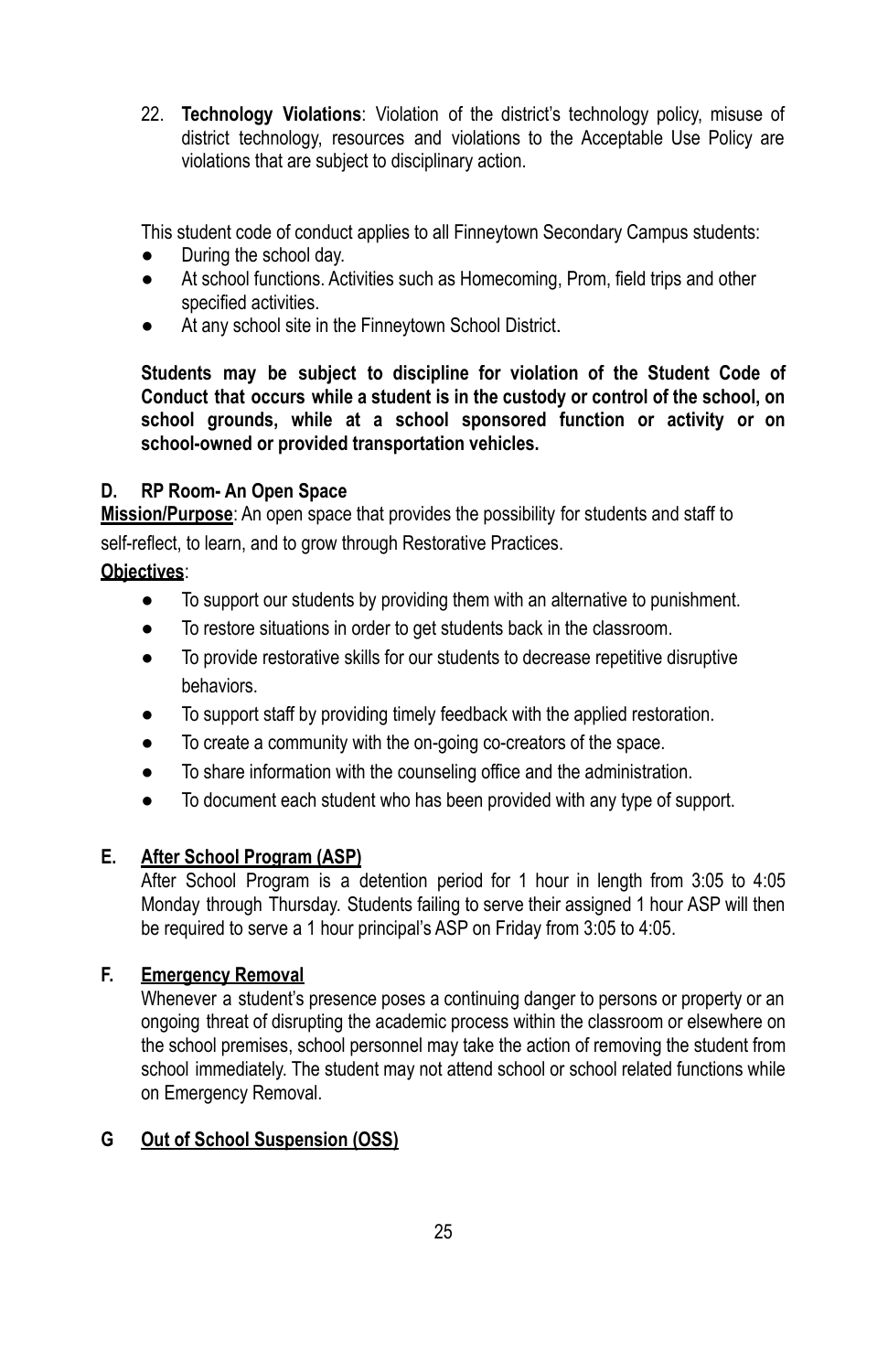While on suspension or expulsion the student may not be on school district property, attend school or school related functions. Students are permitted to complete class work for full credit while suspended

# **H. Search and Seizure Policy**

.

The Board of Education recognizes that the privacy of students or their belongings may not be violated by unreasonable search and seizure and directs that no student be searched without reasonable suspicion or in an unreasonable manner.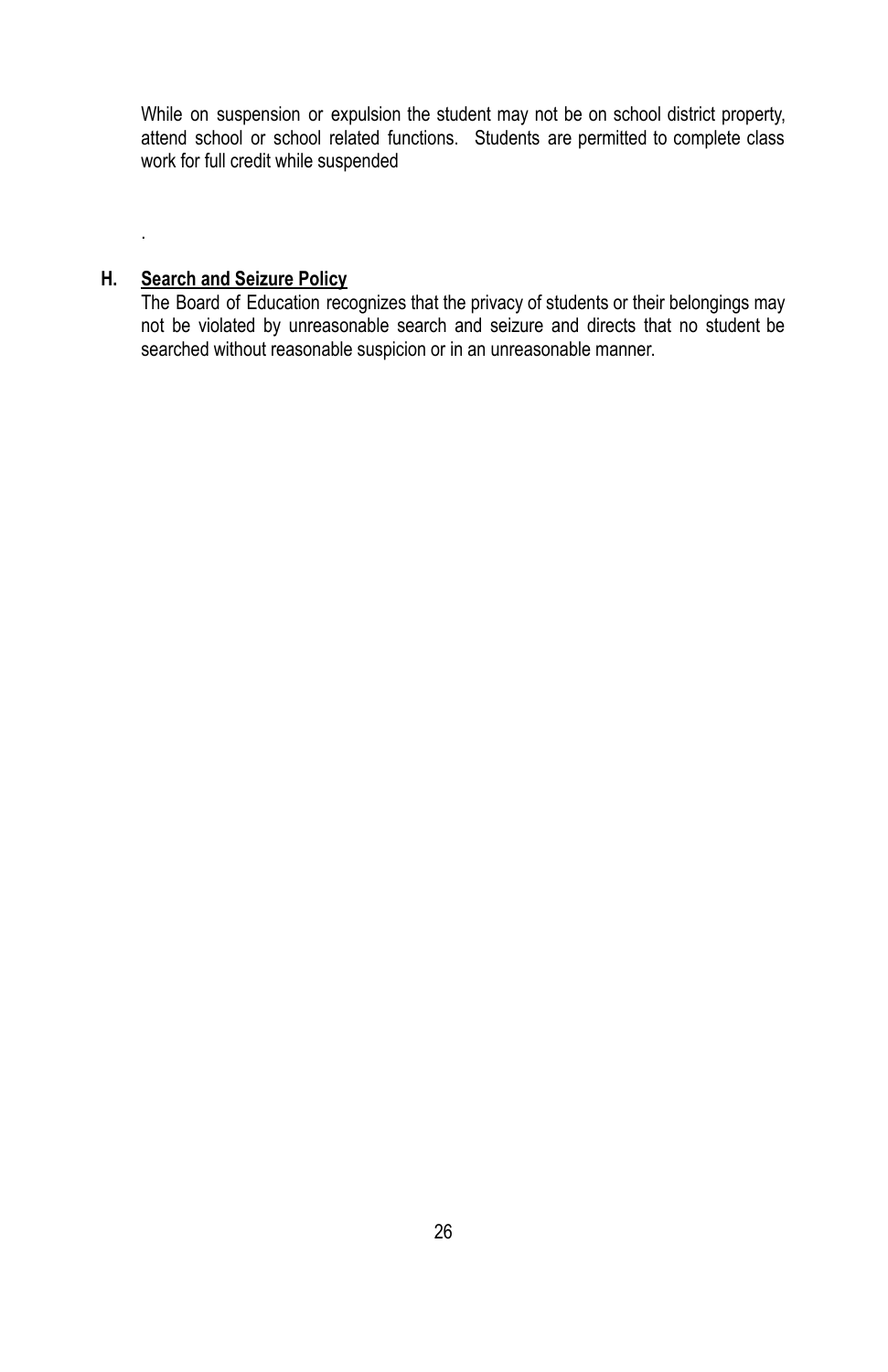# **Extracurricular Activities**

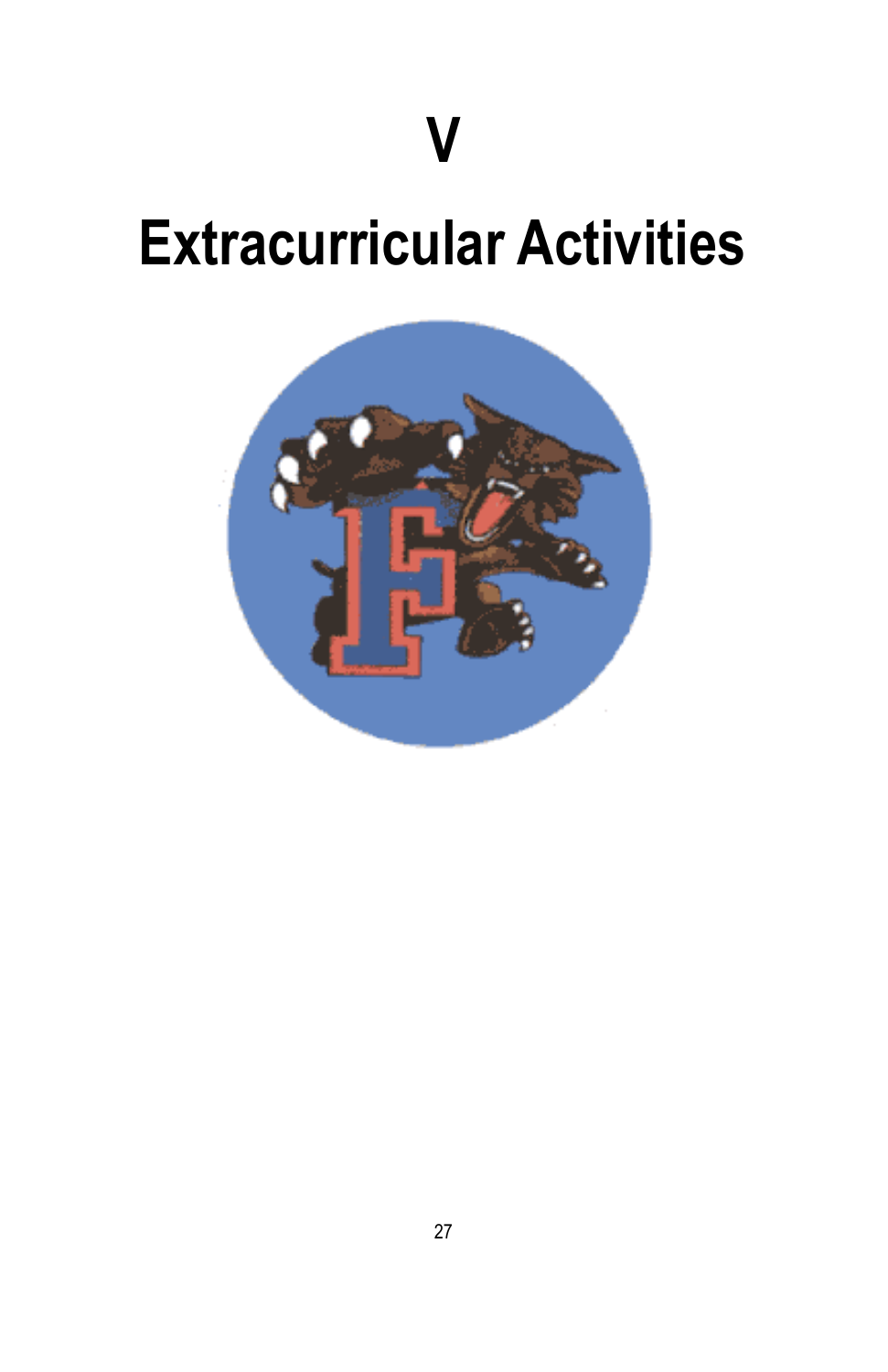# **A. Attendance Policy**

A student may not participate in extracurricular or other activities on a given day if he/she is **not in attendance for three full class periods** of that same day unless he/she provides evidence of medical approval or approval of a building level administrator. Students must also be in attendance on the day school was last in session to participate in weekend games or activities**.**

# **B. Extracurricular Activities Guidelines**

The purpose of education is to develop the whole person of the student. For this reason, an educational program must embody as an essential element, activities that involve students beyond the classroom and foster the values that come from interaction and united effort.

# **C. Grades and Student Athletic Eligibility**

Participation in athletic activities encourages sportsmanship, responsibility, duty, loyalty, teamwork and other qualities which add to a balanced education. The opportunity to participate in such activities should also provide an incentive to progress academically. The objective of our eligibility policy is to encourage participation in athletics and encourage academic progress. It is also intended to identify and encourage parental and coach involvement and intervention in both academics and athletics.

In order to be eligible to participate in athletic activities, students must pass a minimum of five classes (excluding PE) in the previous grading period and earn a grade point average (GPA) of 1.0 or higher for the previous grading period. (This is not a cumulative GPA.)

At the end of the quarter, students who have not achieved a 1.0 GPA and who do not pass five classes (excluding PE) will be deemed ineligible for the entire next quarter.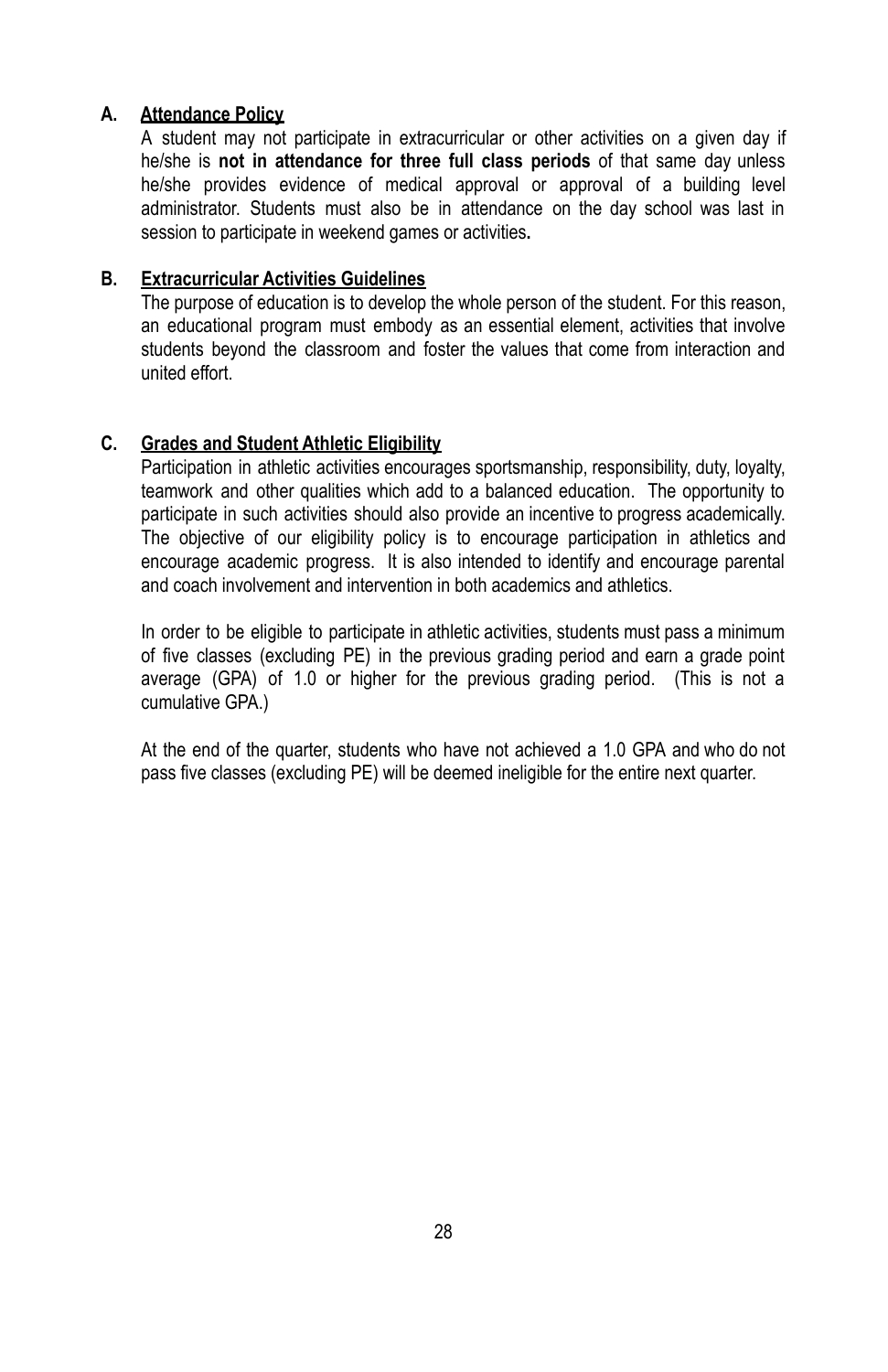# **Harassment and Bullying**

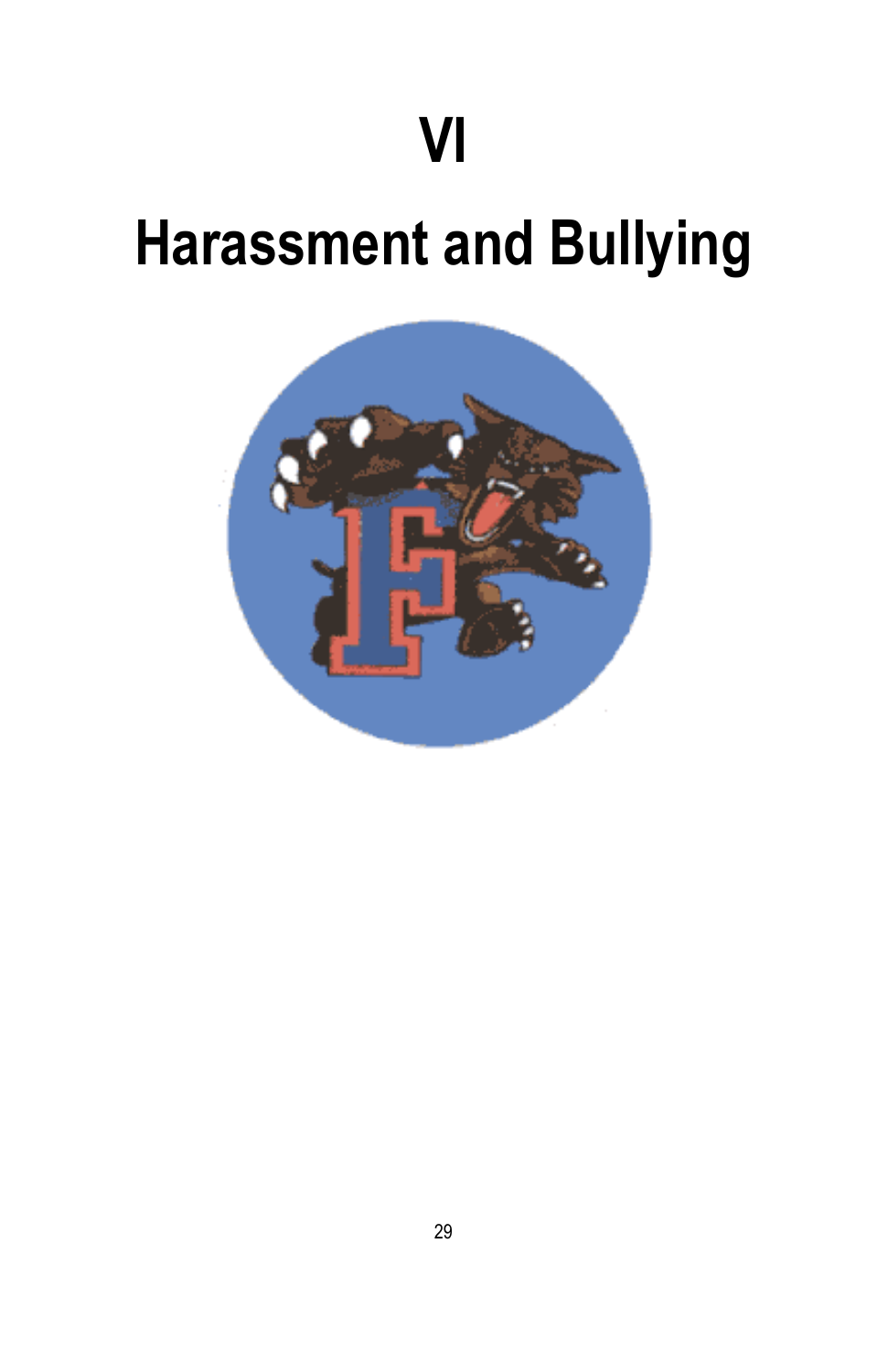# 5517 - **ANTI-HARASSMENT**

# **General Policy Statement**

It is the policy of the Board of Education to maintain an education and work environment that is free from all forms of unlawful harassment, including sexual harassment. This commitment applies to all School District operations, programs, and activities. All students, administrators, teachers, staff, and all other school personnel share responsibility for avoiding, discouraging, and reporting any form of unlawful harassment. This policy applies to unlawful conduct occurring on school property, or at another location if such conduct occurs during an activity sponsored by the Board.

The Board will vigorously enforce its prohibition against discriminatory harassment based on race, color, national origin, sex (including sexual orientation and transgender identity), disability, age (except as authorized by law), religion, ancestry, or genetic information (collectively "Protected Classes") and encourages those within the School District community as well as third parties, who feel aggrieved to seek assistance to rectify such problems. The Board will investigate all allegations of unlawful harassment and in those cases where unlawful harassment is substantiated, the Board will take immediate steps to end the harassment, prevent its recurrence, and remedy its effects. Individuals who are found to have engaged in unlawful harassment will be subject to appropriate disciplinary action.

For purposes of this policy, "School District community" means students, administrators, and professional and classified staff, as well as Board members, agents, volunteers, contractors, or other persons subject to the control and supervision of the Board.

For purposes of this policy, "third parties" include, but are not limited to, guests and/or visitors on School District property (e.g., visiting speakers, participants on opposing athletic teams, parents), vendors doing business with, or seeking to do business with, the Board, and other individuals who come in contact with members of the School District community at school-related events/activities (whether on or off School District property).

# **Other Violations of the Anti-Harassment Policy**

The Board will also take immediate steps to impose disciplinary action on individuals engaging in any of the following prohibited acts:

- A. Retaliating against a person who has made a report or filed a complaint alleging unlawful harassment, or who has participated as a witness in a harassment investigation.
- B. Filing a malicious or knowingly false report or complaint of unlawful harassment.
- C. Disregarding, failing to investigate adequately, or delaying the investigation of allegations of unlawful harassment, when responsibility for reporting and/or investigating harassment charges comprises part of one's supervisory duties.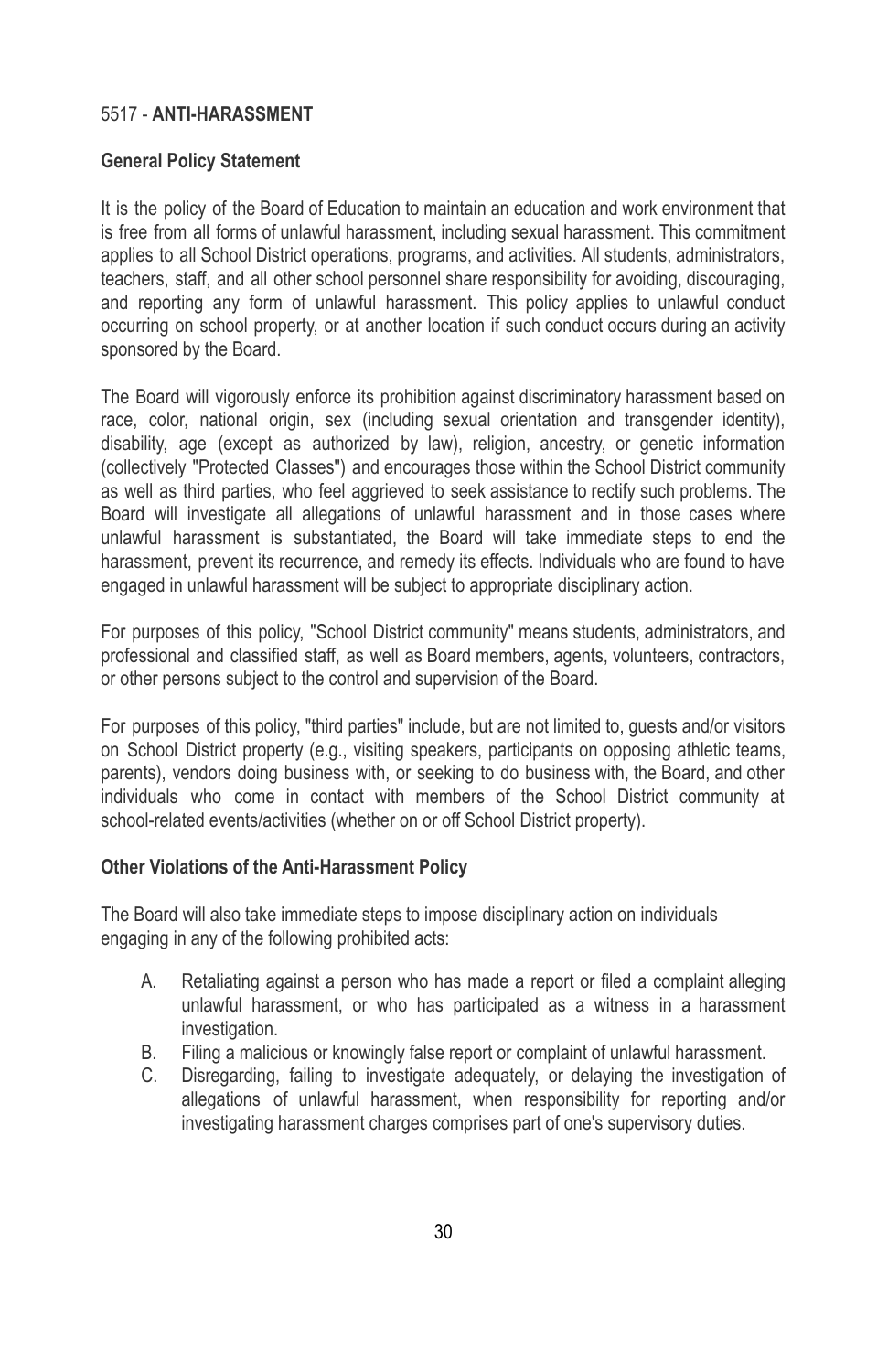# **Definitions**

# **Bullying**

Bullying rises to the level of unlawful harassment when one or more persons systematically and chronically inflict physical hurt or psychological distress on one (1) or more students or employees and that bullying is based upon one (1) or more Protected Classes, that is, characteristics that are protected by Federal civil rights laws. It is defined as any unwanted and repeated written, verbal, or physical behavior, including any threatening, insulting, or dehumanizing gesture, by an adult or student, that is severe or pervasive enough to create an intimidating, hostile, or offensive educational or work environment; cause discomfort or humiliation; or unreasonably interfere with the individual's school or work performance or participation; and may involve:

- A. teasing;
- B. threats;
- C. intimidation;
- D. stalking;
- E. cyberstalking;
- F. cyberbullying
- G. physical violence
- H. theft;
- I. sexual, religious, or racial harassment;
- J. public humiliation; or
- K. destruction of property.

# **Harassment**

Harassment means any threatening, insulting, or dehumanizing gesture, use of technology, or written, verbal or physical conduct directed against a student or school employee that:

- A. places a student or school employee in reasonable fear of harm to his/her person or damage to his/her property;
- B. has the effect of substantially interfering with a student's educational performance, opportunities, or benefits, or an employee's work performance; or
- C. has the effect of substantially disrupting the orderly operation of a school.

# **Sexual Harassment**

Pursuant to Title VII of the Civil Rights Act of 1964 and Title IX of the Educational Amendments of 1972, "sexual harassment" is defined as:

Unwelcome sexual advances, requests for sexual favors, and other verbal or physical conduct of a sexual nature, when: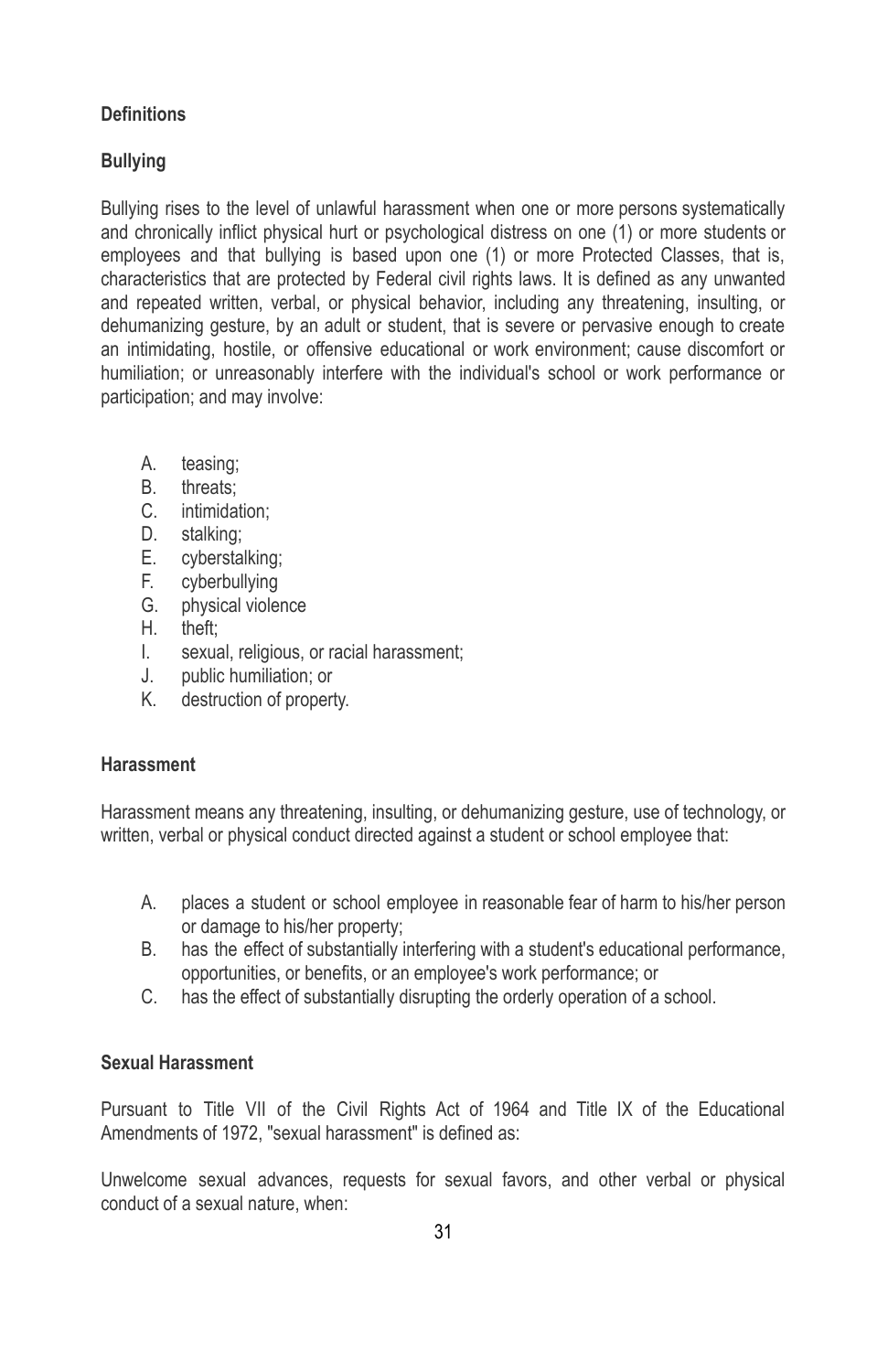- A. Submission to such conduct is made either implicitly or explicitly a term or condition of an individual's employment, or status in a class, educational program, or activity.
- B. Submission or rejection of such conduct by an individual is used as the basis for employment or educational decisions affecting such individual.
- C. Such conduct has the purpose or effect of interfering with the individual's work or educational performance; of creating an intimidating, hostile, or offensive working, and/or learning environment; or of interfering with one's ability to participate in or benefit from a class or an educational program or activity.

Sexual harassment may involve the behavior of a person of either gender against a person of the same or opposite gender.

Prohibited acts that constitute sexual harassment may take a variety of forms. Examples of the kinds of conduct that may constitute sexual harassment include, but are not limited to:

- A. Unwelcome sexual propositions, invitations, solicitations, and flirtations.
- B. Unwanted physical and/or sexual contact.
- C. Threats or insinuations that a person's employment, wages, academic grade, promotion, classroom work or assignments, academic status, participation in athletics or extra-curricular programs or events, or other conditions of employment or education may be adversely affected by not submitting to sexual advances.
- D. Unwelcome verbal expressions of a sexual nature, including graphic sexual commentaries about a person's body, dress, appearance, or sexual activities; the unwelcome use of sexually degrading language, jokes or innuendoes; unwelcome suggestive or insulting sounds or whistles; obscene telephone calls.
- E. Sexually suggestive objects, pictures, videotapes, audio recordings or literature, placed in the work or educational environment, which may embarrass or offend individuals.
- F. Unwelcome and inappropriate touching, patting, or pinching; obscene gestures.
- G. A pattern of conduct, which can be subtle in nature, that has sexual overtones and is intended to create or has the effect of creating discomfort and/or humiliation to another.
- H. Remarks speculating about a person's sexual activities or sexual history, or remarks about one's own sexual activities or sexual history.
- I. Inappropriate boundary invasions by a District employee or other adult member of the School District community into a student's personal space and personal life.
- J. Verbal, nonverbal or physical aggression, intimidation, or hostility based on sex or sex-stereotyping that does not involve conduct of a sexual nature.

Not all behavior with sexual connotations constitutes unlawful sexual harassment. Sex-based or gender-based conduct must be sufficiently severe, pervasive, and persistent such that it adversely affects, limits, or denies an individual's employment or education, or such that it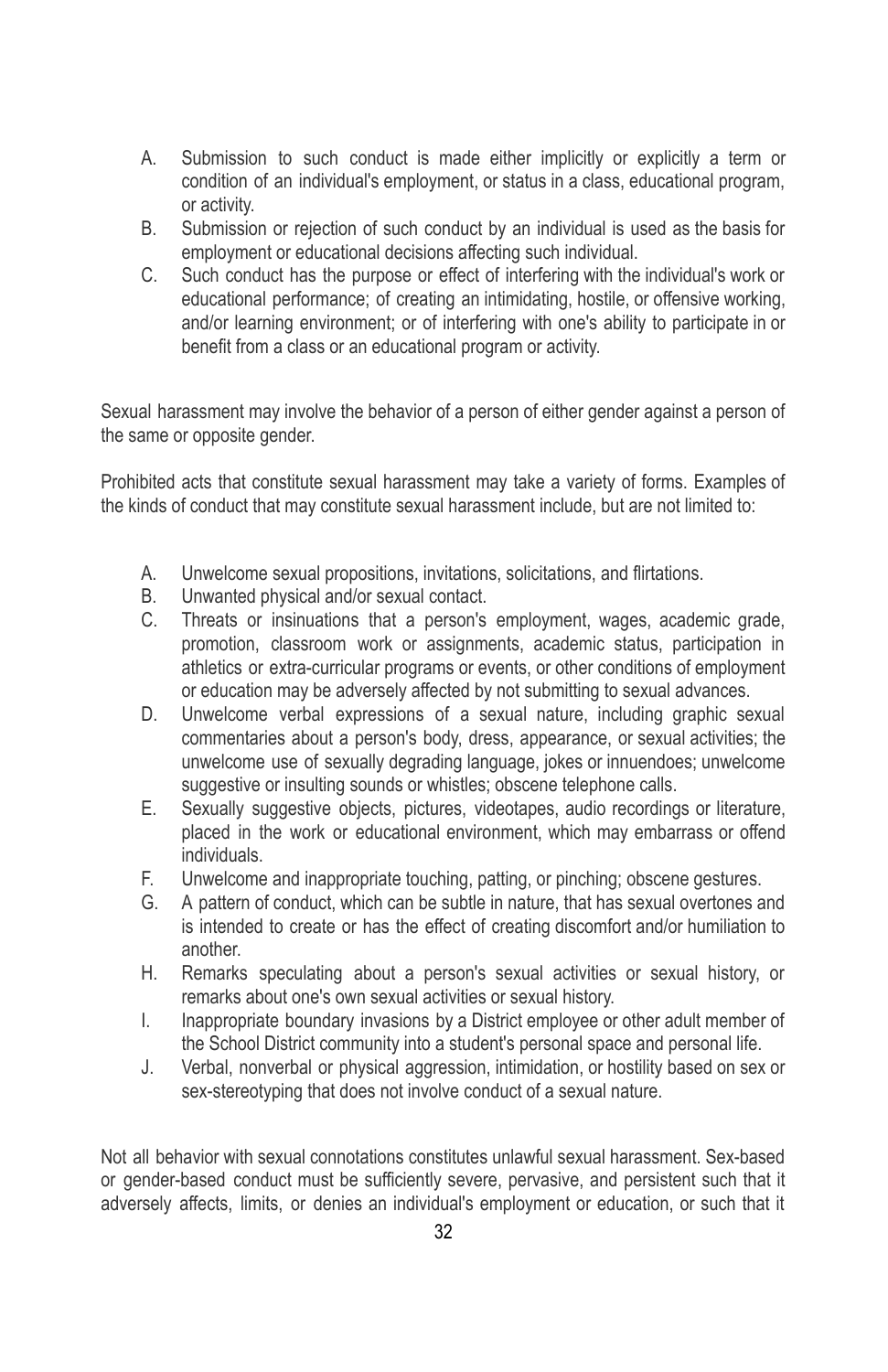creates a hostile or abusive employment or educational environment, or such that it is intended to, or has the effect of, denying or limiting a student's ability to participate in or benefit from the educational program or activities.

#### **Race/Color Harassment**

Prohibited racial harassment occurs when unwelcome physical, verbal, or nonverbal conduct is based upon an individual's race or color and when the conduct has the purpose or effect of interfering with the individual's work or educational performance; of creating an intimidating, hostile, or offensive working, and/or learning environment; or of interfering with one's ability to participate in or benefit from a class or an educational program or activity. Such harassment may occur where conduct is directed at the characteristics of a person's race or color, such as racial slurs, nicknames implying stereotypes, epithets, and/or negative references relative to racial customs.

# **Religious (Creed) Harassment**

Prohibited religious harassment occurs when unwelcome physical, verbal, or nonverbal conduct is based upon an individual's religion or creed and when the conduct has the purpose or effect of interfering with the individual's work or educational performance; of creating an intimidating, hostile, or offensive working and/or learning environment; or of interfering with one's ability to participate in or benefit from a class or an educational program or activity. Such harassment may occur where conduct is directed at the characteristics of a person's religious tradition, clothing, or surnames, and/or involves religious slurs.

# **National Origin/Ancestry Harassment**

Prohibited national origin/ancestry harassment occurs when unwelcome physical, verbal, or nonverbal conduct is based upon an individual's national origin or ancestry and when the conduct has the purpose or effect of interfering with the individual's work or educational performance; of creating an intimidating, hostile, or offensive working and/or learning environment; or of interfering with one's ability to participate in or benefit from a class or an educational program or activity. Such harassment may occur where conduct is directed at the characteristics of a person's national origin or ancestry, such as negative comments regarding customs, manner of speaking, language, surnames, or ethnic slurs.

# **Disability Harassment**

Prohibited disability harassment occurs when unwelcome physical, verbal, or nonverbal conduct is based upon an individual's disability and when the conduct has the purpose or effect of interfering with the individual's work or educational performance; of creating an intimidating, hostile, or offensive working and/or learning environment; or of interfering with one's ability to participate in or benefit from a class or an educational program or activity. Such harassment may occur where conduct is directed at the characteristics of a person's disabling condition, such as negative comments about speech patterns, movement, physical impairments or defects/appearances, or the like.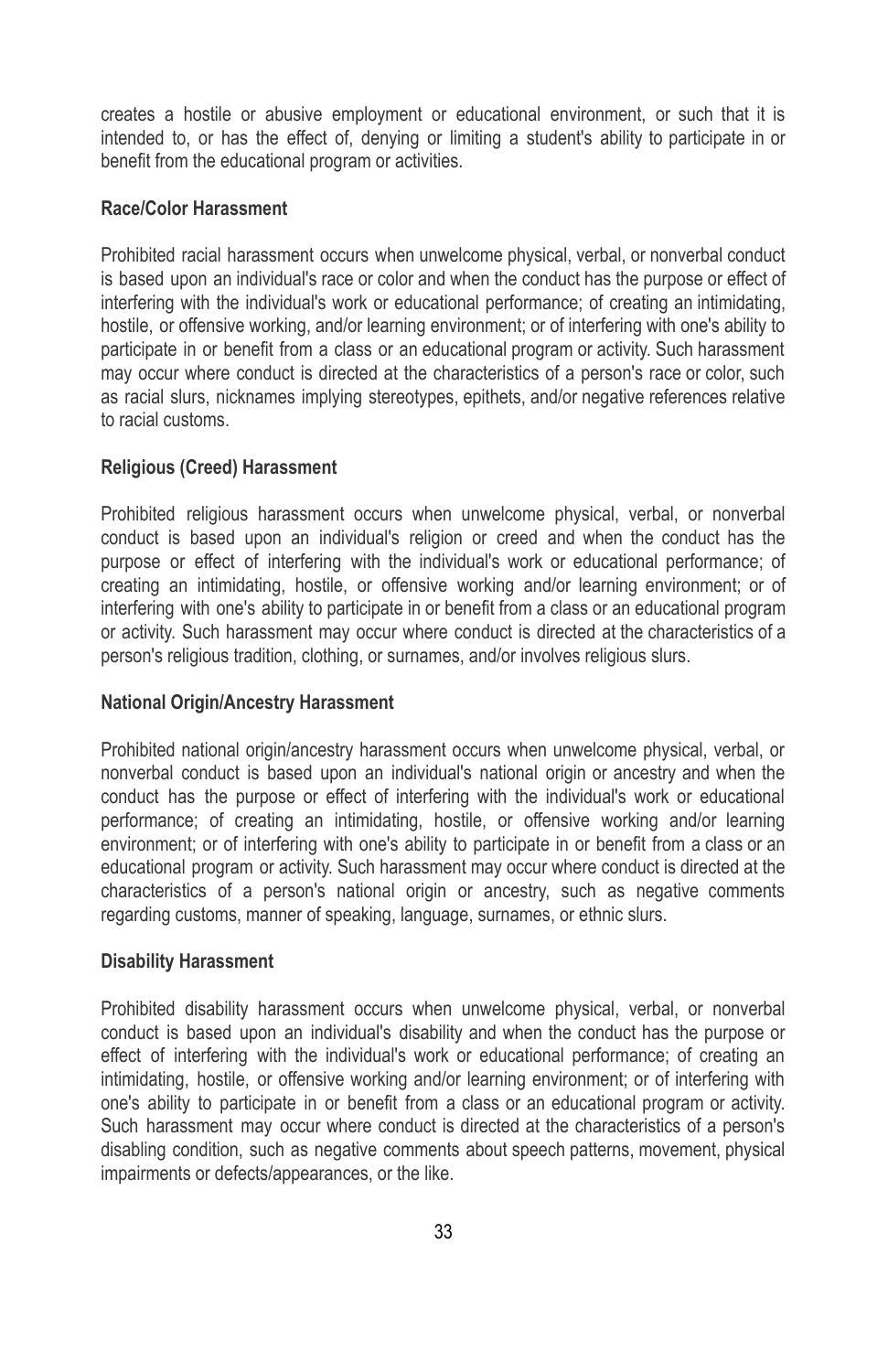#### **Reports and Complaints of Harassing Conduct**

Students and all other members of the School District community and third parties are encouraged to promptly report incidents of harassing conduct to a teacher, administrator, supervisor, or other District official so that the Board may address the conduct before it becomes severe, pervasive, or persistent. Any teacher, administrator, supervisor, or other District employee or official who receives such a complaint shall file it with the District's Anti-Harassment Compliance Officer within two (2) school days.

Members of the School District community, which includes students, or third parties who believe they have been unlawfully harassed are entitled to utilize the Board's complaint process that is set forth below. Initiating a complaint, whether formally or informally, will not adversely affect the complaining individual's employment or participation in educational or extra-curricular programs. While there are no time limits for initiating complaints of harassment under this policy, individuals should make every effort to file an informal or a formal complaint as soon as possible after the conduct occurs while the facts are known and potential witnesses are available.

If, during an investigation of alleged bullying, aggressive behavior and/or harassment in accordance with Policy 5517.01 – Bullying and Other Forms of Aggressive Behavior, the Principal believes that the reported misconduct may have created a hostile work environment and may have constituted unlawful discriminatory harassment based on a Protected Class, the Principal shall report the act of bullying, aggressive behavior and/or harassment to one of the Anti-Harassment Compliance Officers who shall investigate the allegation in accordance with this policy. While the Compliance Officer investigates the allegation, the Principal shall suspend his/her Policy 5517.01 investigation to await the Compliance Officer's written report. The Compliance Officer shall keep the Principal informed of the status of the Policy 5517 investigation and provide him/her with a copy of the resulting written report.

#### **Anti-Harassment Compliance Officers**

The Board designates the following individuals to serve as "Anti-Harassment Compliance Officers" for the District. They are hereinafter referred to as the "Compliance Officers".

Dr. Jen Dinan Assistant Superintendent 513-728-3700 8916 Fontainebleau Terrace Cincinnati, OH 45231 jdinan@finneytown.org

Eric Muchmore 513-728-3700 8916 Fontainebleau Terrace Cincinnati, OH 45231 emuchmore@finneytown.org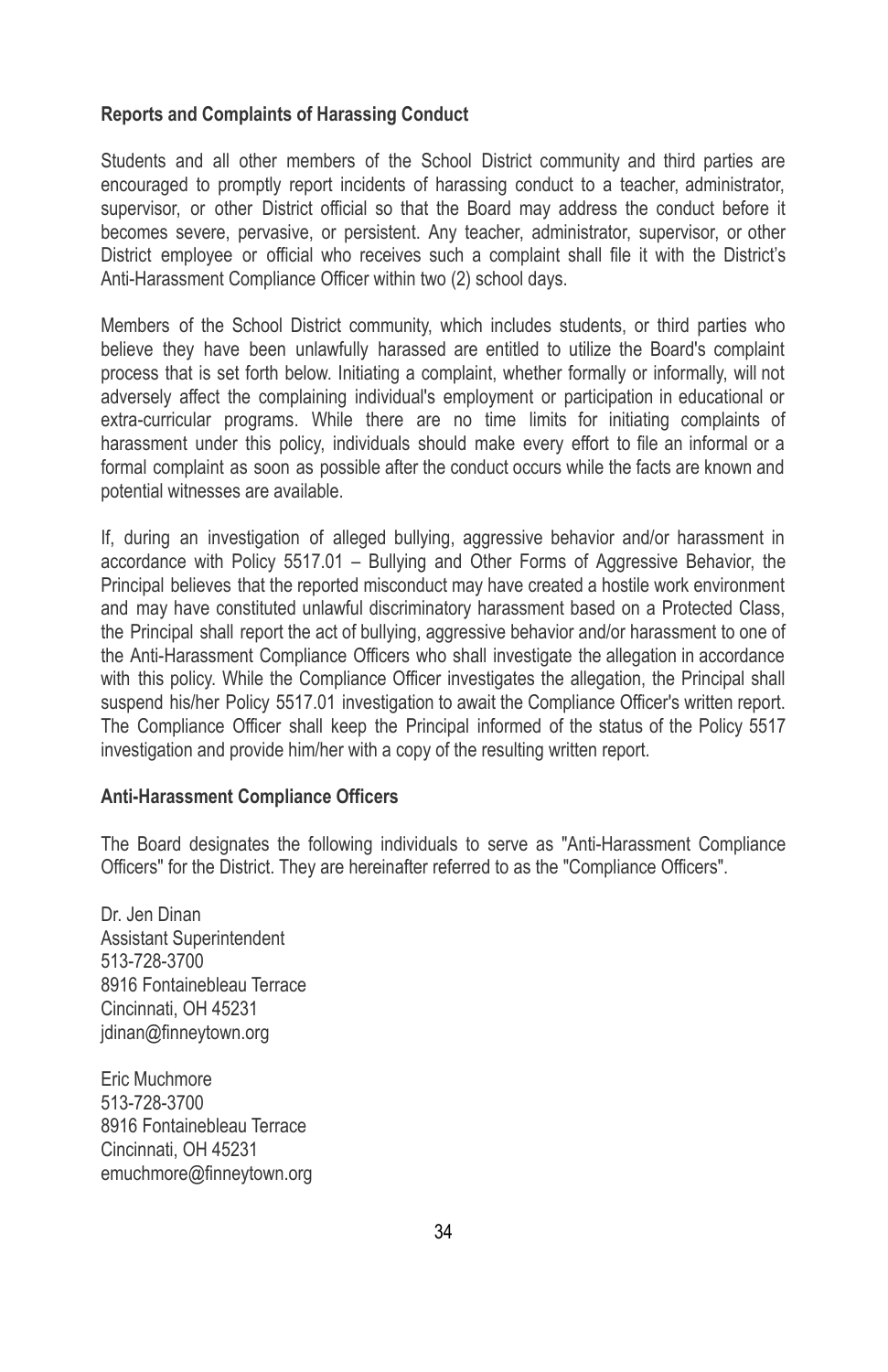The names, titles, and contact information of these individuals will be published annually on the School District's website.

The Compliance Officers will be available during regular school/work hours to discuss concerns related to unlawful harassment, to assist students, other members of the District community, and third parties who seek support or advice when informing another individual about "unwelcome" conduct, or to intercede informally on behalf of the student, other member of the School District community or third party in those instances where concerns have not resulted in the filing of a formal complaint and where all parties are in agreement to participate in an informal process.

Compliance Officers shall accept complaints of unlawful harassment directly from any member of the School District community or a visitor to the District, or receive complaints that are initially filed within a school building administrator. Upon receipt of a complaint either directly or through a school building administrator, a Compliance Officer will begin either an informal or formal process (depending on the request of the person alleging the harassment or the nature of the alleged harassment), or the Compliance Officer will designate a specific individual to conduct such a process. In the case of a formal complaint, the Compliance Officer will prepare recommendations for the Superintendent or will oversee the preparation of such recommendations by a designee. All members of the School District community must report incidents of harassment that are reported to them to the Compliance Officer within two (2) business days of learning of the incident.

Any Board employee who directly observes unlawful harassment of a student is obligated, in accordance with this policy, to report such observations to one of the Compliance Officers within two (2) business days. Additionally, any Board employee who observes an act of unlawful harassment is expected to intervene to stop the harassment, unless circumstances make such an intervention dangerous, in which case the staff member should immediately notify other Board employees and/or local law enforcement officials, as necessary, to stop the harassment. Thereafter, the Compliance Officer or designee must contact the student, if age eighteen (18) or older, or the student's parents if under the age eighteen (18), within two (2) school days to advise s/he/them of the Board's intent to investigate the alleged misconduct, including the obligation of the Compliance Officer or designee to conduct an investigation following all the procedures outlined for a formal complaint.

#### **Investigation and Complaint Procedure**

Any student who believes that s/he has been subjected to unlawful harassment may seek resolution of his/her complaint through either the informal or formal procedures as described below. Further, a process for investigating claims of harassment or retaliation and a process for rendering a decision regarding whether the claim of legally prohibited harassment or retaliation was substantiated are set forth below.

Due to the sensitivity surrounding complaints of unlawful harassment or retaliation, timelines are flexible for initiating the complaint process; however, individuals should make every effort to file a complaint within thirty (30) calendar days after the conduct occurs while the facts are known and potential witnesses are available. Once the formal complaint process is begun,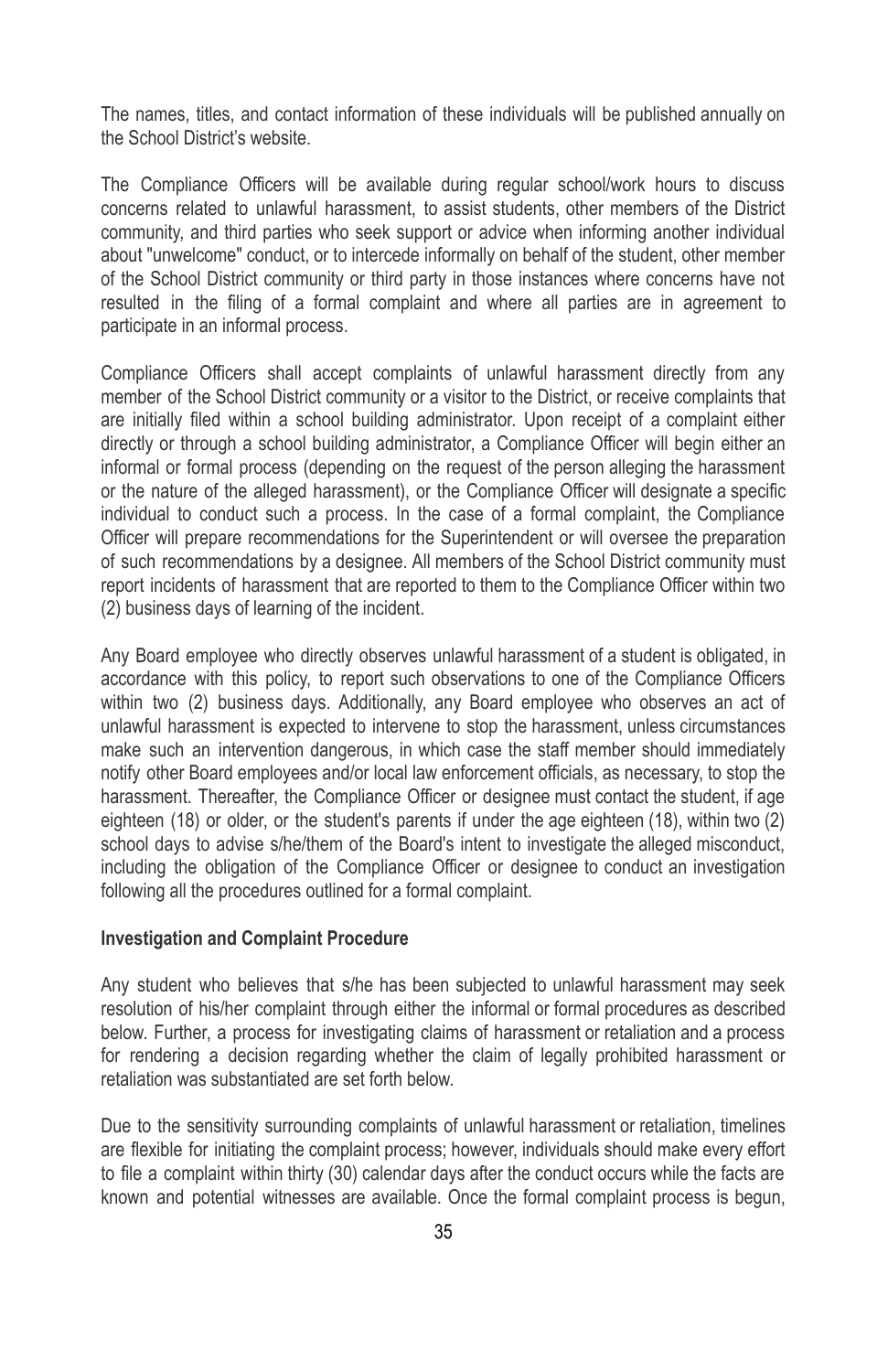the investigation will be completed in a timely manner (ordinarily, within fifteen (15) business days of the complaint being received).

The informal and formal procedures set forth below are not intended to interfere with the rights of a student to pursue a complaint of unlawful harassment or retaliation with the United States Department of Education Office for Civil Rights.

#### **Informal Complaint Procedure**

The goal of the informal complaint procedure is to stop inappropriate behavior and to investigate and facilitate resolution through informal means, if possible. The informal complaint procedure is provided as a less formal option for a student who believes s/he has been unlawfully harassed or retaliated against. This informal procedure is not required as a precursor to the filing of a formal complaint.

Students who believe that they have been unlawfully harassed may initiate their complaint through this informal complaint process, but are not required to do so. The informal process is only available in those circumstances where the parties (alleged target of harassment and alleged harasser(s)) agree to participate in the informal process.

Students who believe that they have been unlawfully harassed may proceed immediately to the formal complaint process and individuals who seek resolution through the informal procedure may request that the informal process be terminated at any time to move to the formal complaint process.

However, all complaints of harassment involving a District employee or any other adult member of the School District community against a student will be formally investigated. Similarly, any allegations of sexual violence will be formally investigated.

As an initial course of action, if a student feels that she/he is being unlawfully harassed and she/he is able and feels safe doing so, the individual should tell or otherwise inform the harasser that the conduct is unwelcome and must stop. Such direct communication should not be utilized in circumstances involving sexual violence. The complaining individual should address the allegedly harassing conduct as soon after it occurs as possible. The Compliance Officers are available to support and counsel individuals when taking this initial step or to intervene on behalf of the individual if requested to do so. An individual who is uncomfortable or unwilling to inform the harasser of his/her complaint is not prohibited from otherwise filing an informal or a formal complaint. In addition, with regard to certain types of unlawful harassment, such as sexual harassment, the Compliance Officer may advise against the use of the informal complaint process.

A student who believes s/he has been unlawfully harassed may make an informal complaint, either orally or in writing: (1) to a teacher, other employee, or building administrator in the school the student attends; (2) to the Superintendent or other District-level employee; and/or (3) directly to one of the Compliance Officers.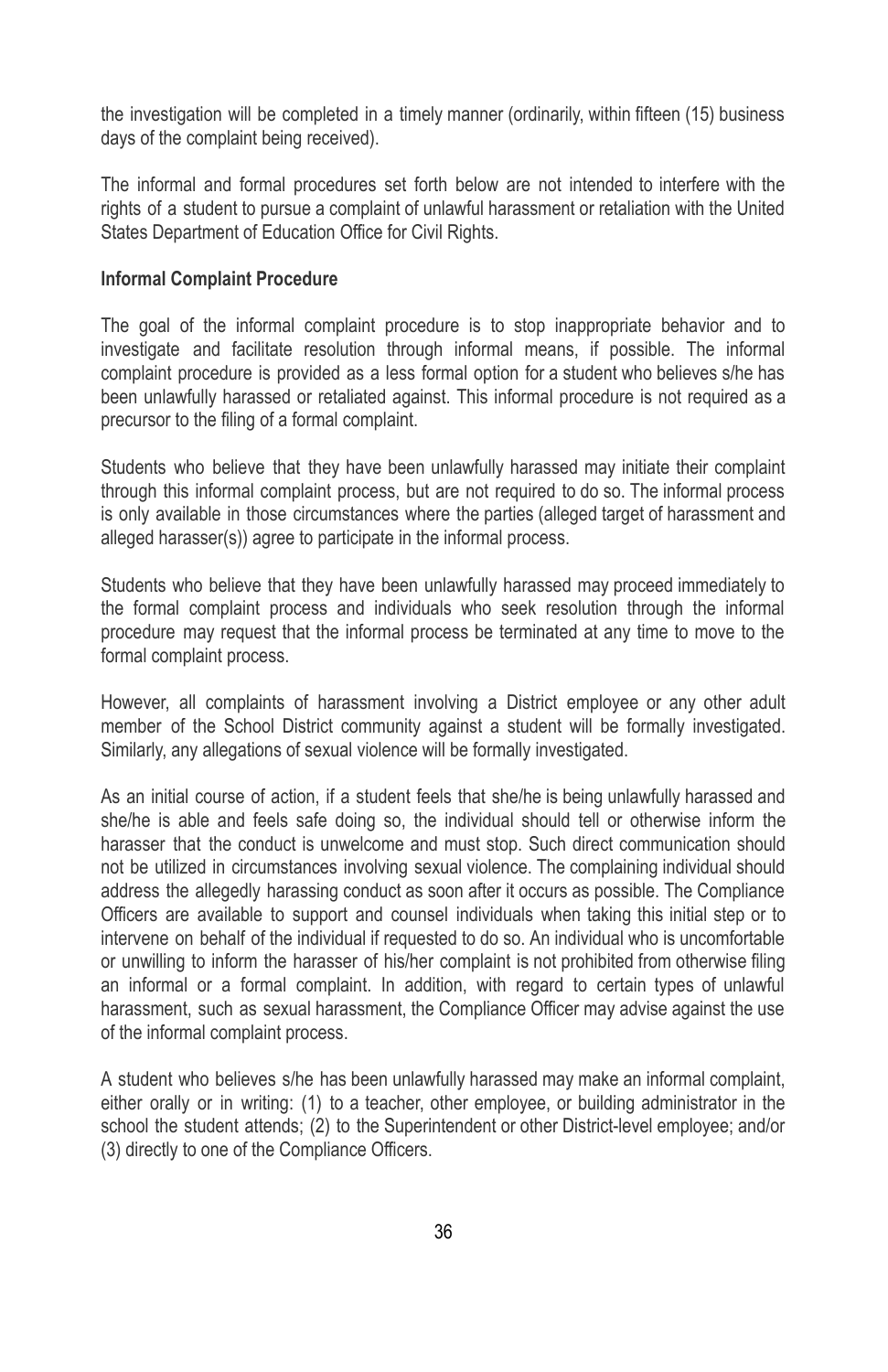All informal complaints must be reported to one of the Compliance Officers who will either facilitate an informal resolution as described below on his/her own, or appoint another individual to facilitate an informal resolution.

The School District's informal complaint procedure is designed to provide students who believe they are being unlawfully harassed with a range of options designed to bring about a resolution of their concerns. Depending upon the nature of the complaint and the wishes of the student claiming unlawful harassment, informal resolution may involve, but not be limited to, one or more of the following:

- A. Advising the student about how to communicate the unwelcome nature of the behavior to the alleged harasser.
- B. Distributing a copy of the anti-harassment policy as a reminder to the individuals in the school building or office where the individual whose behavior is being questioned works or attends.
- C. If both parties agree, the Compliance Officer may arrange and facilitate a meeting between the student claiming harassment and the individual accused of harassment to work out a mutual resolution. Such a meeting is not appropriate in circumstances involving sexual violence.

While there are no set time limits within which an informal complaint must be resolved, the Compliance Officer or designee will exercise his/her authority to attempt to resolve all informal complaints within fifteen (15) business days of receiving the informal complaint. Parties who are dissatisfied with the results of the informal complaint process may proceed to file a formal complaint. And, as stated above, parties may request that the informal process be terminated at any time to move to the formal complaint process.

#### **Formal Complaint Procedure**

If a complaint is not resolved through the informal complaint process, if one of the parties has requested that the informal complaint process be terminated to move to the formal complaint process, or if the student elects to file a formal complaint initially, the formal complaint process shall be implemented.

A student who believes she/he has been subjected to offensive conduct/ harassment/ retaliation hereinafter referred to as the "Complainant", may file a formal complaint, either orally or in writing, with a teacher, principal, or other District employee at the student's school, the Compliance Officer, Superintendent, or another District employee who works at another school or at the district level. Due to the sensitivity surrounding complaints of unlawful harassment, timelines are flexible for initiating the complaint process; however, individuals should make every effort to file a complaint within thirty (30) calendar days after the conduct occurs while the facts are known and potential witnesses are available. If a Complainant informs a teacher, principal, or other District employee at the student's school, Superintendent, or other District employee, either orally or in writing, about any complaint of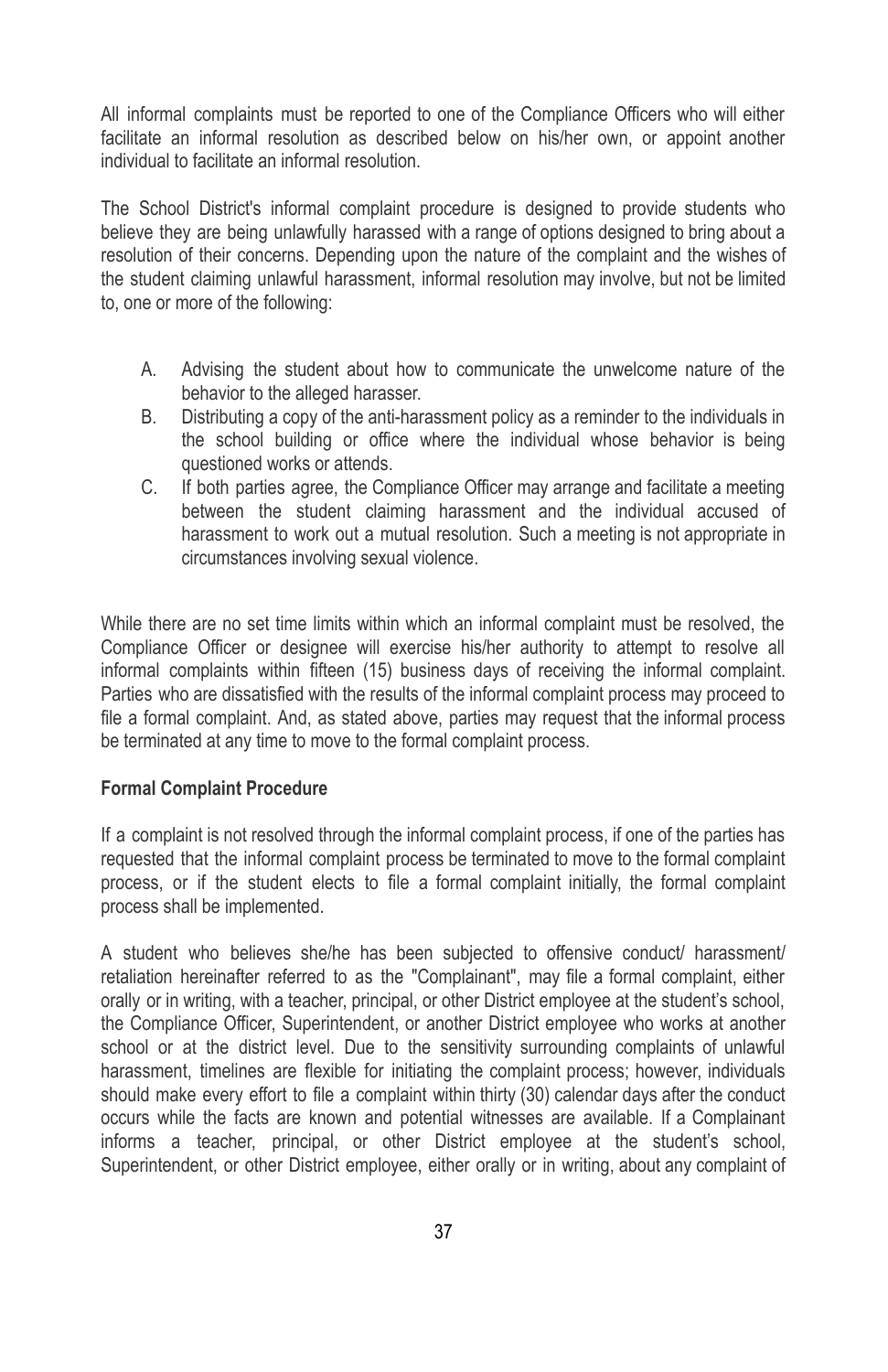harassment, that employee must report such information to the Compliance Officer or designee within two (2) business days.

Throughout the course of the process, the Compliance Officer should keep the parties informed of the status of the investigation and the decision-making process.

All formal complaints must include the following information to the extent it is available: the identity of the individual believed to have engaged in, or be engaging in, offensive conduct/harassment/retaliation; a detailed description of the facts upon which the complaint is based; a list of potential witnesses; and the resolution sought by the Complainant.

If the Complainant is unwilling or unable to provide a written statement including the information set forth above, the Compliance Officer shall ask for such details in an oral interview. Thereafter, the Compliance Officer will prepare a written summary of the oral interview, and the Complainant will be asked to verify the accuracy of the reported charge by signing the document.

Upon receiving a formal complaint, the Compliance Officer will consider whether any action should be taken in the investigatory phase to protect the Complainant from further harassment or retaliation, including, but not limited to, a change of work assignment or schedule for the Complainant and/or the alleged harasser. In making such a determination, the Compliance Officer should consult the Complainant to assess his/her agreement to the proposed action. If the Complainant is unwilling to consent to the proposed change, the Compliance Officer may still take whatever actions s/he deems appropriate in consultation with the Superintendent.

Within two (2) business days of receiving the complaint, the Compliance Officer or a designee will initiate a formal investigation to determine whether the Complainant has been subjected to offensive conduct/harassment/retaliation.

Simultaneously, the Compliance Officer will inform the individual alleged to have engaged in the harassing or retaliatory conduct, hereinafter referred to as the "Respondent", that a complaint has been received. The Respondent will be informed about the nature of the allegations and provided with a copy of any relevant administrative guidelines, including the Board's Anti-Harassment policy. The Respondent must also be informed of the opportunity to submit a written response to the complaint within five (5) business days.

Although certain cases may require additional time, the Compliance Officer or a designee will attempt to complete an investigation into the allegations of harassment/retaliation within fifteen (15) business days of receiving the formal complaint. The investigation will include:

- A. interviews with the Complainant;
- B. interviews with the Respondent;
- C. interviews with any other witnesses who may reasonably be expected to have any information relevant to the allegations;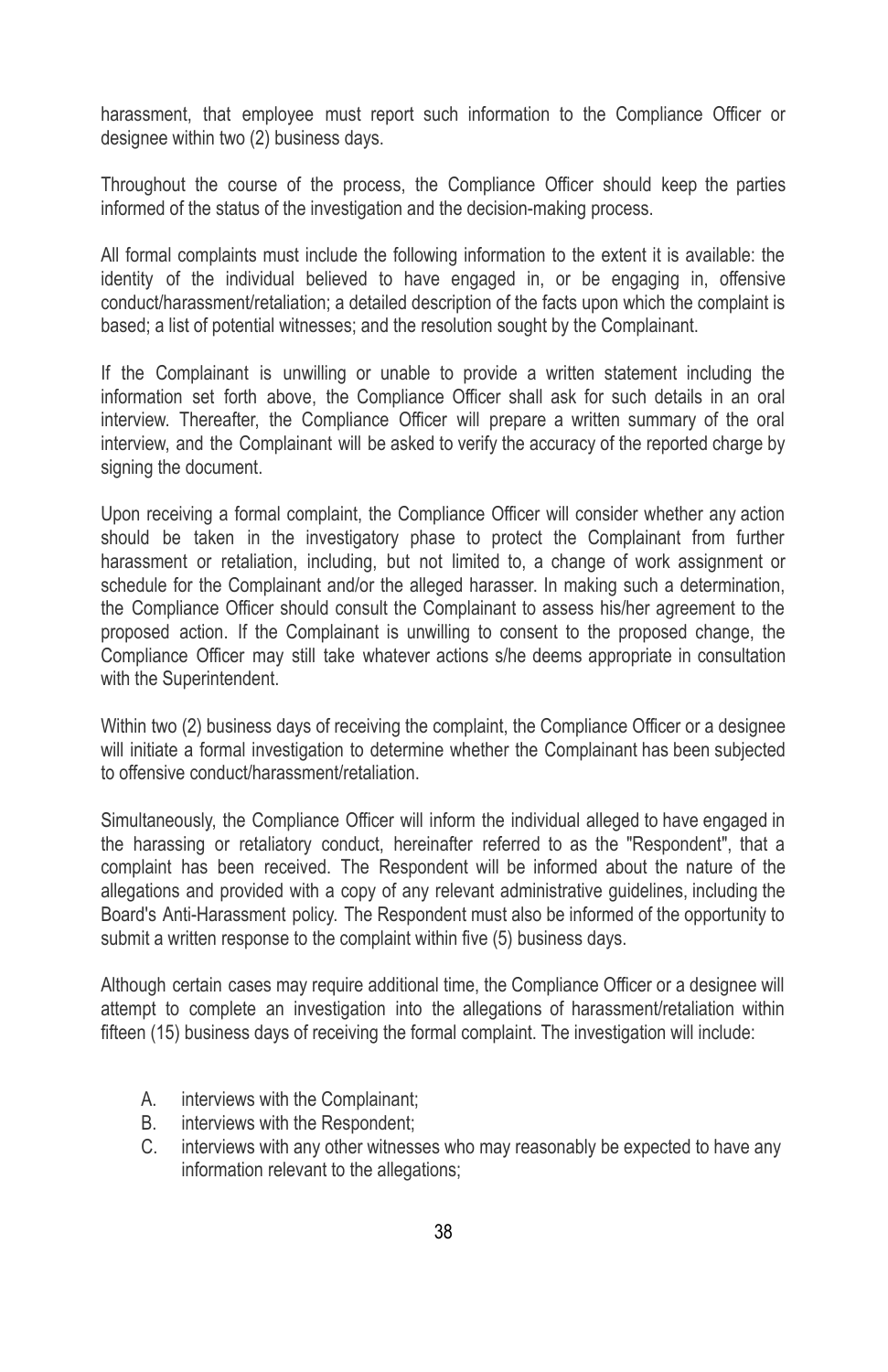D. consideration of any documentation or other information presented by the Complainant, Respondent, or any other witness that is reasonably believed to be relevant to the allegations.

At the conclusion of the investigation, the Compliance Officer or the designee shall prepare and deliver a written report to the Superintendent that summarizes the evidence gathered during the investigation and provides recommendations based on the evidence and the definition of unlawful harassment as provided in Board policy and State and Federal law as to whether the Complainant has been subjected to unlawful harassment. The Compliance Officer's recommendations must be based upon the totality of the circumstances, including the ages and maturity levels of those involved. In determining if discriminatory harassment or retaliation occurred, a preponderance of evidence standard will be used.

Absent extenuating circumstances, within ten (10) school days of receiving the report of the Compliance Officer or the designee, the Superintendent must either issue a final decision regarding whether the complaint of harassment has been substantiated or request further investigation. A copy of the Superintendent's final decision will be delivered to both the Complainant and the Respondent.

If the Superintendent requests additional investigation, the Superintendent must specify the additional information that is to be gathered, and such additional investigation must be completed within ten (10) school days. At the conclusion of the additional investigation, the Superintendent shall issue a final written decision as described above.

The decision of the Superintendent shall be final.

The Board reserves the right to investigate and resolve a complaint or report of unlawful harassment/retaliation regardless of whether the student alleging the unlawful harassment/retaliation pursues the complaint. The Board also reserves the right to have the formal complaint investigation conducted by an external person in accordance with this policy or in such other manner as deemed appropriate by the Board or its designee.

# **Privacy/Confidentiality**

The School District will employ all reasonable efforts to protect the rights of the Complainant, the individual(s) against whom the complaint is filed, and the witnesses as much as possible, consistent with the Board's legal obligations to investigate, to take appropriate action, and to conform with any discovery or disclosure obligations. All records generated under the terms of this policy and related administrative guidelines shall be maintained as confidential to the extent permitted by law. Confidentiality, however, cannot be guaranteed. All Complainants proceeding through the formal investigation process will be advised that their identities may be disclosed to the Respondent.

During the course of a formal investigation, the Compliance Officer or his/her designee will instruct all members of the School District community and third parties who are interviewed about the importance of maintaining confidentiality. Any individual who is interviewed as part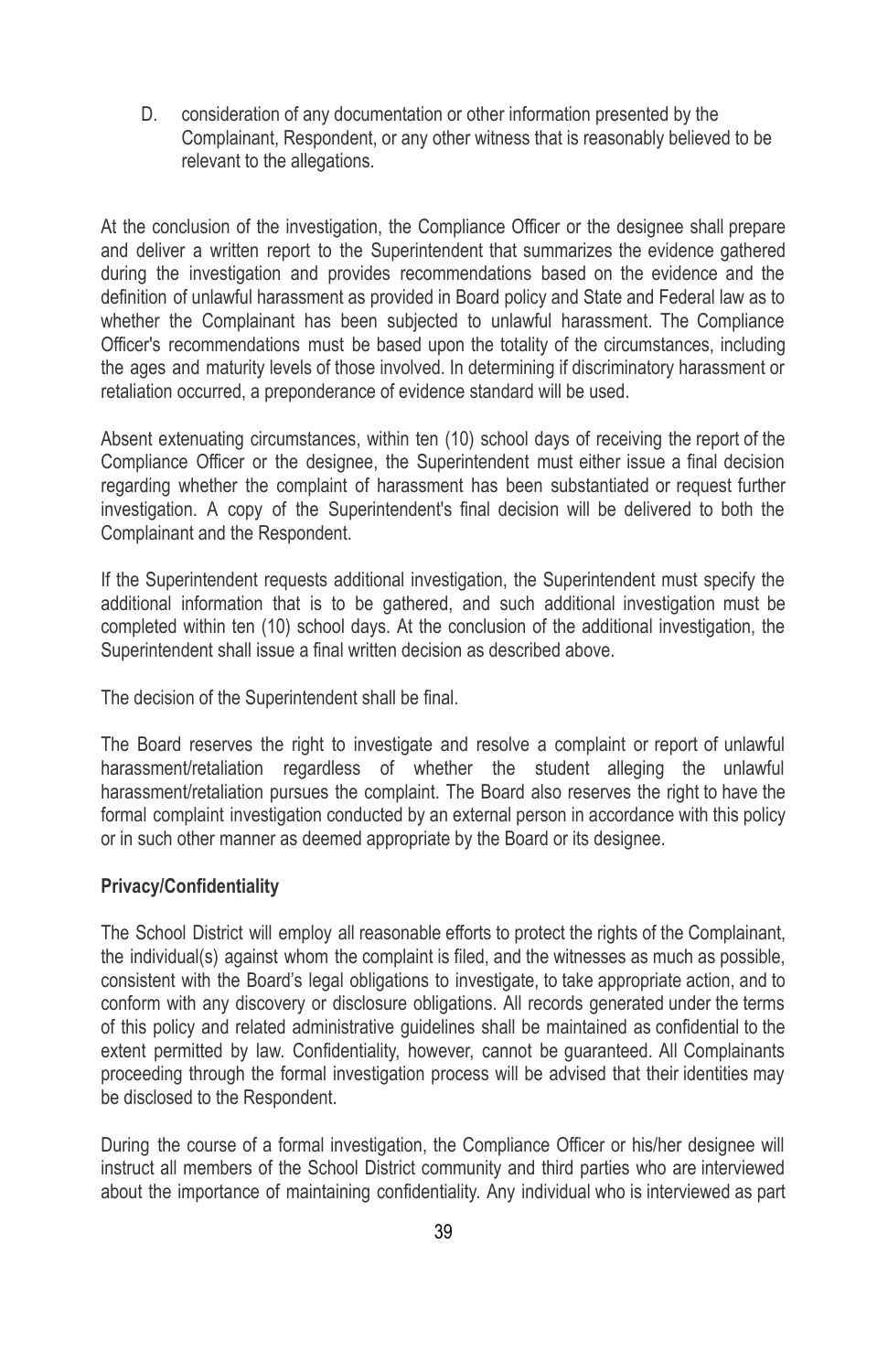of a harassment investigation is expected not to disclose any information that s/he learns or that she/he provides during the course of the investigation.

# **Sanctions and Monitoring**

The Board shall vigorously enforce its prohibitions against unlawful harassment by taking appropriate action reasonably calculated to stop the harassment and prevent further such harassment. While observing the principles of due process, a violation of this policy may result in disciplinary action up to and including the discharge of an employee or the suspension/expulsion of a student. All disciplinary action will be taken in accordance with applicable State law and the terms of the relevant collective bargaining agreement(s). When imposing discipline, the Superintendent shall consider the totality of the circumstances involved in the matter, including the ages and maturity levels of those involved. In those cases where unlawful harassment is not substantiated, the Board may consider whether the alleged conduct nevertheless warrants discipline in accordance with other Board policies, consistent with the terms of the relevant collective bargaining agreement(s).

Where the Board becomes aware that a prior remedial action has been taken against a member of the School District community, all subsequent sanctions imposed by the Board and/or Superintendent shall be reasonably calculated to end such conduct, prevent its recurrence, and remedy its effects.

#### **Retaliation**

Any act of retaliation against a person who has made a report or filed a complaint alleging unlawful harassment, or who has participated as a witness in a harassment investigation is prohibited.

# **Allegations Constituting Criminal Conduct: Child Abuse/Sexual Misconduct**

State law requires any school teacher or school employee who knows or suspects that a child with a disability under the age of twenty-one (21) or that a child under the age of eighteen (18) has suffered or faces a threat of suffering a physical or mental wound, disability or condition of a nature that reasonably indicates abuse or neglect of a child to immediately report that knowledge or suspicion to the county children's services agency. If, during the course of a harassment investigation, the Compliance Officer or a designee has reason to believe or suspect that the alleged conduct reasonably indicates abuse or neglect of the Complainant, a report of such knowledge must be made in accordance with State law and Board Policy.

State law defines certain contact between a teacher and a student as "sexual battery." If the Compliance Officer or a designee has reason to believe that the Complainant has been the victim of criminal conduct as defined in Ohio's Criminal Code, such knowledge should be immediately reported to local law enforcement.

Any reports made to a county children's services agency or to local law enforcement shall not terminate the Compliance Officer or a designee's obligation and responsibility to continue to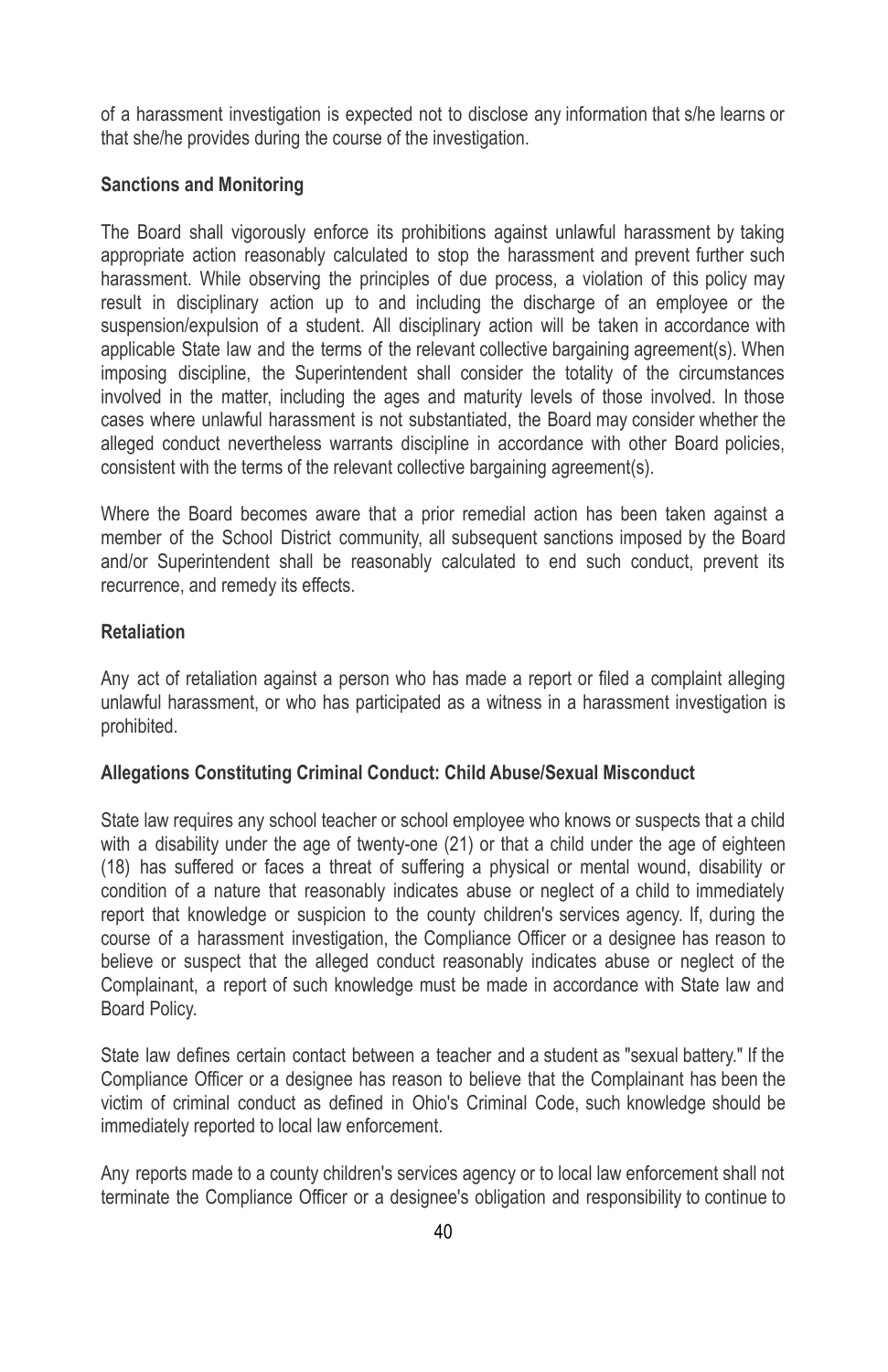investigate a complaint of harassment. While the Compliance Officer or a designee may work cooperatively with outside agencies to conduct concurrent investigations, in no event shall the harassment investigation be inhibited by the involvement of outside agencies without good cause after consultation with the Superintendent.

# **Allegations Involving Conduct Unbecoming the Teaching Profession/Suspension**

The Superintendent will report to the Ohio Department of Education, on forms provided for that purpose, matters of misconduct on the part of licensed professional staff members convicted of sexual battery, and will, in accordance with Policy 8141, suspend such employee from all duties that concern or involve the care, custody, or control of a child during the pendency of any criminal action for which that person has been arrested, summoned and/or indicted in that regard.

# **Education and Training**

In support of this Anti-Harassment Policy, the Board promotes preventative educational measures to create greater awareness of unlawful discriminatory practices. The Superintendent or designee shall provide appropriate information to all members of the School District community related to the implementation of this policy and shall provide training for District students and staff where appropriate. All training, as well as all information, provided regarding the Board's policy and harassment in general, will be age and content appropriate.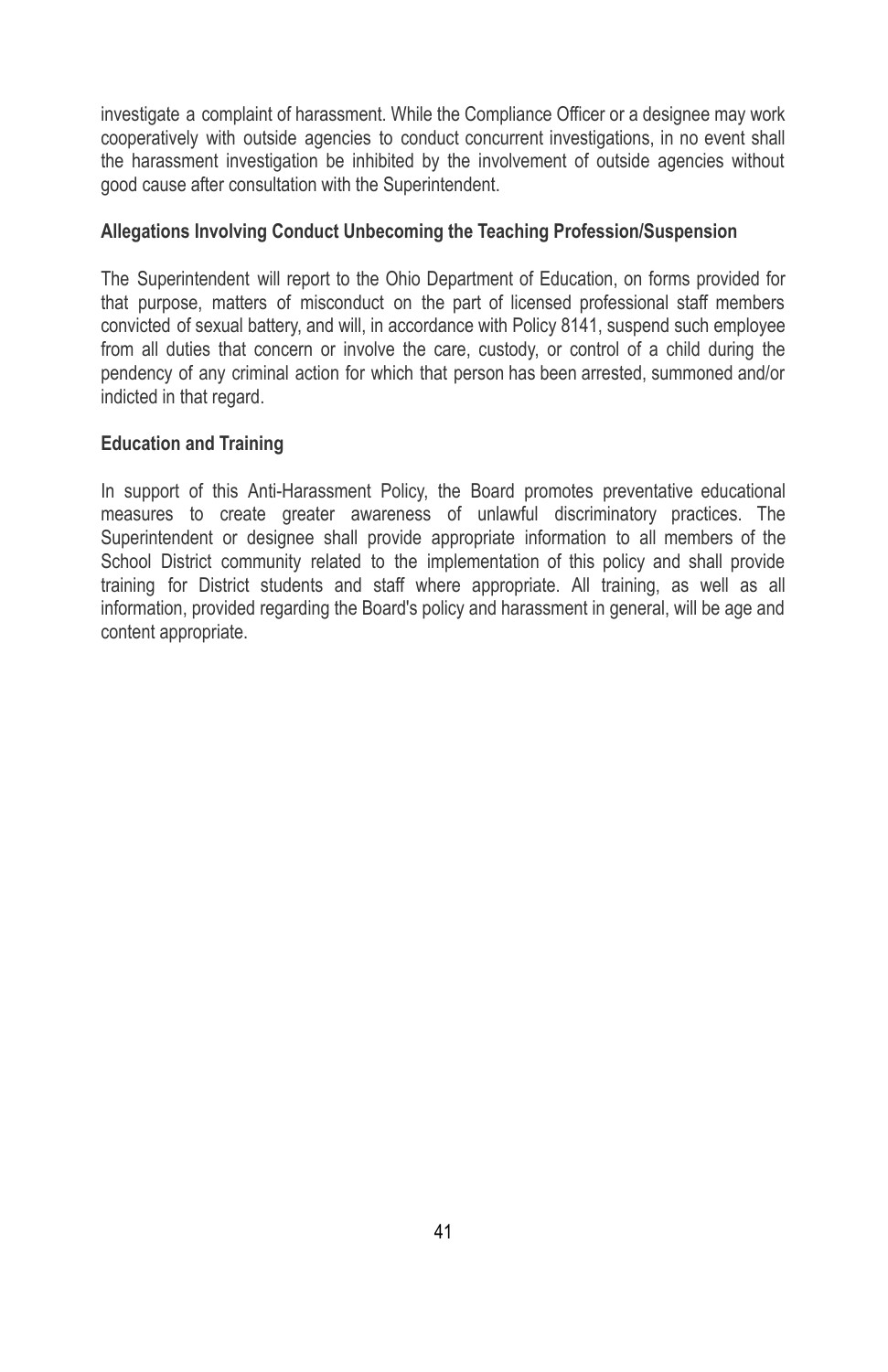# 5517.01 - **BULLYING AND OTHER FORMS OF AGGRESSIVE BEHAVIOR**

The Board of Education is committed to providing a safe, positive, productive, and nurturing educational environment for all of its students. The Board encourages the promotion of positive interpersonal relations between members of the school community.

Harassment, intimidation, or bullying toward a student, whether by other students, staff, or third parties is strictly prohibited and will not be tolerated. This prohibition includes aggressive behavior, physical, verbal, and psychological abuse, and violence within a dating relationship. The Board will not tolerate any gestures, comments, threats, or actions which cause or threaten to cause bodily harm or personal degradation. This policy applies to all activities in the District, including activities on school property, on a school bus, or while enroute to or from school, and those occurring off school property if the student or employee is at any school-sponsored, school-approved or school-related activity or function, such as field trips or athletic events where students are under the school's control, in a school vehicle, or where an employee is engaged in school business.

This policy has been developed in consultation with parents, District employees, volunteers, students, and community members as prescribed in R.C. 3313.666 and the State Board of Education's Model Policy.

Harassment, intimidation, or bullying means:

- A. any intentional written, verbal, electronic, or physical act that a student or group of students exhibits toward another particular student(s) more than once and the behavior both causes mental or physical harm to the other student(s) and is sufficiently severe, persistent, or pervasive that it creates an intimidating, threatening, or abusive educational environment for the other student(s); or
- B. violence within a dating relationship.

"Electronic act" means an act committed through the use of a cellular telephone, computer, pager, personal communication device, or other electronic communication device.

Aggressive behavior is defined as inappropriate conduct that is repeated enough, or serious enough, to negatively impact a student's educational, physical, or emotional well being. This type of behavior is a form of intimidation and harassment, although it need not be based on any of the legally protected characteristics, such as sex, race, color, national origin, marital status, or disability. It would include, but not be limited to, such behaviors as stalking, bullying/cyberbullying, intimidating, menacing, coercion, name calling, taunting, making threats, and hazing.

Harassment, intimidation, or bullying also means cyberbullying through electronically transmitted acts (i.e., internet, e-mail, cellular telephone, personal digital assistant (PDA), or wireless hand-held device) that a student(s) or a group of students exhibits toward another particular student(s) more than once and the behavior both causes mental and physical harm to the other student and is sufficiently severe, persistent, or pervasive that it creates an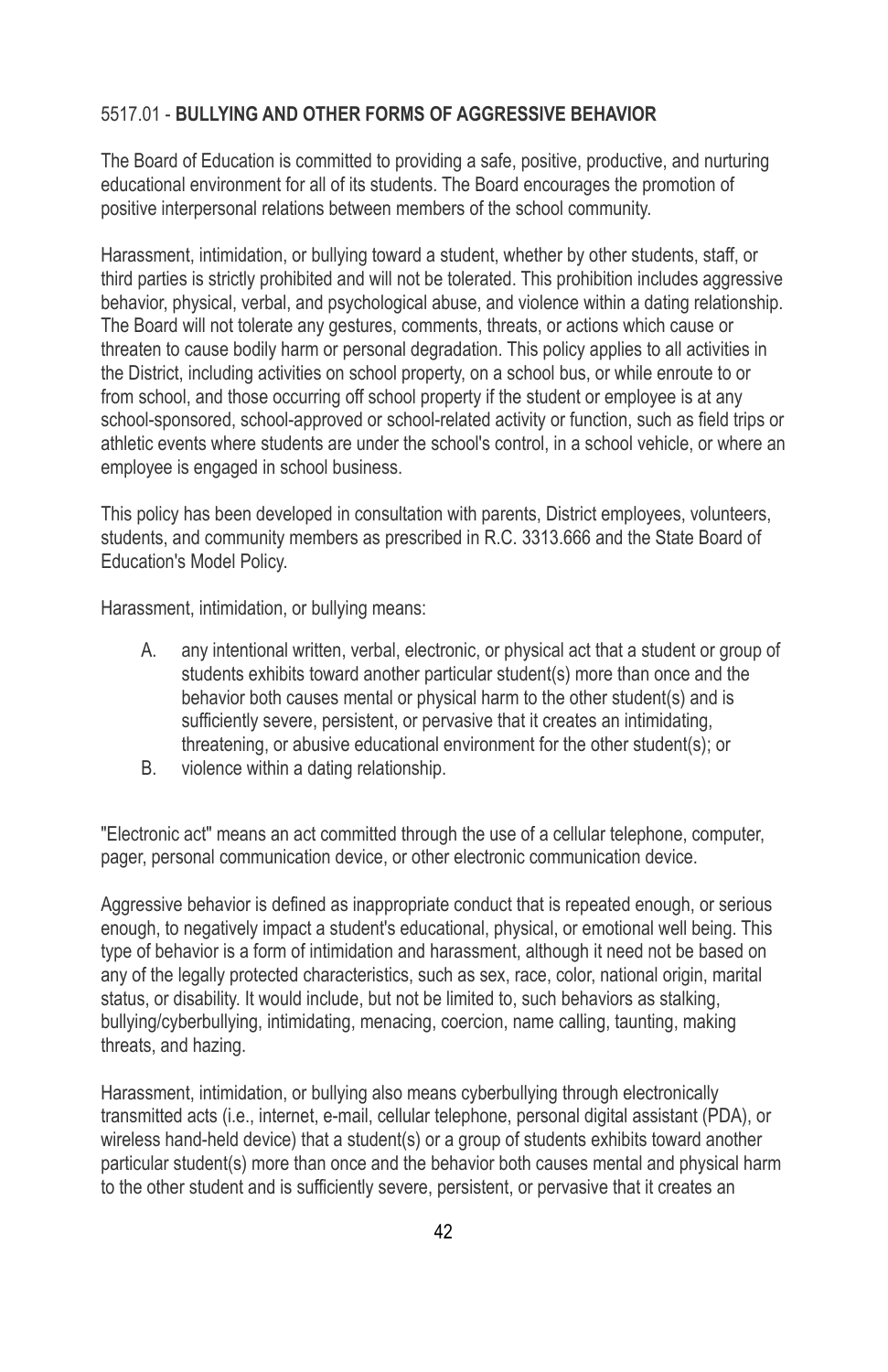intimidating, threatening, or abusive educational environment for the other student(s).

Any student or student's parent/guardian who believes she/he has been or is the victim of aggressive behavior should immediately report the situation to the Building Principal or assistant principal, or the Superintendent. The student may also report concerns to teachers and other school staff who will be responsible for notifying the appropriate administrator or Board official. Complaints against the Building Principal should be filed with the Superintendent. Complaints against the Superintendent should be filed with the Board President.

Every student is encouraged, and every staff member is required to report any situation that they believe to be aggressive behavior directed toward a student. Reports may be made to those identified above.

All complaints about aggressive behavior that may violate this policy shall be promptly investigated. The Building Principal or appropriate administrator shall prepare a written report of the investigation upon completion. Such report shall include findings of fact, a determination of whether acts of harassment, intimidation, and/or bullying were verified, and, when prohibited acts are verified, a recommendation for intervention, including disciplinary action shall be included in the report. Where appropriate, written witness statements shall be attached to the report.

If the investigation finds an instance of harassment, intimidation, and/or bullying/cyberbullying by an electronic act or otherwise, has occurred, it will result in prompt and appropriate remedial and/or disciplinary action. This may include suspension or up to expulsion for students, up to discharge for employees, exclusion for parents, quests, volunteers, and contractors, and removal from any official position and/or a request to resign for Board members. Individuals may also be referred to law enforcement officials.

If, during an investigation of a reported act of harassment, intimidation and/or bullying/cyberbullying, the Principal or appropriate administrator believes that the reported misconduct may have created a hostile learning environment and may have constituted unlawful discriminatory harassment based on a Protected Class, the Principal will report the act of bullying and/or harassment to one of the Anti-Harassment Compliance Officers so that it may be investigated in accordance with the procedures set forth in Policy 5517 - Anti-Harassment.

Retaliation against any person who reports, is thought to have reported, files a complaint, or otherwise participates in an investigation or inquiry concerning allegations of aggressive behavior is prohibited and will not be tolerated. Such retaliation shall be considered a serious violation of Board policy and independent of whether a complaint is substantiated. Suspected retaliation should be reported in the same manner as aggressive behavior. Retaliation may result in disciplinary action as indicated above.

Deliberately making false reports about harassment, intimidation, bullying and/or other aggressive behavior for the purpose of getting someone in trouble is similarly prohibited and will not be tolerated. Deliberately making false reports may result in disciplinary action as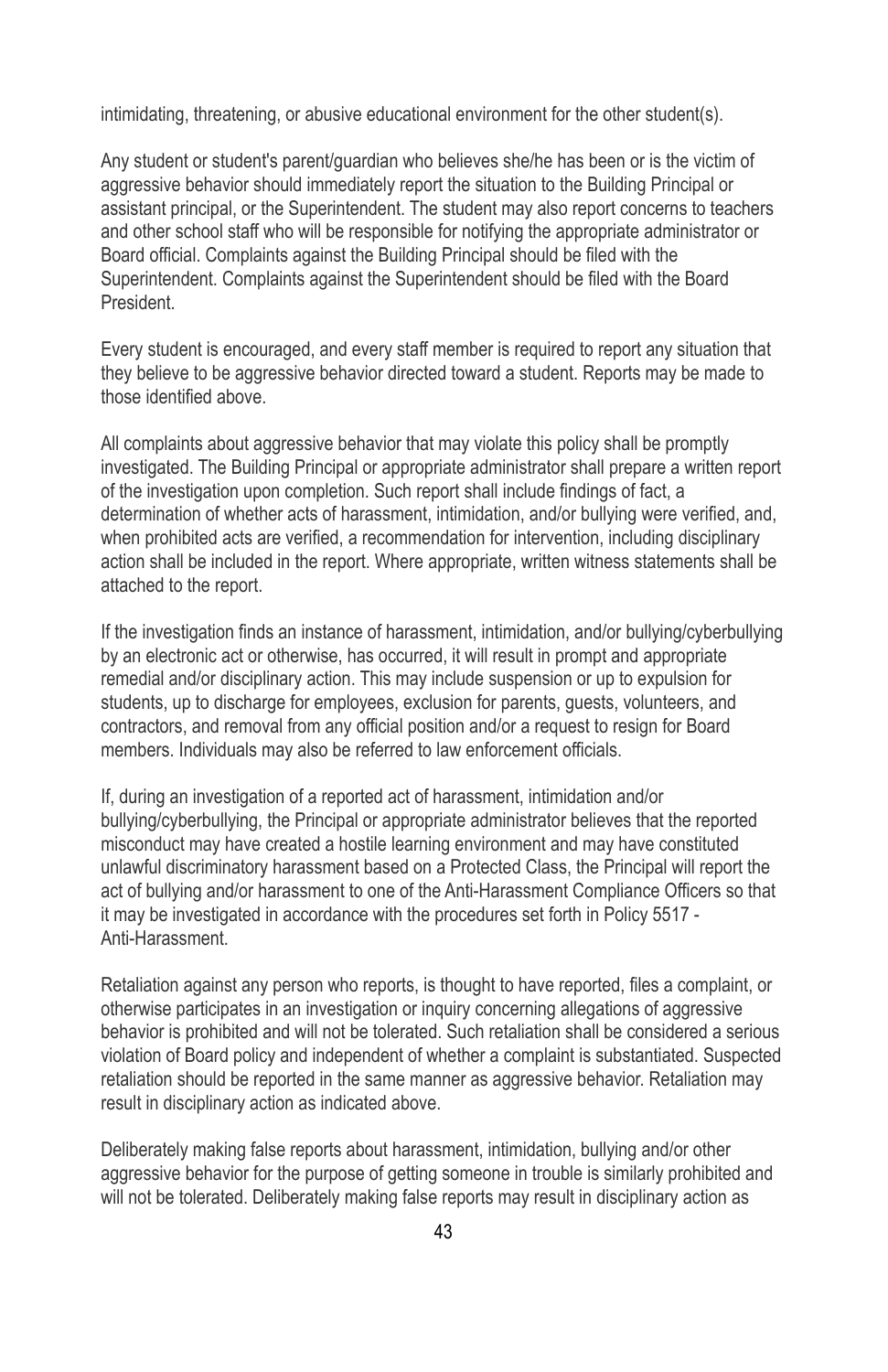indicated above.

If a student or other individual believes there has been aggressive behavior, regardless of whether it fits a particular definition, s/he should report it and allow the administration to determine the appropriate course of action.

The District shall implement intervention strategies (AG 5517.01) to protect a victim or other person from new or additional harassment, intimidation, or bullying and from retaliation following such a report.

This policy shall not be interpreted to infringe upon the First Amendment rights of students (i.e., to prohibit a reasoned and civil exchange of opinions, or debate, that is conducted at appropriate times and places during the school day and is protected by State or Federal law).

The complainant shall be notified of the findings of the investigation, and as appropriate, that remedial action has been taken. If after investigation, acts of bullying against a specific student are verified, the Building Director or appropriate administrator shall notify the custodial parent/guardian of the victim of such finding. In providing such notification care shall be taken to respect the statutory privacy rights of the perpetrator of such harassment, intimidation, and/or bullying.

If after investigation, acts of harassment, intimidation, and/or bullying by a specific student are verified, the Building Director or appropriate administrator shall notify in writing the custodial parent/guardian of the perpetrator of that finding. If disciplinary consequences are imposed against such a student, a description of such discipline shall be included in the notification.

# **Complaints**

Students and/or their parents/guardians may file reports regarding suspected harassment, intimidation, or bullying. Such reports shall be reasonably specific including person(s) involved, number of times and places of the alleged conduct, the target of suspected harassment, intimidation, and/or bullying, and the names of any potential student or staff witnesses. Such reports may be filed with any school staff member or administrator, and they shall be promptly forwarded to the Building Director for review, investigation, and action.

Students, parents/guardians, and school personnel may make informal or anonymous complaints of conduct that they consider to be harassment, intimidation, and/or bullying by verbal report to a teacher, school administrator, or other school personnel. Such complaints shall be reasonably specific including person(s) involved, number of times and places of the alleged conduct, the target of suspected harassment, intimidation, and/or bullying, and the names of any potential student or staff witnesses. A school staff member or administrator who receives an informal or anonymous complaint shall promptly document the complaint in writing, including the information provided. This written report shall be promptly forwarded by the school staff member and/or administrator to the Building Director for review, investigation, and appropriate action.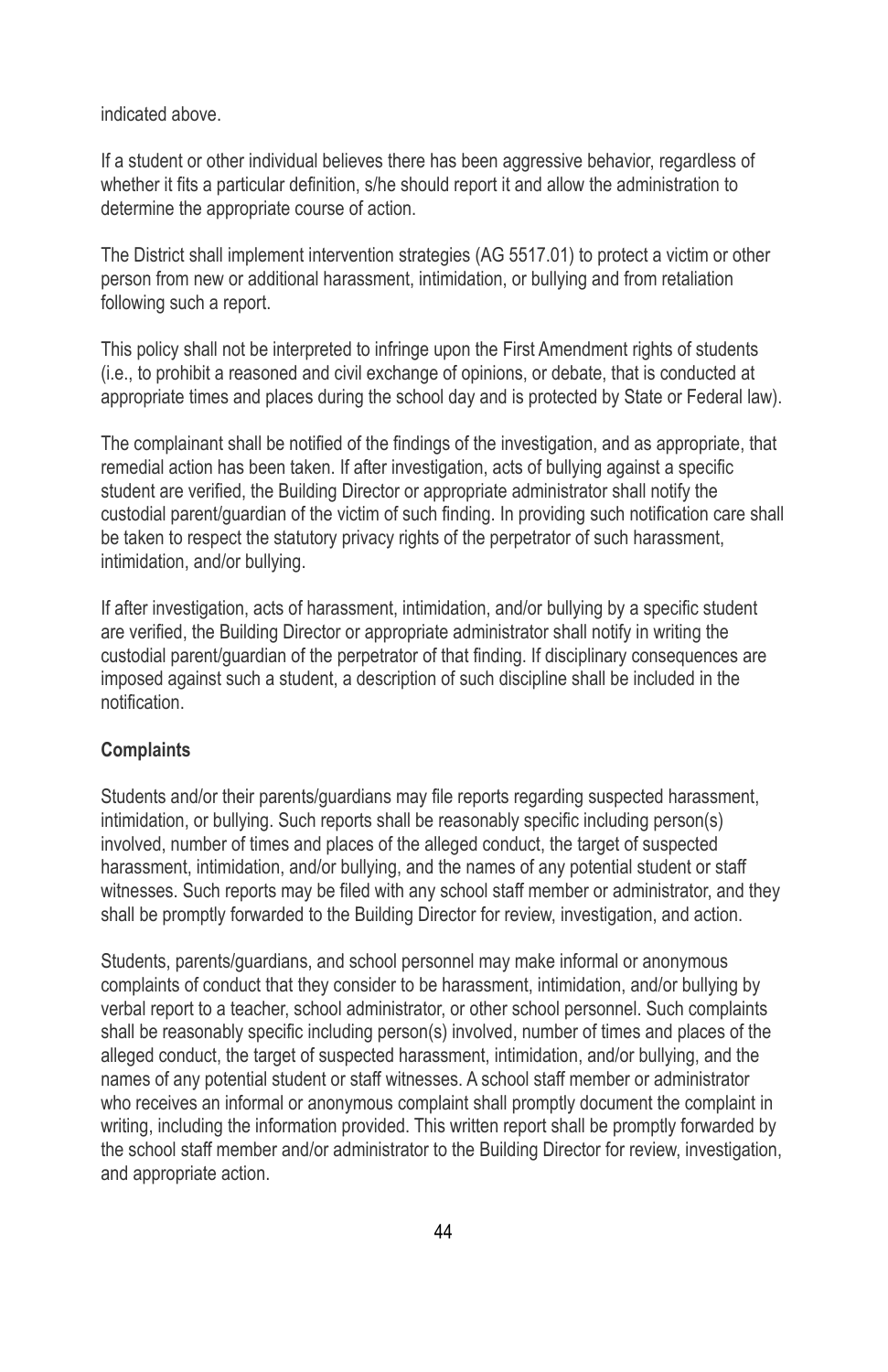Individuals who make informal complaints as provided above may request that their name be maintained in confidence by the school staff member(s) and administrator(s) who receive the complaint. Anonymous complaints shall be reviewed and reasonable action shall be taken to address the situation, to the extent such action may be taken that (1) does not disclose the source of the complaint, and (2) is consistent with the due process rights of the student(s) alleged to have committed acts of harassment, intimidation, and/or bullying.

When an individual making an informal complaint has requested anonymity, the investigation of such complaint shall be limited as is appropriate in view of the anonymity of the complaint. Such limitation of investigation may include restricting action to a simple review of the complaint subject to receipt of further information and/or the withdrawal by the complaining student of the condition that his/her report be anonymous.

#### **Privacy/Confidentiality**

The School District will respect the privacy of the complainant, the individual(s) against whom the complaint is filed, and the witnesses as much as possible, consistent with the Board's legal obligations to investigate, to take appropriate action, and to conform with any discovery or disclosure obligations. All records generated under this policy and its related administrative guidelines shall be maintained as confidential to the extent permitted by law.

# **Reporting Requirement**

At least semi-annually, the Superintendent shall provide to the President of the Board a written summary of all reported incidents and post the summary on the District website (if one exists). The list shall be limited to the number of verified acts of harassment, intimidation, and/or bullying, whether in the classroom, on school property, to and from school, or at school-sponsored events.

Allegations of criminal misconduct and suspected child abuse will be reported to the appropriate law enforcement agency and/or to Child Protective Services in accordance with statute. District personnel shall cooperate with investigations by such agencies.

# **Immunity**

A School District employee, student, or volunteer shall be individually immune from liability in a civil action for damages arising from reporting an incident in accordance with this policy and R.C. 3313.666 if that person reports an incident of harassment, intimidation, and/or bullying promptly, in good faith, and in compliance with the procedures specified in this policy. Such immunity from liability shall not apply to an employee, student, or volunteer determined to have made an intentionally false report about harassment, intimidation, and/or bullying.

#### **Notification**

Notice of this policy will be **annually** circulated to and posted in conspicuous locations in all school buildings and departments within the District and discussed with students, as well as incorporated into the teacher, student, and parent/guardian handbooks. At least once each